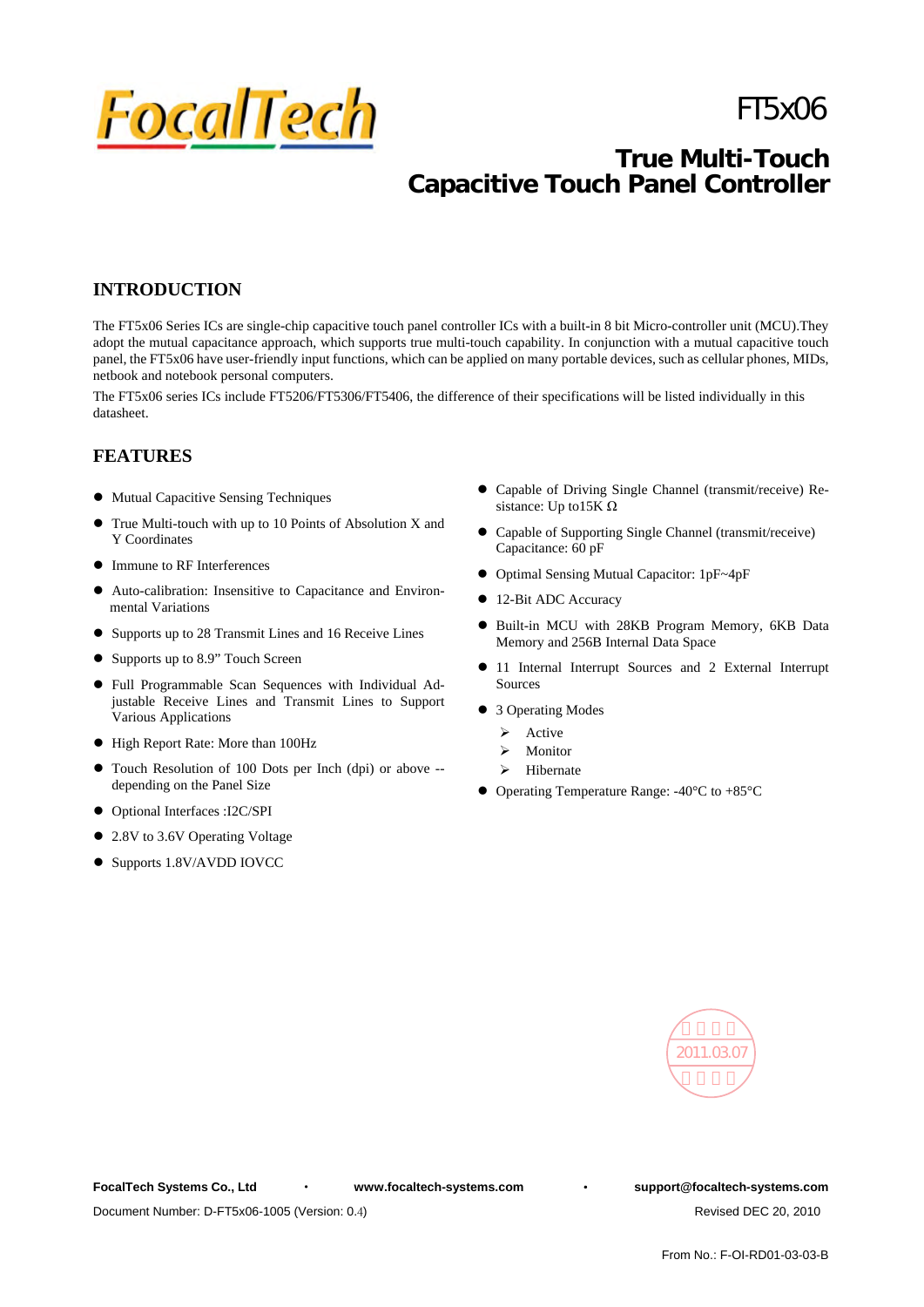

# **TABLE OF CONTENTS**

| $\mathbf{1}$            |       |  |
|-------------------------|-------|--|
|                         | $1.1$ |  |
| $\overline{2}$          |       |  |
|                         | 2.1   |  |
|                         | 2.2   |  |
|                         | 2.3   |  |
|                         | 2.4   |  |
|                         | 2.5   |  |
|                         | 2.5.1 |  |
|                         | 2.5.2 |  |
| $\overline{\mathbf{3}}$ |       |  |
|                         | 3.1   |  |
|                         | 3.2   |  |
|                         | 3.3   |  |
|                         | 3.4   |  |
|                         | 3.5   |  |
| 4                       |       |  |
| 5                       |       |  |
|                         | 5.1   |  |
|                         | 5.2   |  |
|                         | 5.3   |  |
|                         | 5.4   |  |
|                         |       |  |

 $\bullet$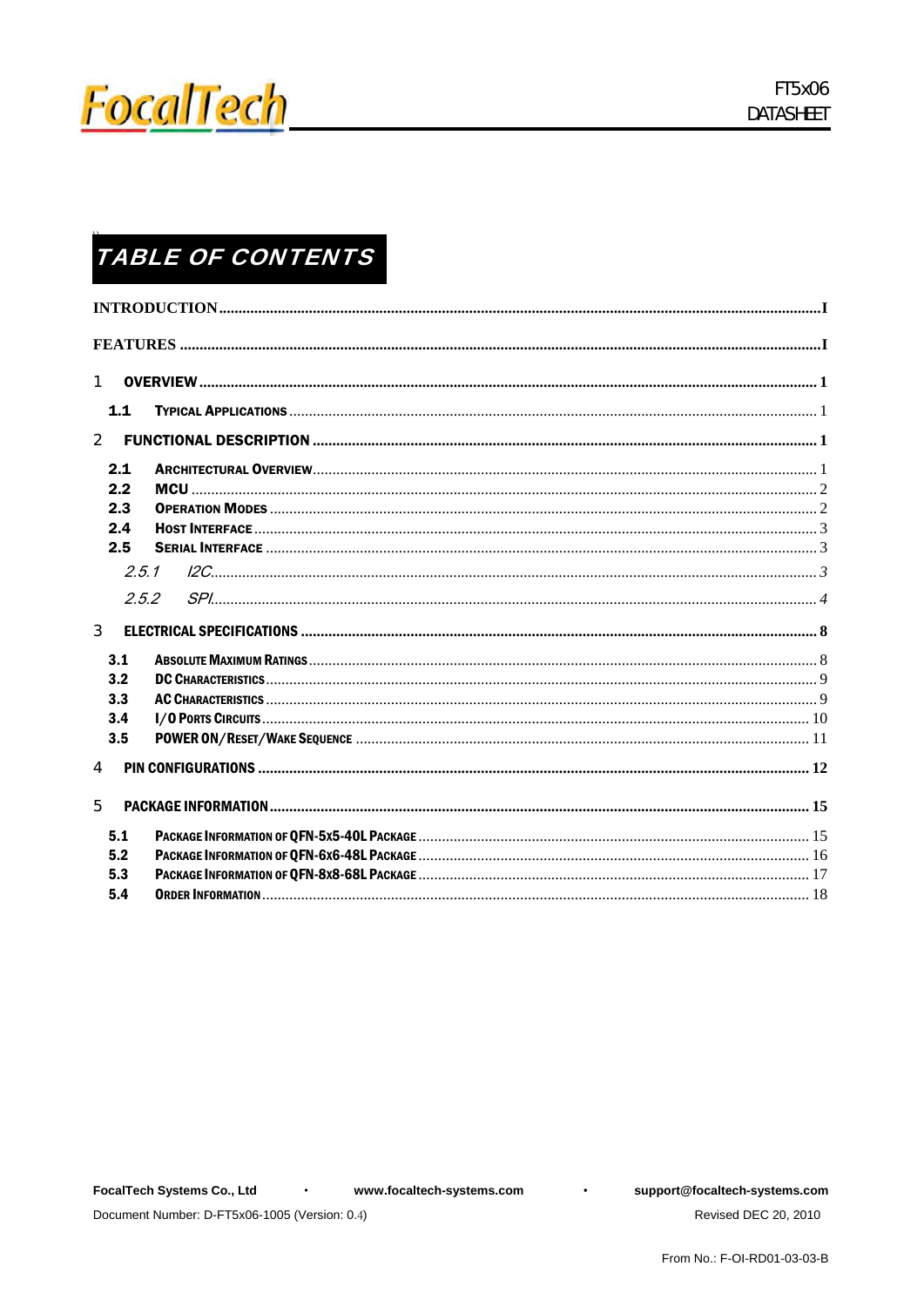

### 1 OVERVIEW

#### 1.1 Typical Applications

FT5x06 accommodate a wide range of applications with a set of buttons up to a 2D touch sensing device, their typical applications are listed below.

- $\bullet$  Mobile phones, smart phones
- $\bullet$  MIDs
- Netbook
- Navigation systems, GPS
- Game consoles
- $\bullet$  Car applications
- POS (Point of Sales) devices
- Portable MP3 and MP4 media players
- $\bullet$  Digital cameras

FT5x06 Series ICs support 2.8"~8.9" Touch Panel, users may find out their target IC from the specs. listed in the following table,

| <b>Model Name</b> | <b>Panel</b> |           | Package  |     |               | <b>Touch Panel Size</b> |
|-------------------|--------------|-----------|----------|-----|---------------|-------------------------|
|                   | ТX           | <b>RX</b> | Type     | Pin | <b>Size</b>   |                         |
| FT5206GE1         | 15           | 10        | $OFN5*5$ | 40  | $0.75 - P0.4$ | $2.8" \sim 3.8"$        |
| FT5306DE4         | 20           | 12        | OFN6*6   | 48  | $0.75 - P0.4$ | $4.3" \sim 7"$          |
| <b>FT5406EE8</b>  | 28           | 16        | OFN8*8   | 68  | $0.75 - P0.4$ | 7"~8.9"                 |

#### 2 FUNCTIONAL DESCRIPTION

### 2.1 Architectural Overview

Figure2-1 shows the overall architecture for the FT5x06.



*Figure 2-1 FT5x06 System Architecture Diagram* 

The FT5x06 is comprised of five main functional parts listed below,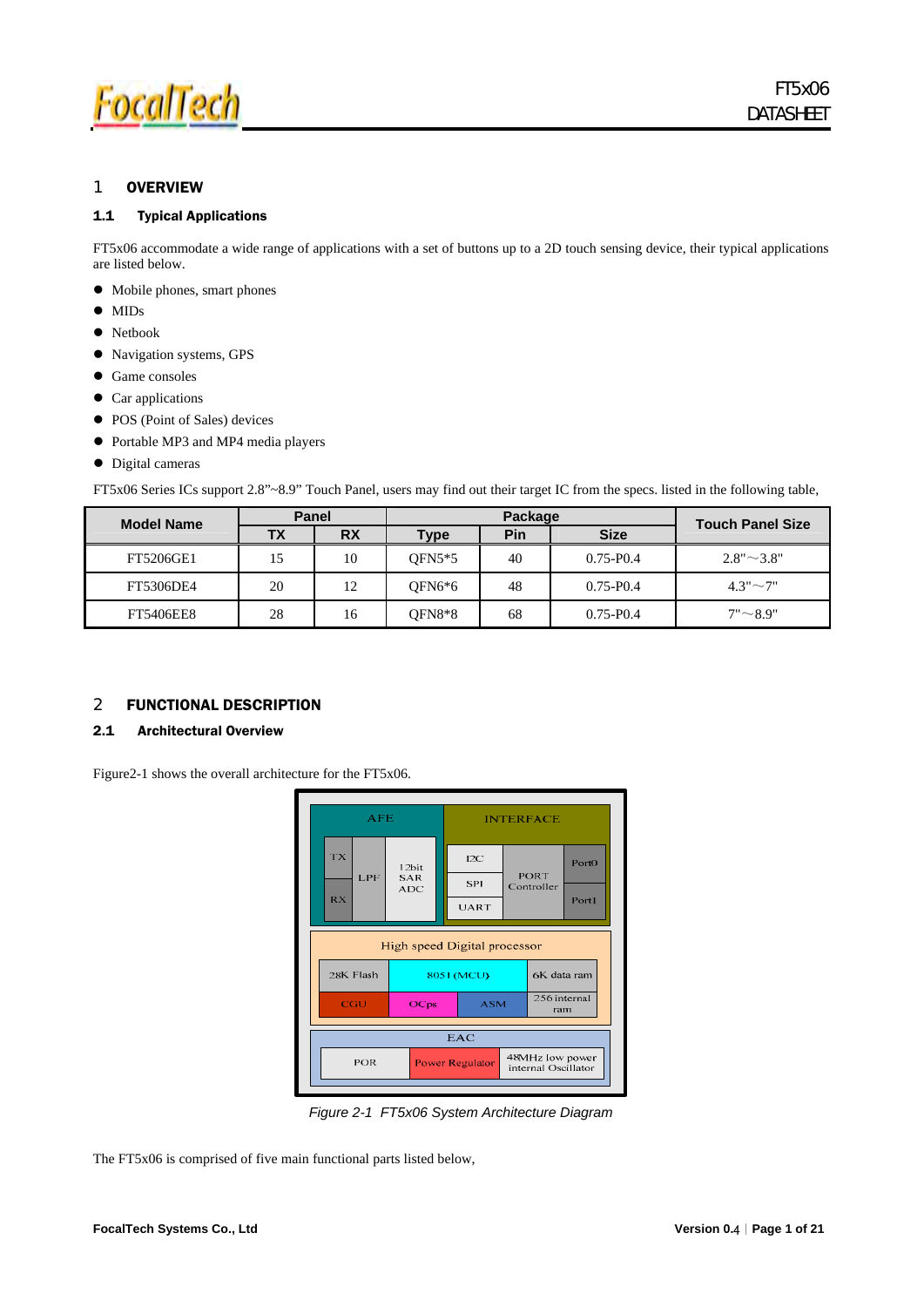

#### • Touch Panel Interface Circuits

The main function for the AFE and AFE controller is to interface with the touch panel. It scans the panel by sending AC signals to the panel and processes the received signals from the panel. So, it supports both Transmit (TX) and Receive (RX) functions. Key parameters to configure this circuit can be sent via serial interfaces, which will be explained in detail in a later section.

#### $\bullet$  8051-based MCU

This MCU is 8051 compatible with some enhancements. For instant, larger program and data memories are supported. In addition, a Multiplication-Division unit (MDU) is implemented to speed up the touch detection algorithms. Furthermore, a Flash ROM is implemented to store programs and some key parameters.

Complex signal processing algorithms are implemented with firmware running on this MCU to process further the received signals in order to detect the touches reliably. Communication protocol software is also implemented on this MCU to exchange data and control information with the host processor.

#### External Interface

- $\triangleright$  I2C/SPI: an interface for data exchange with host
- ¾ INT: an interrupt signal to inform the host processor that touch data is ready for read
- $\triangleright$  WAKE: an interrupt signal for the host to change F5x06 from Hibernate to Active mode
- $\triangleright$  /RST: an external low signal reset the chip.
- A watch dog timer is implemented to ensure the robustness of the chip.
- A voltage regulator to generate 1.8V for digital circuits from the input VDD3 supply

#### 2.2 MCU

This section describes some critical features and operations supported by the 8051 compatible MCU.

Figure 2-2 shows the overall structure of the MCU block. In addition to the 8051 compatible MCU core, we have added the following circuits,

- MDU: A 16x8 Multiplier and A 32/32 Divider
- **•** Program Memory: 28KB Flash
- $\bullet$  Data Memory: 6KB SRAM
- Real Time Clock (RTC): A 32KHz RC Oscillator
- Timer: A number of timers are available to generate different clocks
- $\bullet$  Master Clock: 24/ 48MHz from a 48MHz RC Oscillator
- Clock Manager: To control various clocks under different operation conditions of the system



*Figure 2-2 MCU Block Diagram* 

#### 2.3 Operation Modes

FT5x06 operates in the following three modes:

#### $\bullet$  Active Mode

When in this mode, FT5x06 actively scans the panel. The default scan rate is 60 frames per second. The host processor can configure FT5x06 to speed up or to slow down.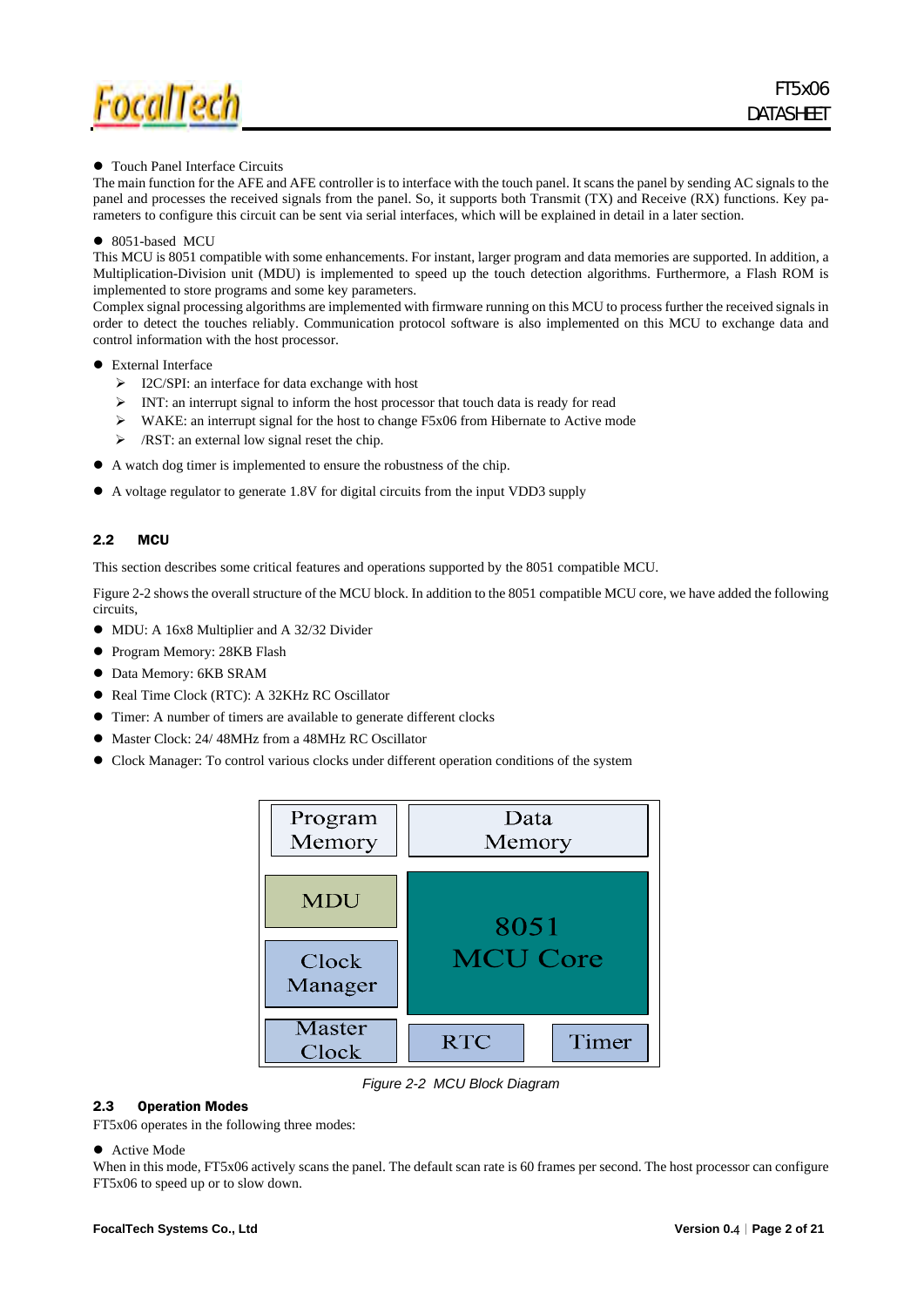

#### $\bullet$  Monitor Mode

When in this mode, FT5x06 scans the panel at a reduced speed. The default scan rate is 25 frames per second and the host processor can increase or decrease this rate. When in this mode, most algorithms are stopped. A simpler algorithm is being executed to determine if there is a touch or not. When a touch is detected, FT5x06 shall enter the Active mode immediately to acquire the touch information quickly. During this mode, the serial port is closed and no data shall be transferred with the host processor.

#### $\bullet$  Hibernate Mode

In this mode, the chip is set in a power down mode. It shall only respond to the "WAKE" or "RESET" signal from the host processor. The chip therefore consumes very little current, which help prolong the standby time for the portable devices.

#### 2.4 Host Interface

Figure 2-3 shows the interface between a host processor and FT5x06. This interface consists of the following three sets of signals:

- Serial Interface
- Interrupt from FT5x06 to the Host
- Wake-up Signal from the Host to FT5x06



*Figure 2-3 Host Interface Diagram* 

The serial interfaces of FT5x06 is I2C or SPI. The details of this interface are described in detail in Section 2.5. The interrupt signal (/INT) is used for FT5x06 to inform the host that data are ready for the host to receive. The /WAKE signal is used for the host to wake up FT5x06 from the Hibernate mode. After exiting the Hibernate mode, FT5x06 shall enter the Active mode.

#### 2.5 Serial Interface

FT5x06 supports the I2C or SPI interfaces, which can be used by a host processor or other devices.

### 2.5.1 I2C

The I2C is always configured in the Slave mode. The data transfer format is shown in Figure 2-4.



*Figure 2-4 I2C Serial Data Transfer Format*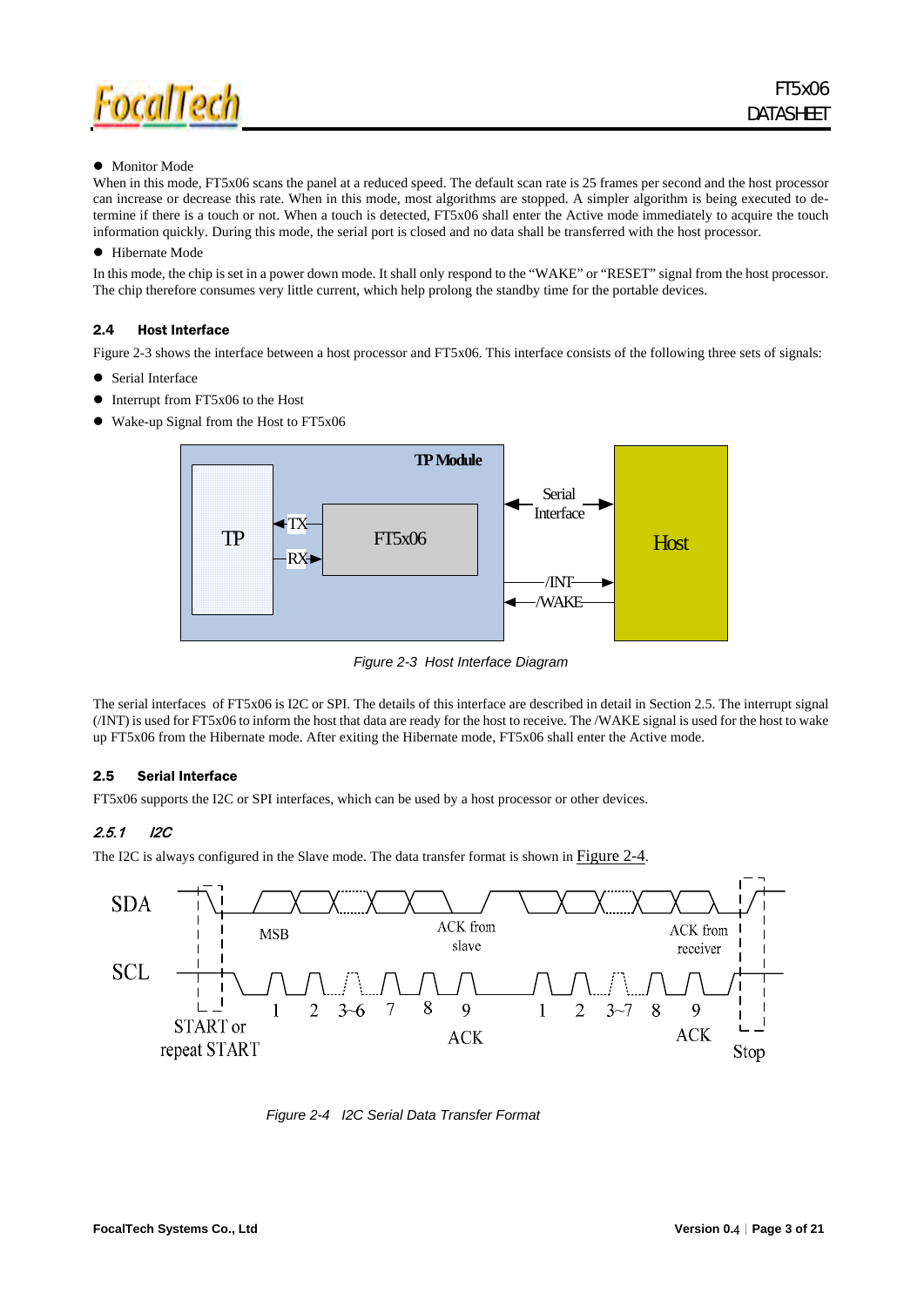

*Figure 2-6 I2C master read, slave write* 

Table 2-1 lists the meanings of the mnemonics used in the above figures.

|  | <b>Table 2-1 Mnemonics Description</b> |
|--|----------------------------------------|
|  |                                        |

| <b>Mnemonics</b> | <b>Description</b>                                                                                                                                          |
|------------------|-------------------------------------------------------------------------------------------------------------------------------------------------------------|
| S                | I2C Start or I2C Restart                                                                                                                                    |
| A[6:0]           | Slave address<br>A[6:4]: 3'b011<br>A[3:0]: data bits are identical to those of I2CCON[7:4] register.                                                        |
| W                | 1'b0: Write                                                                                                                                                 |
| R                | 1'b1: Read                                                                                                                                                  |
| A(N)             | ACK(NACK)                                                                                                                                                   |
| P                | STOP: the indication of the end of a packet (if this bit is missing, S will indicate the end<br>of the current packet and the beginning of the next packet) |

I2C Interface Timing Characteristics is shown in Table 2-2.

#### **Table 2-2 I2C Timing Characteristics**

| <b>Parameter</b>                                 | Unit | Min | <b>Max</b> |
|--------------------------------------------------|------|-----|------------|
| <b>SCL</b> frequency                             | KHz  | 0   | 400        |
| Bus free time between a STOP and START condition | us   | 4.7 |            |
| Hold time (repeated) START condition             | us   | 4.0 |            |
| Data setup time                                  | ns   | 250 |            |
| Setup time for a repeated START condition        | us   | 4.7 |            |
| Setup Time for STOP condition                    | us   | 4.0 |            |

### 2.5.2 SPI

SPI is a 4 wire serial interface. The following is a list of the 4 wires:

- $\bullet$  SCK: serial data clock
- MOSI: data line from master to slave
- MISO: data line from slave to master
- SLVESEL: active low select signal

SPI transfers data at 8bit packets. The phase relationship between the data and the clock can be defined by the two registers: phase and polck. Some data transfer examples can be found in Figure 2-7 to Figure 2-10.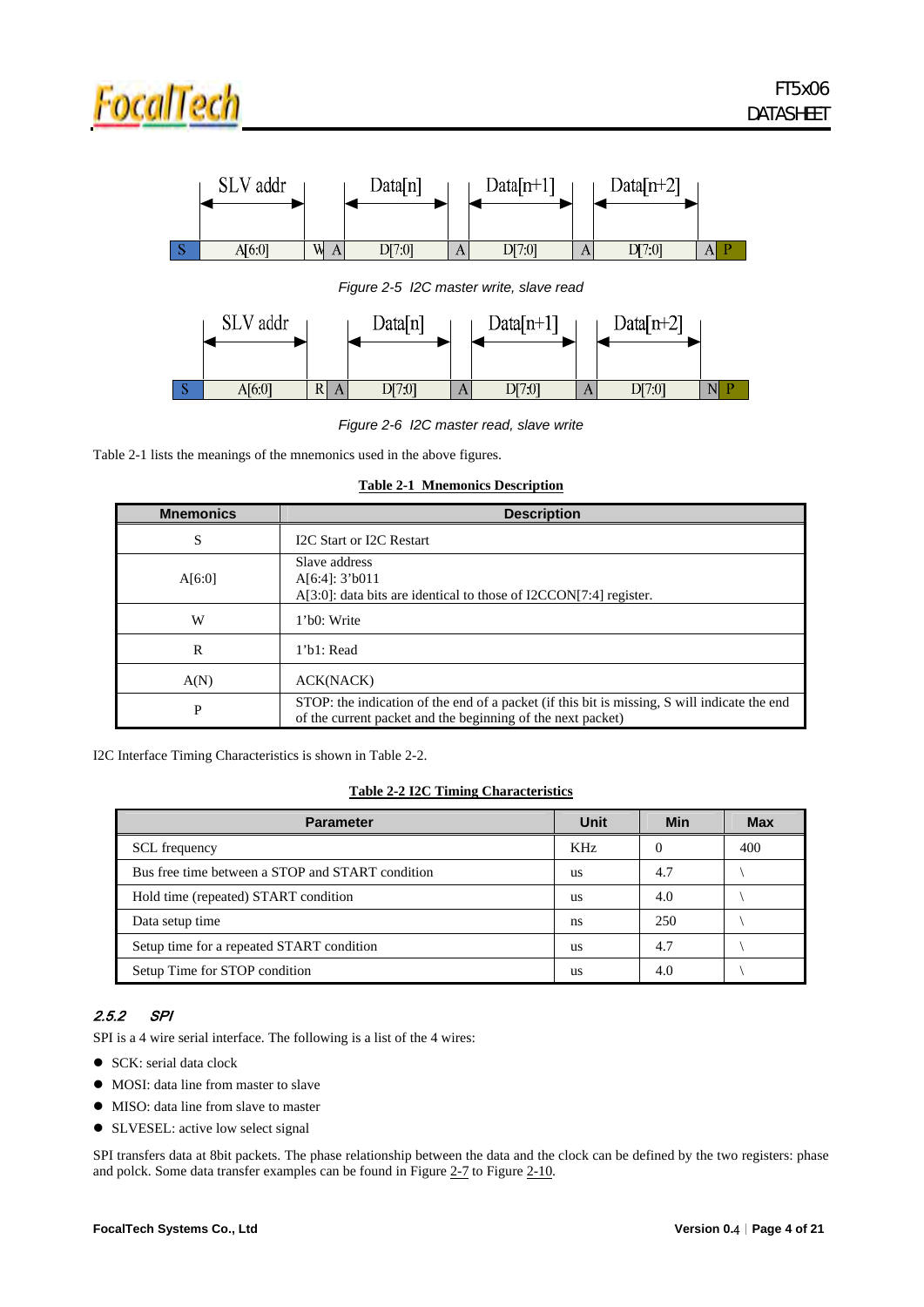

*Figure 2-10 SPI Data Transfer Format (Phase=1, POLCK=1)* 

SPI can be configured into either Master or Slave mode via the MAS bit of the SPI0CON register. When in the Master mode, the SPI needs to supply the data clock, whose frequency relationship with the Master clock can be set by CLKDVD bits of the SPI0CON register. When it is configured in the Slave mode, the clock, SCK, is supplied by the external Master. The maximum data clock  $\frac{F_{mclk}}{2}$  .

frequency must not be higher than  $\frac{m}{8}$ 

SPI Interface Timing Characteristics is shown in the following Figure2-11,Figure2-12, Figure2-13, Figure2-14 and Table 2-3.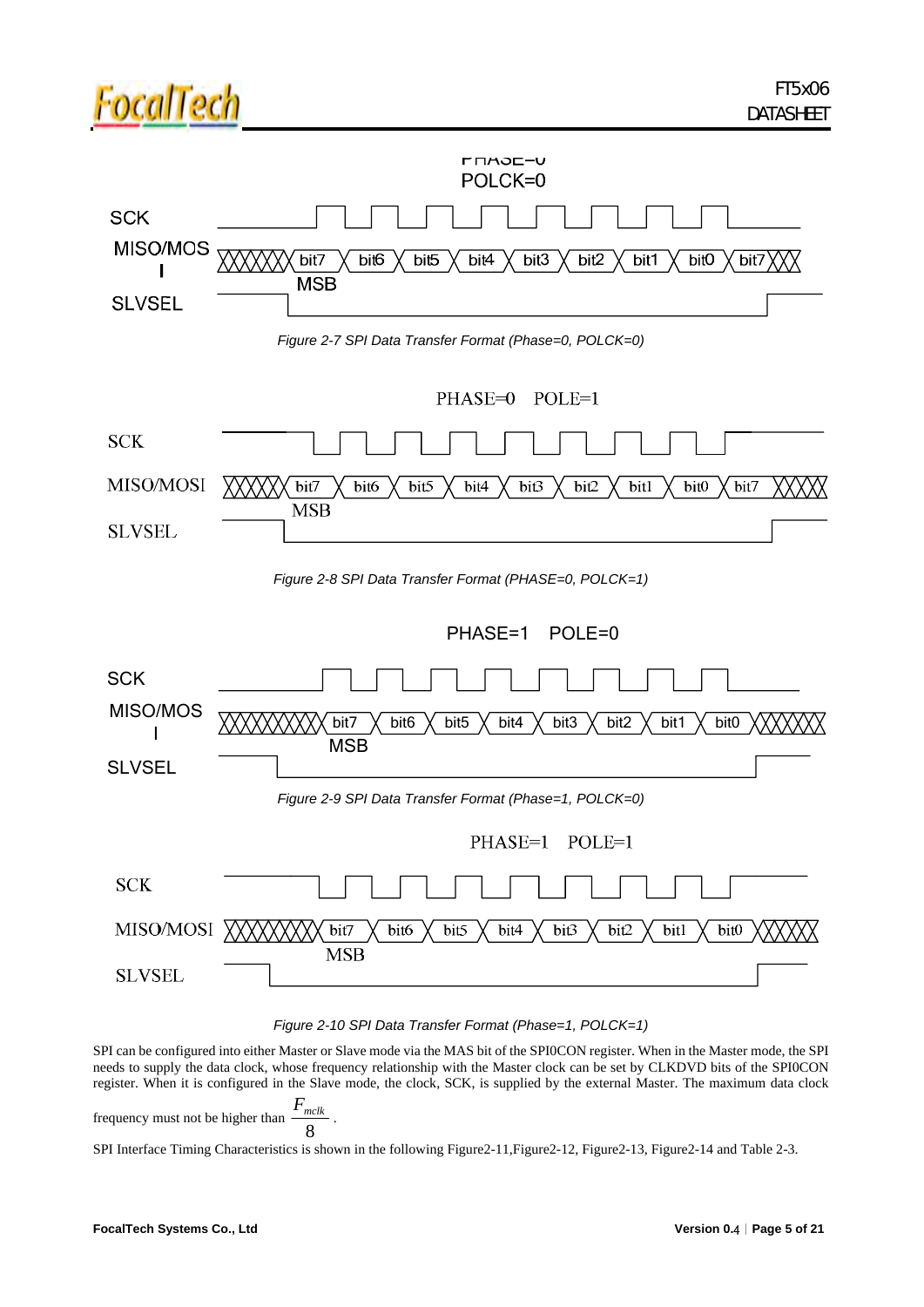

### PHASE=0





PHASE=1



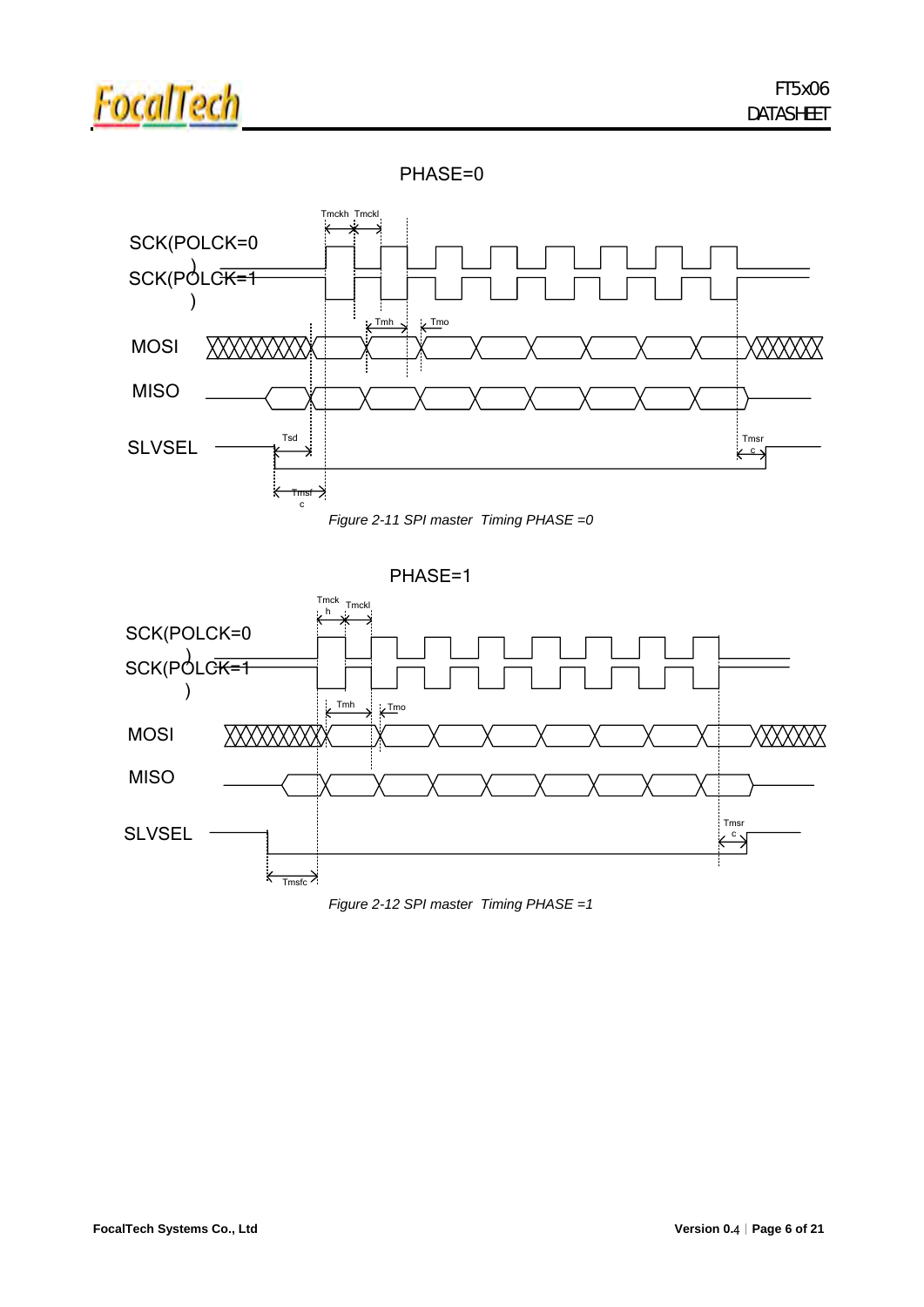

### PHASE=0





PHASE=1





|  |  | <b>Table 2-3 SPI Timing Parameters</b> |
|--|--|----------------------------------------|
|  |  |                                        |

| <b>Parameter</b>                          | <b>Description</b>                     | <b>Min</b>         | <b>Max</b> | <b>Units</b> |  |  |  |  |
|-------------------------------------------|----------------------------------------|--------------------|------------|--------------|--|--|--|--|
| Master Mode timing (see figure 2-11,2-12) |                                        |                    |            |              |  |  |  |  |
| Tmckh                                     | sck high time                          | $4 \times$ Tsysclk |            | ns           |  |  |  |  |
| Tmckl                                     | sck low time                           | $4 \times$ Tsysclk |            | ns           |  |  |  |  |
| Tmo                                       | sck shift edge to mosi data change     | $\theta$           |            | ns           |  |  |  |  |
| Tmh                                       | mosi data valid to sck shift edge      | $3 \times$ Tsysclk |            | ns           |  |  |  |  |
| Tsd                                       | slysel falling edge to mosi data valid | $4 \times$ Tsysclk |            | ns           |  |  |  |  |
| Tmsfc                                     | slysel falling edge to first sck edge  | $(Tmckh+Tmckl)/2$  |            | ns           |  |  |  |  |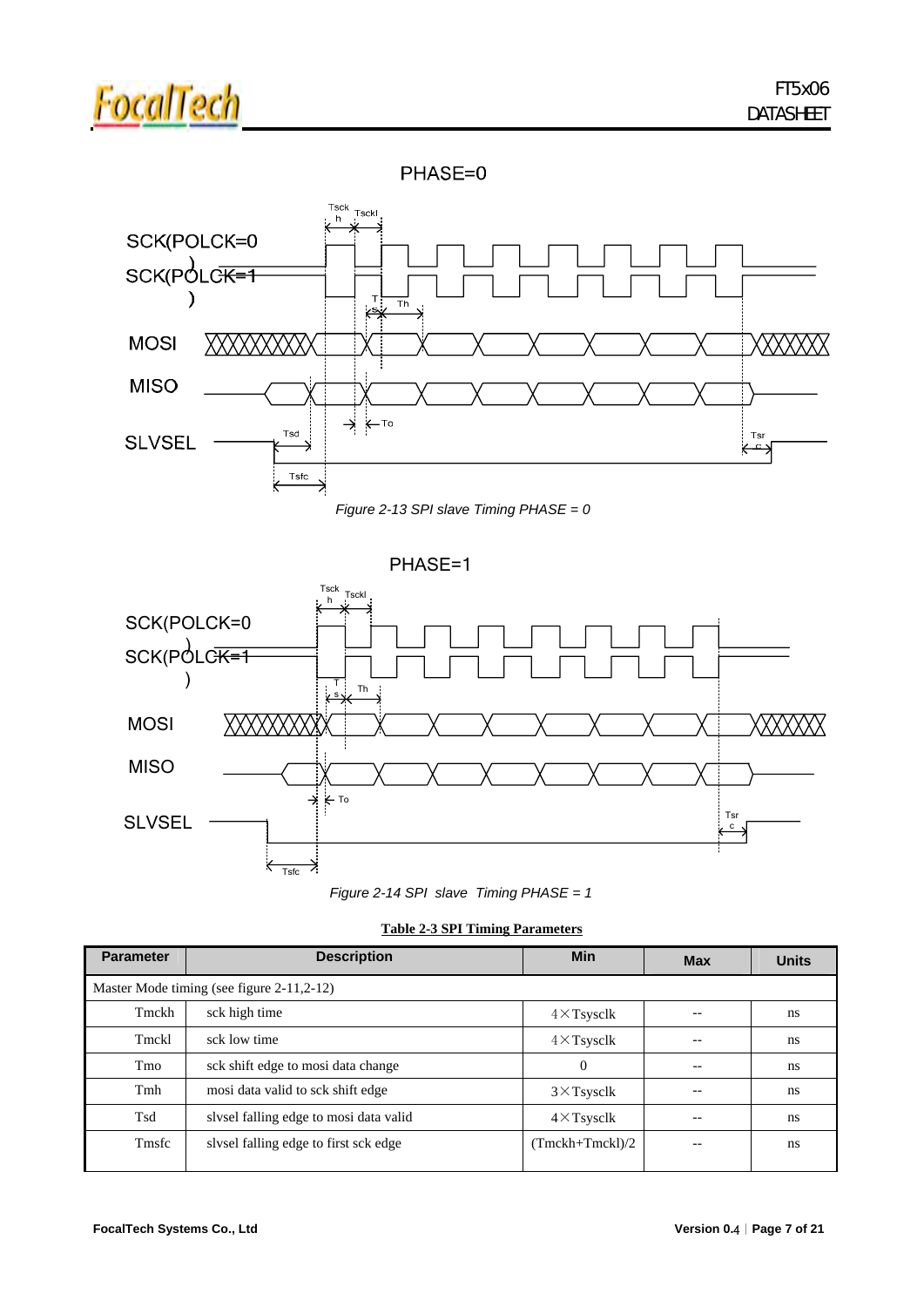

| Tmsrc       | last sck edge to slysel rising edge                        | $(Tmckh+Tmckl)/2$  |                       | ns |  |  |  |  |  |
|-------------|------------------------------------------------------------|--------------------|-----------------------|----|--|--|--|--|--|
|             | Slave mode timing(See figure 2-13,2-14)                    |                    |                       |    |  |  |  |  |  |
| Tsckh       | sck high Time                                              | $4 \times$ Tsysclk |                       | ns |  |  |  |  |  |
| Tsckl       | sck low Time                                               | $4 \times$ Tsysclk |                       | ns |  |  |  |  |  |
| Tsd         | slysel falling edge to Miso valid data time                | $\Omega$           | 4xT <sub>sysclk</sub> | ns |  |  |  |  |  |
| Ts          | Mosi Data valid to sck sample edge                         | $\overline{0}$     |                       | ns |  |  |  |  |  |
| Th          | sck sample edge to Mosi data change                        | $4 \times$ Tsysclk |                       | ns |  |  |  |  |  |
| To          | sck shift edge to Miso data change                         | $\Omega$           | 4xT <sub>svsc</sub>   | ns |  |  |  |  |  |
| <b>Tsfc</b> | slysel falling edge to first sck edge                      | $4 \times$ Tsysclk |                       | ns |  |  |  |  |  |
| <b>Tsrc</b> | last sck edge to slysel rising edge                        | $4 \times$ Tsysclk |                       | ns |  |  |  |  |  |
|             | *Tsysclk is equal to one period of the device system clock |                    |                       |    |  |  |  |  |  |

### 3 ELECTRICAL SPECIFICATIONS

#### 3.1 Absolute Maximum Ratings

|  | <b>Table 3-1 Absolute Maximum Ratings</b> |  |
|--|-------------------------------------------|--|
|  |                                           |  |

| <b>Item</b>                  | <b>Symbol</b> | Unit | Value                          | <b>Note</b> |
|------------------------------|---------------|------|--------------------------------|-------------|
| Power Supply Voltage 1       | VDDA - VSSA   |      | $-0.3 \sim +3.6$               | 1, 2        |
| Power Supply Voltage 2       | VDD3 – VSS    |      | $-0.3 \sim +3.6$               | 1, 3        |
| I/O Power Supply Voltage     | Vt            |      | $-0.3 \sim \text{IOVCC} + 0.3$ | $\cdot$ 4   |
| <b>Operating Temperature</b> | Topr          | ∽    | $-40 \sim +85$                 |             |
| <b>Storage Temperature</b>   | Tstg          | ົ    | $-55 \sim +125$                |             |

#### **Notes**

1.If used beyond the absolute maximum ratings, FT5x06 may be permanently damaged. It is strongly recommended that the device be used within the electrical characteristics in normal operations. If exposed to the condition not within the electrical characteristics, it may affect the reliability of the device.

2.Make sure VDDA(high)≥VSSA (low)

3.Make sure VDD (high)≥VSS (low)

4.IOVCC is set to VDD3 or VDDD by software configuration.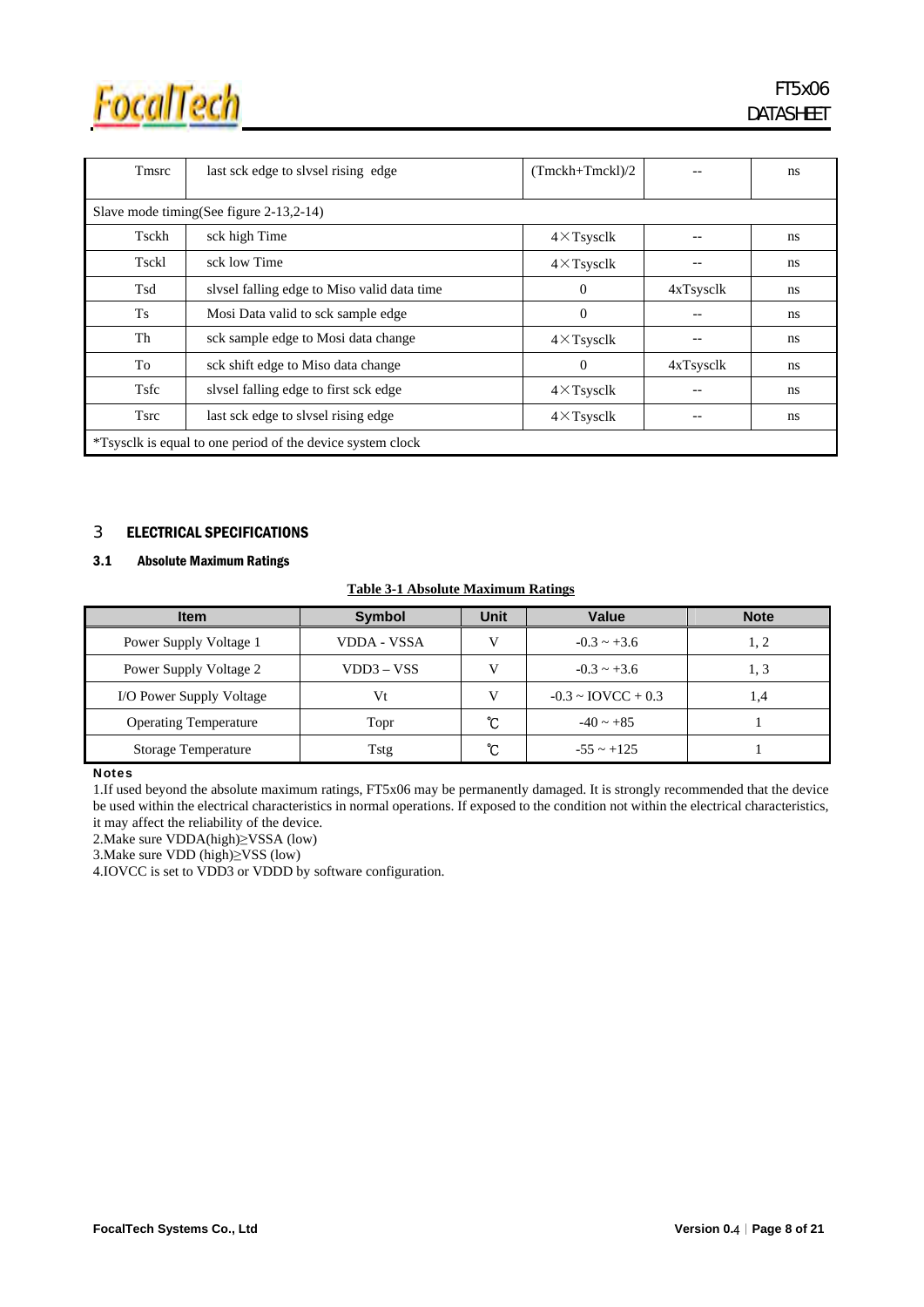

#### 3.2 DC Characteristics

| <b>Item</b>                                    | <b>Symbol</b>                    | <b>Unit</b> | <b>Test Condition</b>                              | Min.                     | Typ.                     | Max.                     | <b>Note</b> |
|------------------------------------------------|----------------------------------|-------------|----------------------------------------------------|--------------------------|--------------------------|--------------------------|-------------|
| Input high-level voltage                       | <b>VIH</b>                       | V           |                                                    | $0.7$ x IOVCC            | $\overline{\phantom{a}}$ | <b>IOVCC</b>             |             |
| Input low - level voltage                      | VII.                             | V           |                                                    | $-0.3$                   | $\overline{\phantom{a}}$ | 0.3 x IOVCC              |             |
| Output high - level voltage                    | <b>VOH</b>                       | V           | $IOH = 0.1mA$                                      | $0.7$ x IOVCC            | $\mathbf{u}$             | $- -$                    |             |
| Output low - level voltage                     | <b>VOL</b>                       | V           | $IOH=0.1mA$                                        | $\overline{\phantom{m}}$ | $- -$                    | 0.3 x IOVCC              |             |
| I/O leakage current                            | ILI                              | $\mu$ A     | $Vin=0~VDDA$                                       | $-1$                     | $\overline{\phantom{a}}$ | 1                        |             |
| Current consumption<br>(Normal operation mode) | Iopr                             | mA          | $VDDA=VDD3 = 2.8V$<br>$Ta=25^{\circ}$ C MCLK=24MHz |                          | 6                        | $\overline{\phantom{m}}$ |             |
| Current consumption<br>(Monitor mode)          | Imon                             | mA          | $VDDA=VDD3 = 2.8V$<br>$Ta=25^{\circ}$ C MCLK=24MHz |                          | $\overline{4}$           | $\overline{\phantom{m}}$ |             |
| Current consumption<br>(Sleep mode)            | Islp                             | mA          | $VDDA=VDD3 = 2.8V$<br>$Ta=25^{\circ}$ C MCLK=24MHz |                          | 0.03                     | $- -$                    |             |
| Step-up output voltage                         | VD <sub>D5</sub>                 | V           | $VDDA=VDD3=2.8V$                                   | 5                        | 5.25                     | 5.6                      |             |
| Power Supply voltage                           | <b>VDDA</b><br>VD <sub>D</sub> 3 | V           |                                                    | 2.7                      | $2.8 - 3.6$              | 3.7                      |             |

### 3.3 AC Characteristics

#### **Table 3-3 AC Characteristics of Oscillators**

| <b>Item</b> | <b>Symbol</b> | <b>Unit</b> | <b>Test Condition</b>             | Min. | Typ. | Max. | <b>Note</b> |
|-------------|---------------|-------------|-----------------------------------|------|------|------|-------------|
| OSC clock 1 | fosc1         | <b>MHz</b>  | $VDD3 = 2.8V$<br>$Ta=25^{\circ}C$ | 43   | 48   | 52   |             |
| OSC clock 2 | fosc2         | KHz         | $VDD3 = 2.8V$<br>$Ta=25^{\circ}C$ | 29   | 32   | 36   |             |

#### **Table 3-4 AC Characteristics of TX & RX**

| <b>Item</b>         | <b>Symbol</b> | Unit | <b>Test Condition</b> | <b>Min</b> | <b>Typ</b>               | <b>Max</b> | <b>Note</b> |
|---------------------|---------------|------|-----------------------|------------|--------------------------|------------|-------------|
| TX acceptable clock | ftx           | KHz  |                       | 100        | 150                      | 270        |             |
| TX output rise time | Ttxr          | nS   |                       | --         | 20                       | $- -$      |             |
| TX output fall time | Ttxf          | nS   |                       | --         | 20                       | $- -$      |             |
| RX input voltage    | Trxi          |      |                       | 1.2        | $\overline{\phantom{m}}$ | 1.6        |             |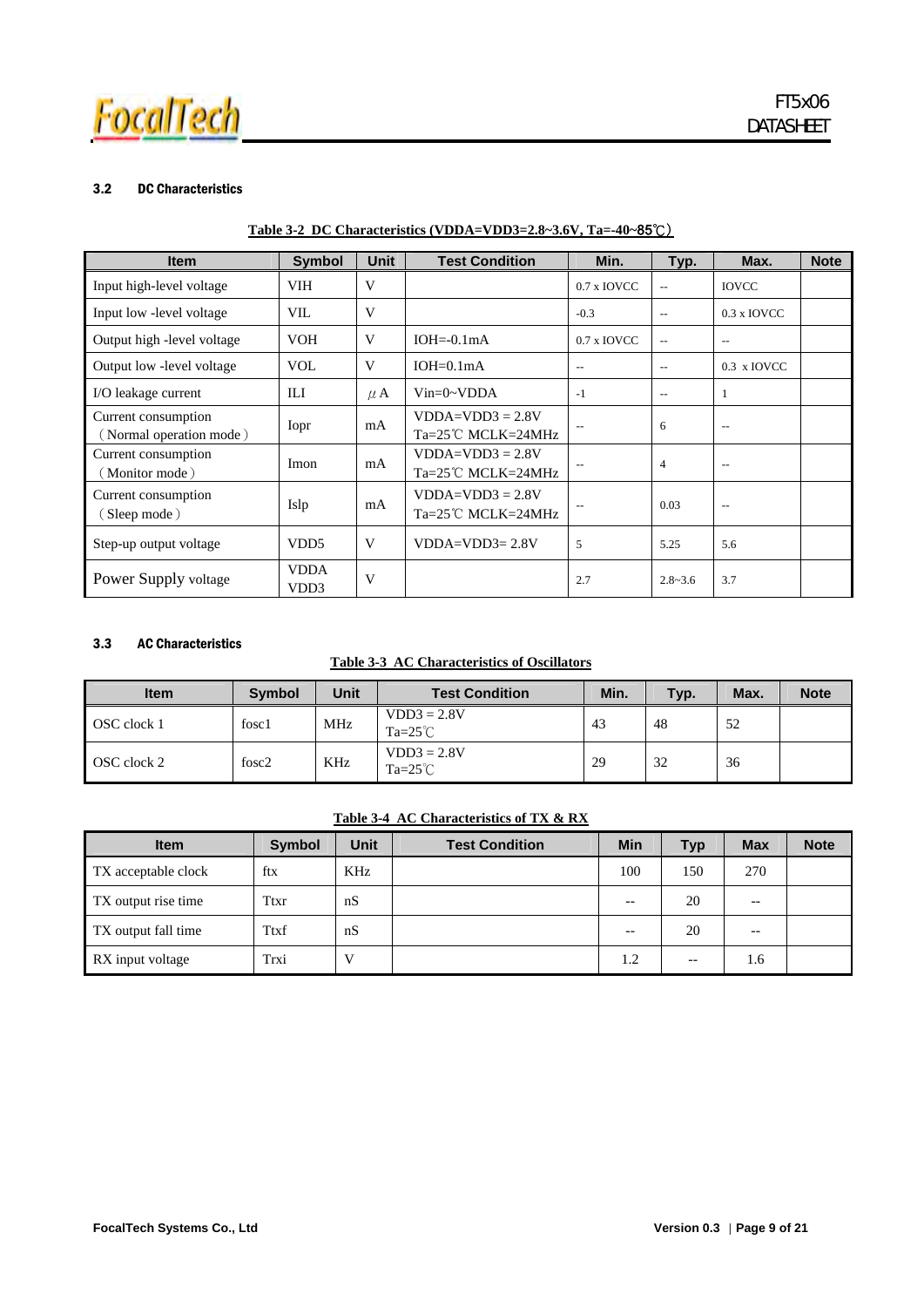

#### **3.4** I/OPortsCircuits



*Figure 3-1 Digital Input & Output Port Circuits* 









*Figure 3-2 Digital In/Out Port Circuit*





*Figure 3-5 INT output Port Circuits Figure 3-6 SCL/SDA Port Circuits*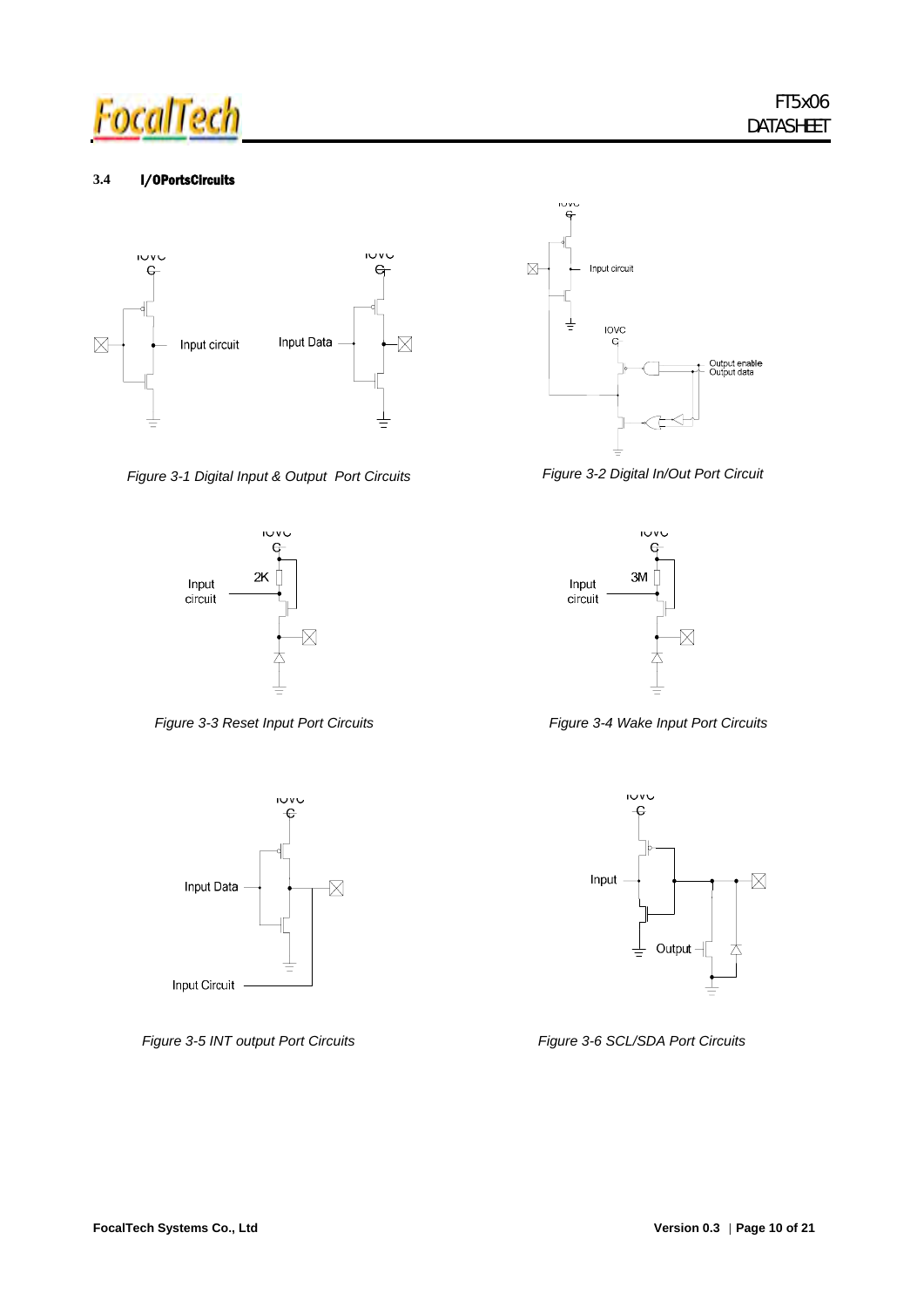

#### 3.5 POWER ON/Reset/Wake Sequence

I 2C/ SPI

The GPIO such as Wake, INT and I2C should be pulled down to be low before powering on. The signal of waking up should be set to be high after powering on. INT signal will be sent to the host after initializing all parameters and then start to report points to the host.





*Figure 3-8 Power on Sequence* 

Reset time must be enough to guarantee reliable reset, The time of starting to report point after resetting approach to the time of starting to report point after powering on.

![](_page_12_Figure_8.jpeg)

#### *Figure 3-8 Reset Sequence*

Wake time must be enough to wake up the system, The time of starting to report point after waking approach to the time of starting to report point after powering on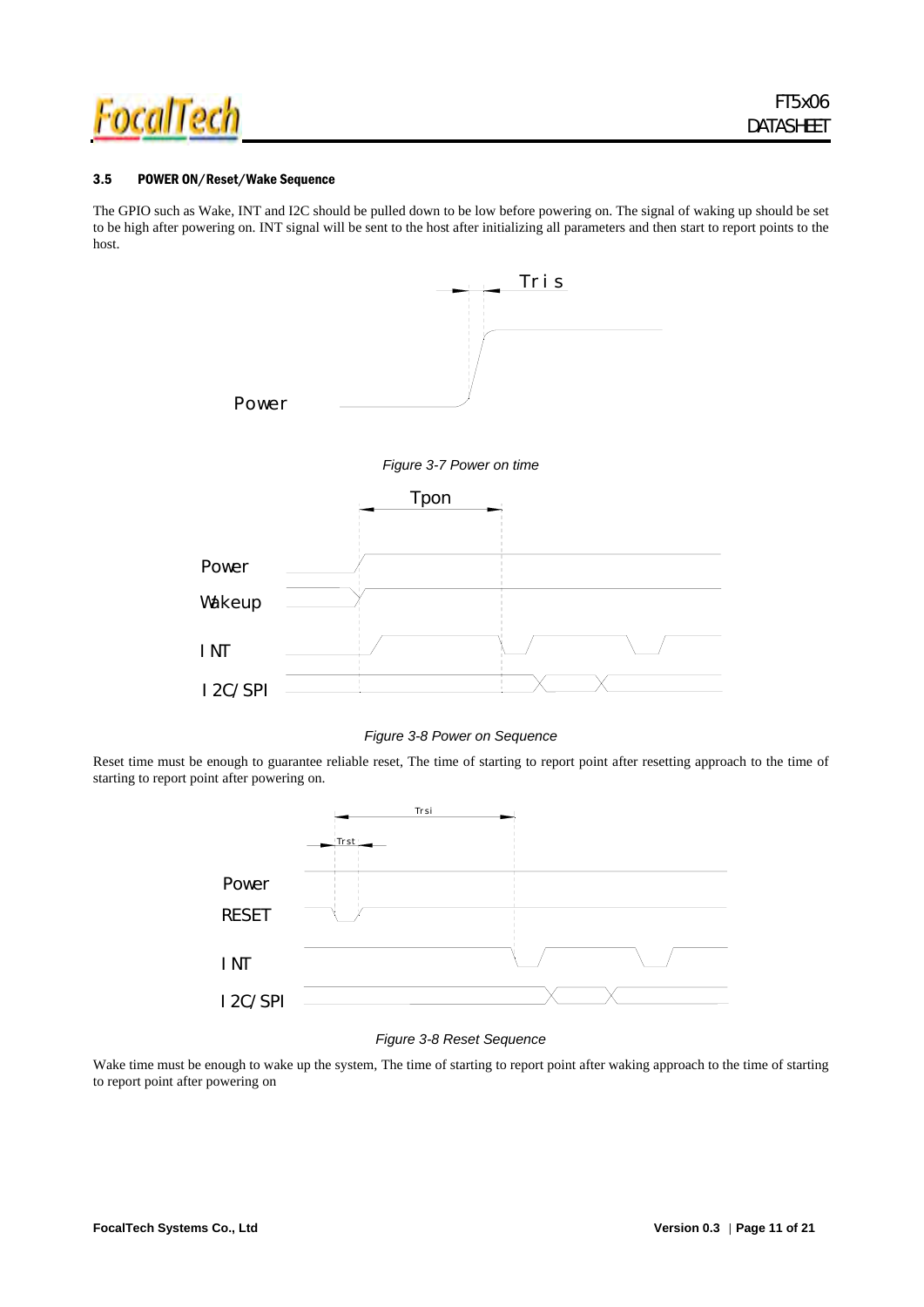![](_page_13_Picture_0.jpeg)

![](_page_13_Figure_2.jpeg)

### *Figure 3-8 Wake Sequence*

### **Table 3-5 Power on/Reset/Wake Sequence Parameters**

| <b>Parameter</b> | <b>Description</b>                                 | Min | <b>Max</b> | <b>Units</b> |
|------------------|----------------------------------------------------|-----|------------|--------------|
| Tris             | Rise time from 0.1VDD to 0.9VDD                    |     | 10         | ms           |
| Tpon             | Time of starting to report point after powering on | 300 |            | ms           |
| Trsi             | Time of starting to report point after resetting   | 300 |            | ms           |
| <b>Trst</b>      | Reset time                                         |     |            | ms           |
| Twai             | Time of starting to report point after waking      | 300 |            | ms           |
| Twak             | Wake up time                                       |     |            | ms           |

### 4 PIN CONFIGURATIONS

Pin List of FT5x06

| <b>Name</b> |                | Pin No.        |                |              | <b>Description</b>  |
|-------------|----------------|----------------|----------------|--------------|---------------------|
|             | FT5206GE1      | FT5306DE4      | FT5406EE8      | <b>Type</b>  |                     |
| <b>VSSA</b> | 40             | 1              | 1              | <b>PWR</b>   | Analog ground       |
| NC          | 1              | 2              | 2              |              | Not connected       |
| NC          |                | 48             | 3              |              | Not connected       |
| <b>TX28</b> |                |                | $\overline{4}$ | $\Omega$     | Transmit output pin |
| <b>TX27</b> |                |                | 5              | $\Omega$     | Transmit output pin |
| <b>TX26</b> |                |                | 6              | $\Omega$     | Transmit output pin |
| <b>TX25</b> |                |                | 7              | $\Omega$     | Transmit output pin |
| <b>TX24</b> |                |                | 8              | $\Omega$     | Transmit output pin |
| <b>TX23</b> |                |                | 9              | $\Omega$     | Transmit output pin |
| <b>TX22</b> |                |                | 10             | $\Omega$     | Transmit output pin |
| <b>TX21</b> |                |                | 11             | $\Omega$     | Transmit output pin |
| <b>TX20</b> |                | 3              | 12             | $\Omega$     | Transmit output pin |
| <b>TX19</b> |                | $\overline{4}$ | 13             | $\Omega$     | Transmit output pin |
| <b>TX18</b> |                | 5              | 14             | $\Omega$     | Transmit output pin |
| <b>TX17</b> |                | 6              | 15             | $\Omega$     | Transmit output pin |
| <b>TX16</b> |                | $\overline{7}$ | 16             | $\Omega$     | Transmit output pin |
| <b>TX15</b> | $\overline{c}$ | 8              | 17             | $\Omega$     | Transmit output pin |
| <b>TX14</b> | 3              | 9              | 18             | $\mathbf{O}$ | Transmit output pin |

#### **Table 4-1 Pin Definition of FT5x06**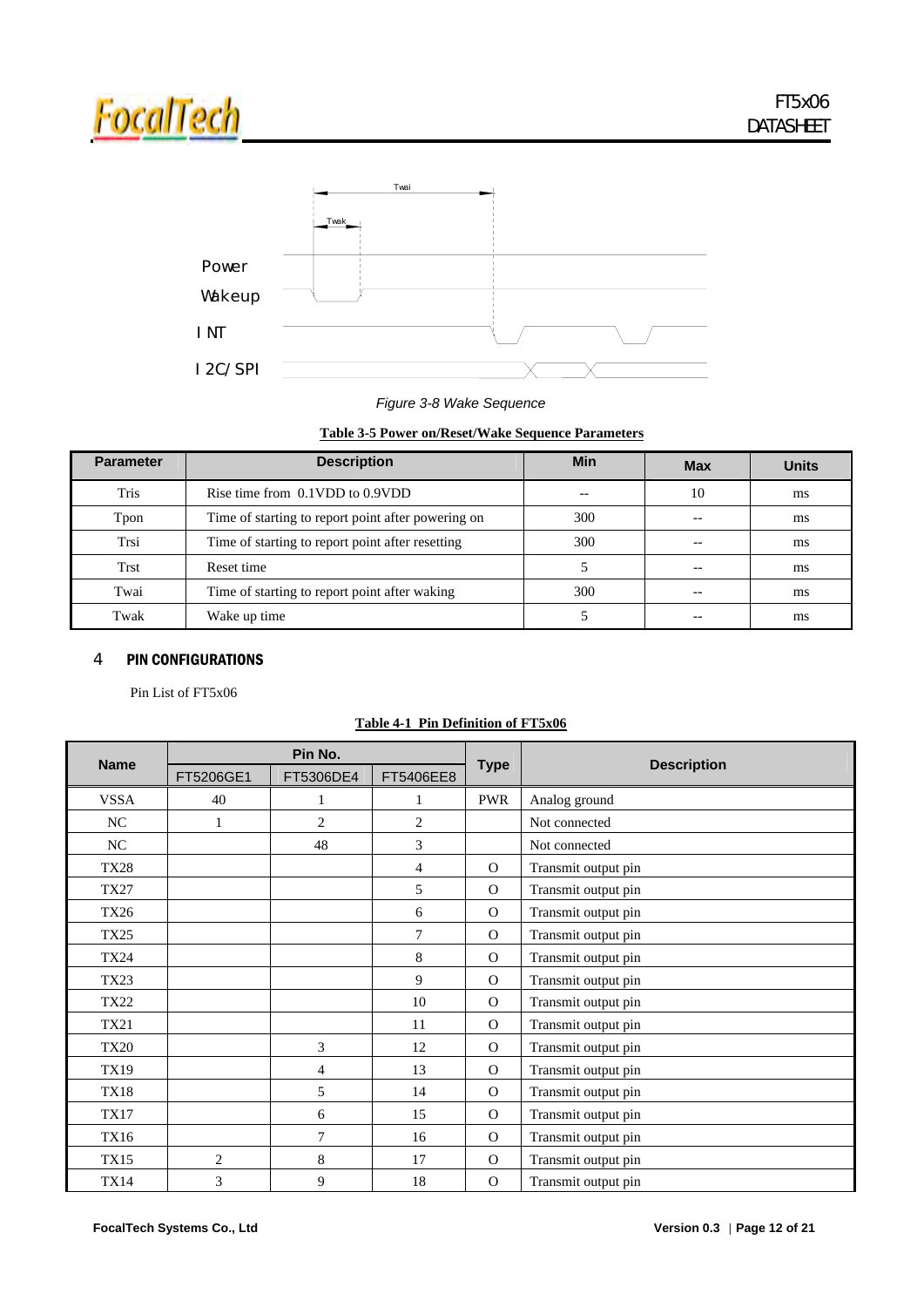![](_page_14_Picture_0.jpeg)

| <b>TX13</b>       | $\overline{4}$ | 10     | 19     | $\mathcal{O}$ | Transmit output pin                                                                                      |
|-------------------|----------------|--------|--------|---------------|----------------------------------------------------------------------------------------------------------|
| TX12              | 5              | 11     | 20     | $\Omega$      | Transmit output pin                                                                                      |
| <b>TX11</b>       | 6              | 12     | 21     | $\mathbf{O}$  | Transmit output pin                                                                                      |
| <b>TX10</b>       | 7              | 13     | 22     | $\Omega$      | Transmit output pin                                                                                      |
| TX9               | 8              | 14     | 23     | $\Omega$      | Transmit output pin                                                                                      |
| TX8               | 9              | 15     | 24     | $\Omega$      | Transmit output pin                                                                                      |
| TX7               | 10             | 16     | $25\,$ | $\mathbf{O}$  | Transmit output pin                                                                                      |
| TX6               | 11             | 17     | 26     | $\Omega$      | Transmit output pin                                                                                      |
| TX5               | 12             | 18     | 27     | $\Omega$      | Transmit output pin                                                                                      |
| TX4               | 13             | 19     | 28     | $\mathbf{O}$  | Transmit output pin                                                                                      |
| TX3               | 14             | 20     | 29     | $\Omega$      | Transmit output pin                                                                                      |
| TX <sub>2</sub>   | 15             | $21\,$ | 30     | $\Omega$      | Transmit output pin                                                                                      |
| TX1               | 16             | 22     | 31     | $\mathcal{O}$ | Transmit output pin                                                                                      |
| VDD <sub>5</sub>  | 17             | 23     | 32     | <b>PWR</b>    | internal generated 5V power supply $\cdot$ A 1 $\mu$ F ceramic<br>capacitor to ground is required.       |
| VD <sub>D</sub> 3 | 18             | 24     | 33     | <b>PWR</b>    | Analog power supply                                                                                      |
| <b>VSS</b>        | 19             | 25     | 34     | <b>PWR</b>    | Analog ground                                                                                            |
| <b>VDDD</b>       | 20             | 26     | 35     | <b>PWR</b>    | Digital power supply (1.8V), generated internal. A 1 $\mu$ F<br>ceramic capacitor to ground is required. |
| TEST_EN           | 21             | 27     | 36     | Ι             | Test mode enabled at high and float in normal mode                                                       |
| GPIO <sub>0</sub> |                |        | 37     | $\rm LO$      | General Purpose Input/Output port                                                                        |
| GPIO1             |                |        | 38     | $\rm LO$      | General Purpose Input/Output port                                                                        |
| GPIO <sub>2</sub> |                |        | 39     | $\rm LO$      | General Purpose Input/Output port                                                                        |
| GPIO3             |                |        | 40     | I/O           | General Purpose Input/Output port                                                                        |
| SSEL/SCL          | 22             | 28     | 41     | $\rm LO$      | SPI Slave mode, chip select, active low / I2C clock input                                                |
| <b>SCK</b>        | 23             | 29     | 42     | Ι             | SPI Slave mode, clock input                                                                              |
| MOSI/SDA          | 24             | 30     | 43     | I/O           | SPI Slave mode, data input / I2C data input and output                                                   |
| <b>MISO</b>       | 25             | 31     | 44     | 0             | SPI Slave mode, data output                                                                              |
| /RST              | 26             | 32     | 45     | I             | External Reset, Low is active                                                                            |
| <b>WAKE</b>       | $27\,$         | 33     | 46     | I             | External interrupt from the host                                                                         |
| <b>INT</b>        | 28             | 34     | $47\,$ | $\mathbf{O}$  | External interrupt to the host                                                                           |
| $_{\mathrm{NC}}$  |                |        | 48     |               | Not connected                                                                                            |
| NC                |                |        | 49     |               | Not connected                                                                                            |
| $\rm NC$          |                |        | 50     |               | Not connected                                                                                            |
| $\rm NC$          |                |        | 51     |               | Not connected                                                                                            |
| <b>VDDA</b>       | 30             | 35     | 52     | <b>PWR</b>    | Analog power supply                                                                                      |
| RX1               | 29             | 36     | 53     | Ι             | Receiver input pins                                                                                      |
| RX <sub>2</sub>   | 31             | 37     | 54     | Ι             | Receiver input pins                                                                                      |
| RX3               | 32             | 38     | 55     | Ι             | Receiver input pins                                                                                      |
| RX4               | 33             | 39     | 56     | I             | Receiver input pins                                                                                      |
| RX5               | 34             | 40     | 57     | $\bf{I}$      | Receiver input pins                                                                                      |
| RX6               | 35             | 41     | 58     | I             | Receiver input pins                                                                                      |
| RX7               | 36             | 42     | 59     | Ι             | Receiver input pins                                                                                      |
| RX8               | 37             | 43     | 60     | $\bf{I}$      | Receiver input pins                                                                                      |
| RX9               | 38             | 44     | 61     | I             | Receiver input pins                                                                                      |
| RX10              | 39             | 45     | 62     | $\bf{I}$      | Receiver input pins                                                                                      |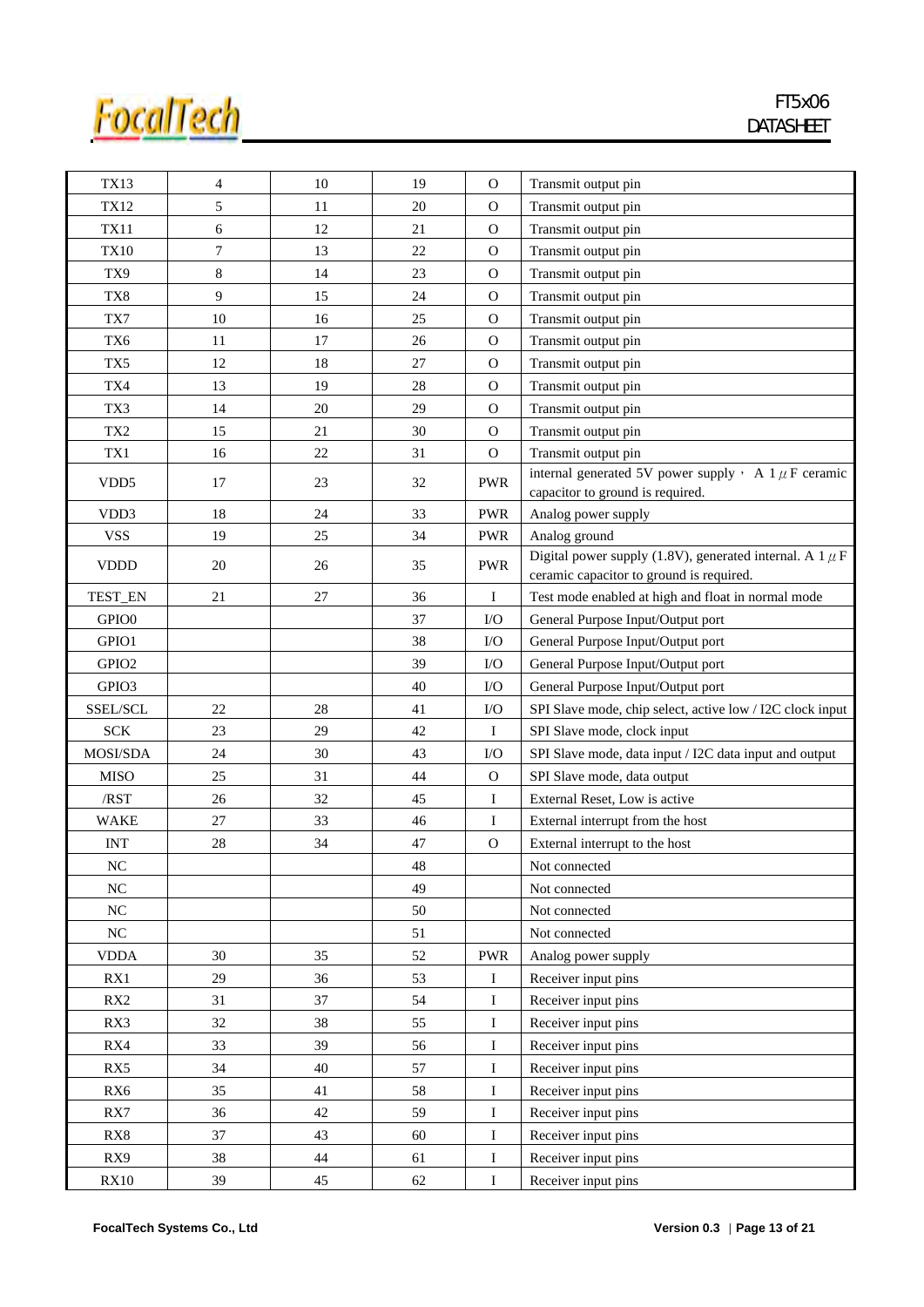![](_page_15_Picture_0.jpeg)

| <b>RX11</b> | 46 | 63 | Receiver input pins |
|-------------|----|----|---------------------|
| RX12        | 47 | 64 | Receiver input pins |
| RX13        |    | 65 | Receiver input pins |
| <b>RX14</b> |    | 66 | Receiver input pins |
| RX15        |    | 67 | Receiver input pins |
| <b>RX16</b> |    | 68 | Receiver input pins |

![](_page_15_Figure_3.jpeg)

 *FT5206GE1 Package Diagram FT5306DE4 Package Diagram* 

![](_page_15_Figure_6.jpeg)

*FT5406EE8 Package Diagram*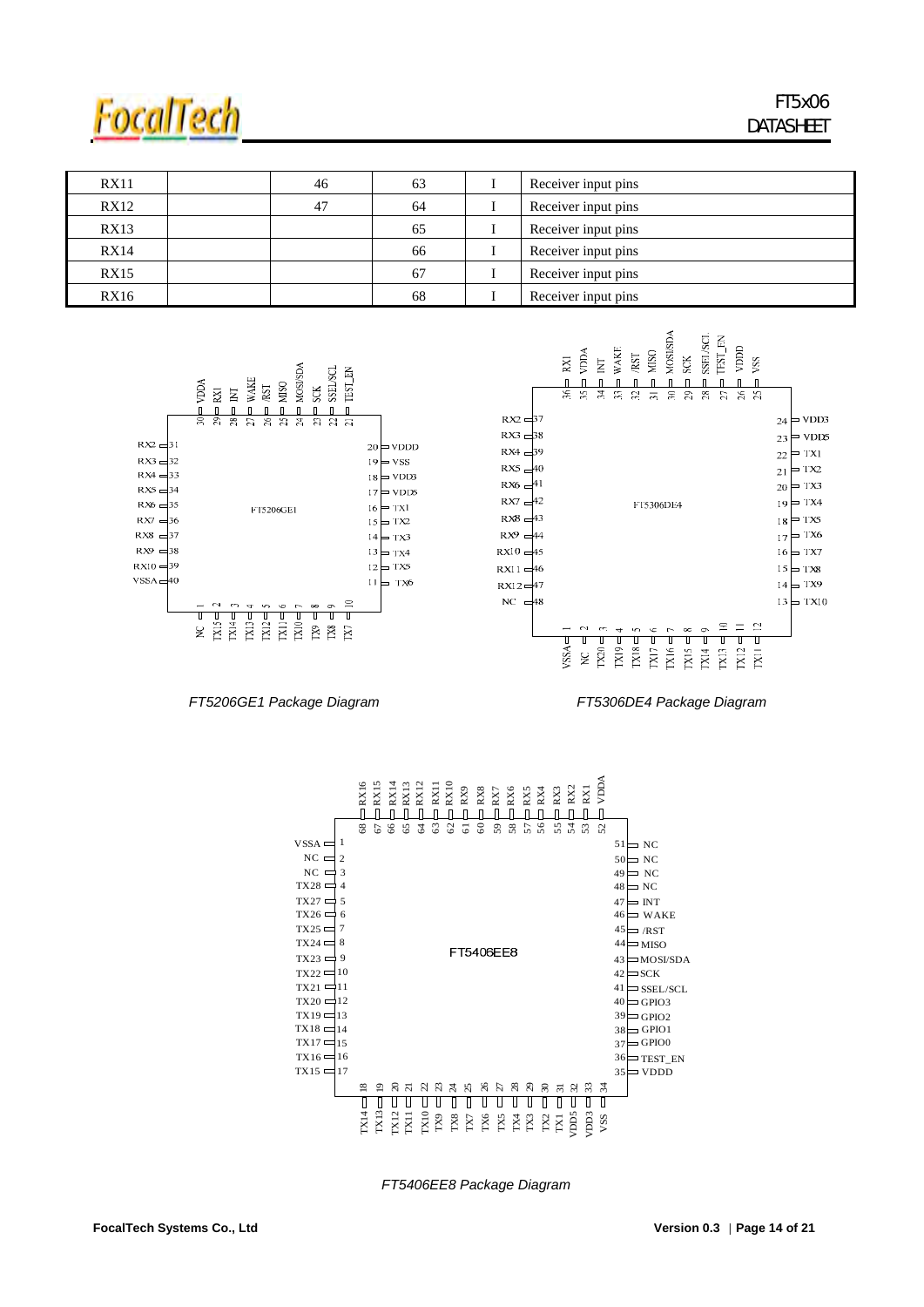![](_page_16_Picture_0.jpeg)

### 5 PACKAGE INFORMATION

#### 5.1 Package Information of QFN-5x5-40L Package

![](_page_16_Figure_4.jpeg)

| <b>Item</b>                 | <b>Symbol</b>  | <b>Millimeter</b> |            |            |  |
|-----------------------------|----------------|-------------------|------------|------------|--|
|                             |                | <b>Min</b>        | <b>Typ</b> | <b>Max</b> |  |
| <b>Total Thickness</b>      | A              | 0.7               | 0.75       | 0.8        |  |
| Stand Off                   | A <sub>1</sub> | $\theta$          | 0.035      | 0.05       |  |
| <b>Mold Thickness</b>       | A2             |                   | 0.55       | 0.57       |  |
| L/F Thickness               | A <sub>3</sub> |                   | 0.203 REF  |            |  |
| Lead Width                  | b              | 0.15              | 0.20       | 0.25       |  |
| <b>Body Size</b>            | D              | 5 BSC             |            |            |  |
|                             | Е              | 5 BSC             |            |            |  |
| Lead Pitch                  | e              | $0.4$ BSC         |            |            |  |
| <b>EP</b> Size              | J              | 3.5               | 3.6        | 3.7        |  |
|                             | K              | 3.5               | 3.6        | 3.7        |  |
| Lead Length                 | L              | 0.35              | 0.4        | 0.45       |  |
| Package Edge Tolerance      | aaa            |                   | 0.1        |            |  |
| <b>Mold Flatness</b><br>bbb |                | 0.1               |            |            |  |
| Co Planarity                | ccc            |                   | 0.08       |            |  |
| Lead Offset                 | ddd            |                   | 0.1        |            |  |
| <b>Exposed Pad Offset</b>   | eee            |                   | 0.1        |            |  |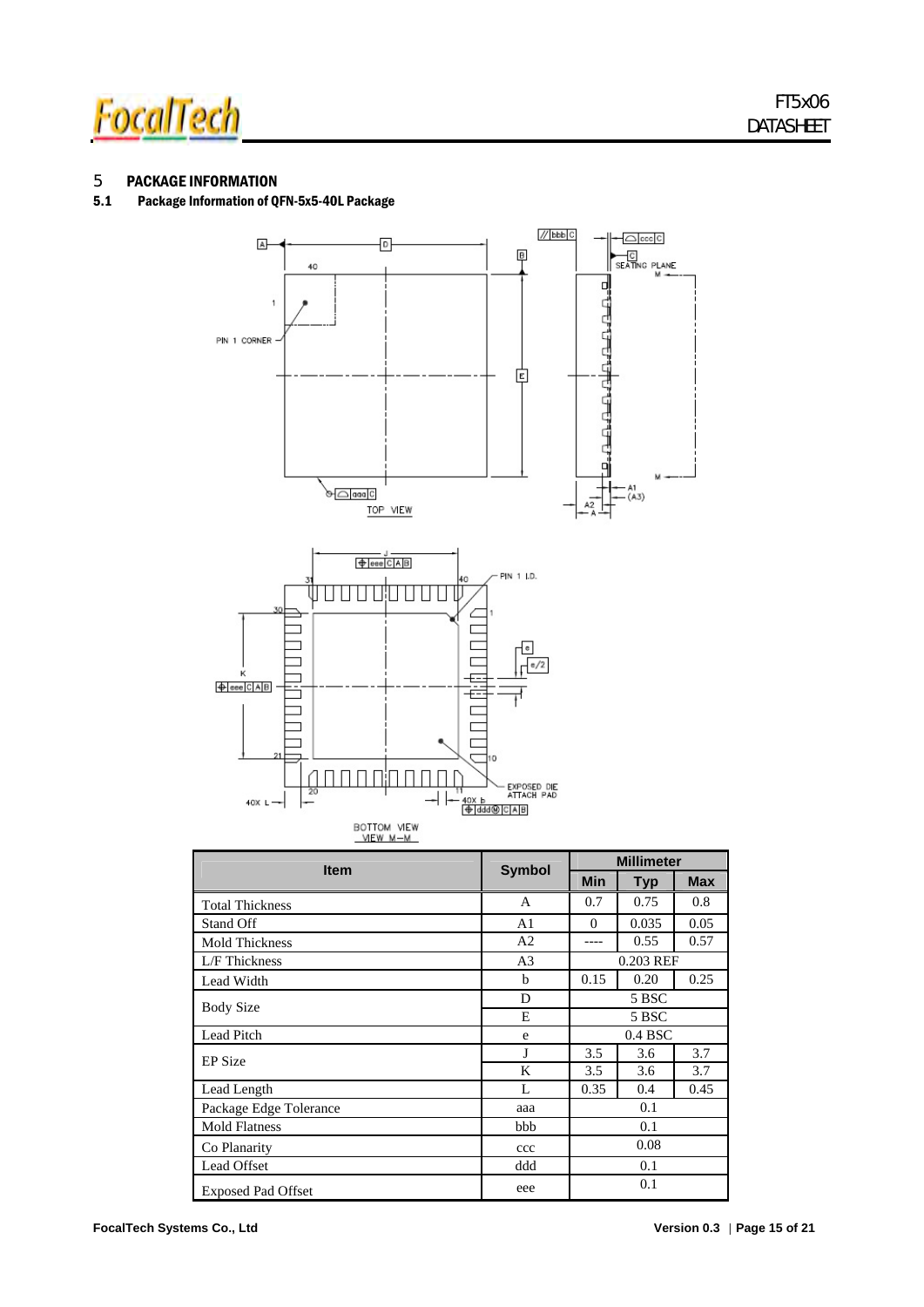![](_page_17_Picture_0.jpeg)

#### 5.2 Package Information of QFN-6x6-48L Package

![](_page_17_Figure_3.jpeg)

|                           |                | <b>Millimeter</b> |            |            |  |
|---------------------------|----------------|-------------------|------------|------------|--|
| <b>Item</b>               | <b>Symbol</b>  | Min               | <b>Typ</b> | <b>Max</b> |  |
| <b>Total Thickness</b>    | A              | 0.7               | 0.75       | 0.8        |  |
| Stand Off                 | A1             | $\Omega$          | 0.035      | 0.05       |  |
| <b>Mold Thickness</b>     | A <sub>2</sub> |                   | 0.55       | 0.57       |  |
| L/F Thickness             | A <sub>3</sub> |                   | 0.203 REF  |            |  |
| Lead Width                | b              | 0.15              | 0.20       | 0.25       |  |
|                           | D              | 6 BSC             |            |            |  |
| <b>Body Size</b>          | E              | 6 BSC             |            |            |  |
| Lead Pitch                | e              |                   | $0.4$ BSC  |            |  |
| <b>EP</b> Size            | J              | 4.1               | 4.2        | 4.3        |  |
|                           | K              | 4.1               | 4.2        | 4.3        |  |
| Lead Length               | L              | 0.35              | 0.4        | 0.45       |  |
| Package Edge Tolerance    | aaa            |                   | 0.1        |            |  |
| <b>Mold Flatness</b>      | bbb            |                   | 0.1        |            |  |
| Co Planarity              | ccc            |                   | 0.08       |            |  |
| Lead Offset               | ddd            |                   | 0.1        |            |  |
| <b>Exposed Pad Offset</b> | eee            |                   | 0.1        |            |  |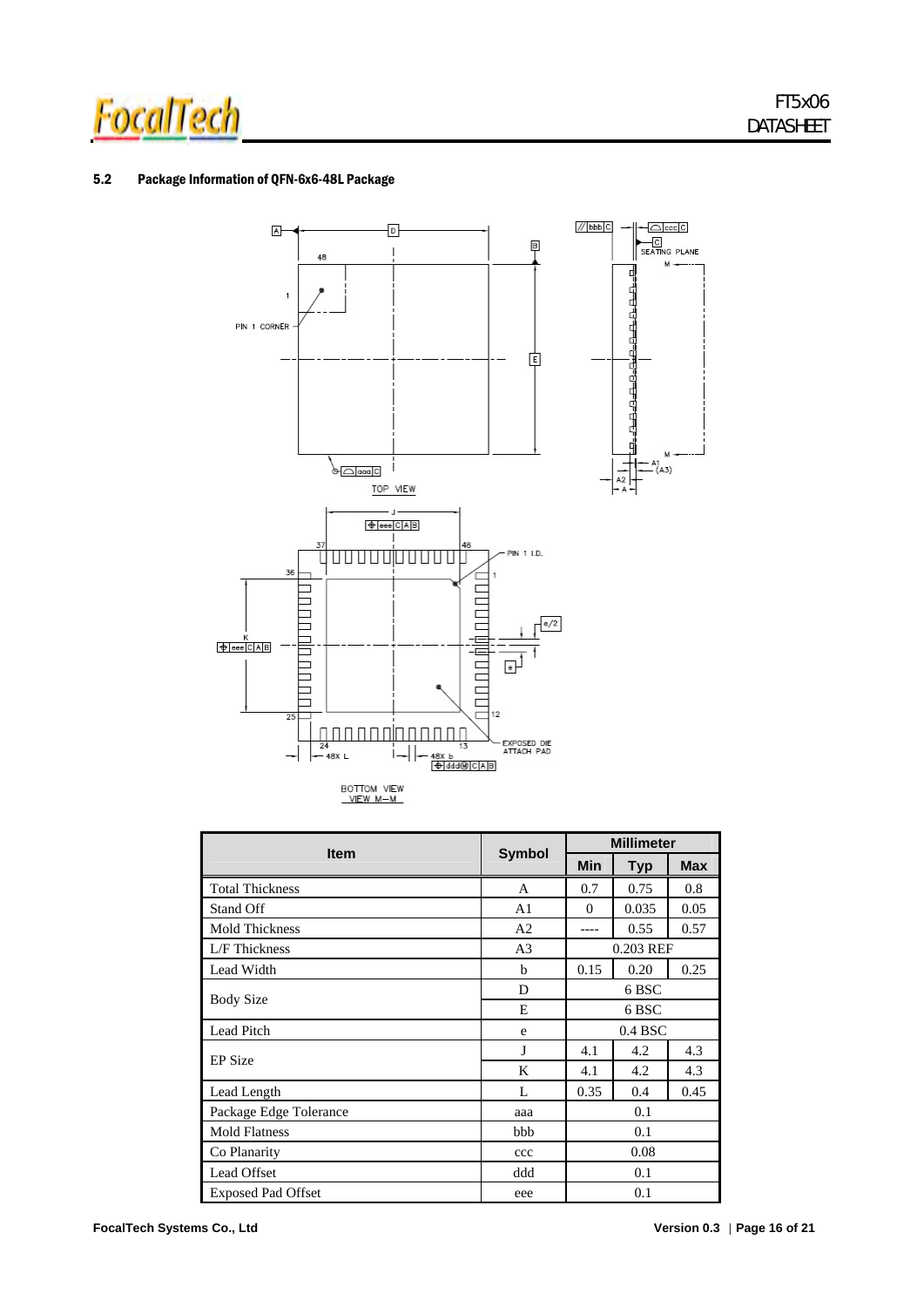![](_page_18_Picture_0.jpeg)

#### 5.3 Package Information of QFN-8x8-68L Package

![](_page_18_Figure_3.jpeg)

| <b>Item Name</b>          | <b>Symbol</b>  | <b>Millimeter</b> |            |            |  |
|---------------------------|----------------|-------------------|------------|------------|--|
|                           |                | <b>Min</b>        | <b>Typ</b> | <b>Max</b> |  |
| <b>Total Thickness</b>    | A              | 0.7               | 0.75       | 0.8        |  |
| Stand Off                 | A1             | $\Omega$          | 0.035      | 0.05       |  |
| <b>Mold Thickness</b>     | A <sub>2</sub> |                   | 0.55       | 0.57       |  |
| L/F Thickness             | A <sub>3</sub> |                   | 0.203 REF  |            |  |
| Lead Width                | b              | 0.15              | 0.20       | 0.25       |  |
|                           | D              | 8 BSC             |            |            |  |
| <b>Body Size</b>          | E              | 8 BSC             |            |            |  |
| Lead Pitch                | e              | $0.4$ BSC         |            |            |  |
|                           | J              | 6.1               | 6.2        | 6.3        |  |
| <b>EP</b> Size            | K              | 6.1               | 6.2        | 6.3        |  |
| Lead Length               | L              | 0.35              | 0.4        | 0.45       |  |
| Package Edge Tolerance    | aaa            | 0.1               |            |            |  |
| <b>Mold Flatness</b>      | bbb            | 0.1               |            |            |  |
| Coplanarity               | ccc            | 0.08              |            |            |  |
| <b>Lead Offset</b>        | ddd            |                   | 0.1        |            |  |
| <b>Exposed Pad Offset</b> | eee            |                   | 0.1        |            |  |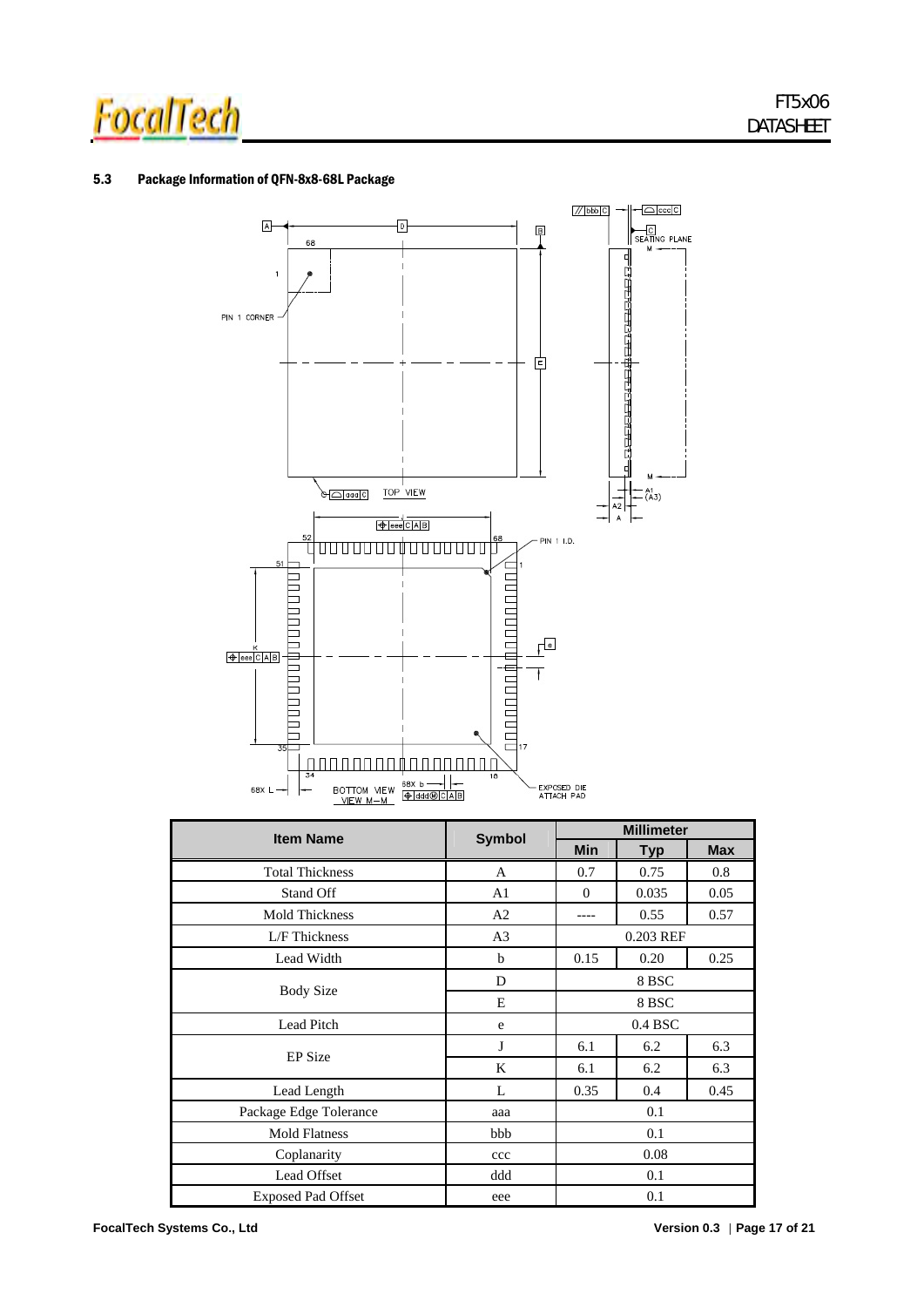![](_page_19_Picture_0.jpeg)

### 5.4 Order Information

|                                                                                                                                      | <b>QFN</b>                                                                                           |  |  |  |  |
|--------------------------------------------------------------------------------------------------------------------------------------|------------------------------------------------------------------------------------------------------|--|--|--|--|
| <b>Package Type</b>                                                                                                                  | 40Pin(5 * 5 )/48Pin( 6 * 6 )/68Pin ( 8 * 8 )                                                         |  |  |  |  |
|                                                                                                                                      | $0.75 - P0.4$                                                                                        |  |  |  |  |
| <b>Product Name</b>                                                                                                                  | FT5206GE1/FT5306DE4/FT5406EE8                                                                        |  |  |  |  |
| Note:                                                                                                                                |                                                                                                      |  |  |  |  |
|                                                                                                                                      | 1). The last two letters in the product name indicate the package type and lead pitch and thickness. |  |  |  |  |
| 2). The second last letter indicates the package type.<br>$D:$ OFN-6 <sup>*</sup> 6, E: OFN-8 <sup>*8</sup> , G: OFN-5 <sup>*5</sup> |                                                                                                      |  |  |  |  |
| 3). The last letter indicates the lead pitch and thickness.<br>$E: 0.75 - P0.4$                                                      |                                                                                                      |  |  |  |  |

| <b>T: Track Code</b> |  |
|----------------------|--|
|----------------------|--|

**F: "F" for Lead Free process.**

**Y: Year Code** 

**WW: Week Code** 

| <b>Product Name</b> | <b>Package Type</b> | # TX Pins | # RX Pins |
|---------------------|---------------------|-----------|-----------|
| <b>FT5206GE1</b>    | OFN-40L             | 15        | 10        |
| <b>FT5306DE4</b>    | OFN-48L             | 20        | 12        |
| <b>FT5406EE8</b>    | OFN-68L             | 28        | 16        |

**F T 5x06xxx** 

**T F Y W W S V**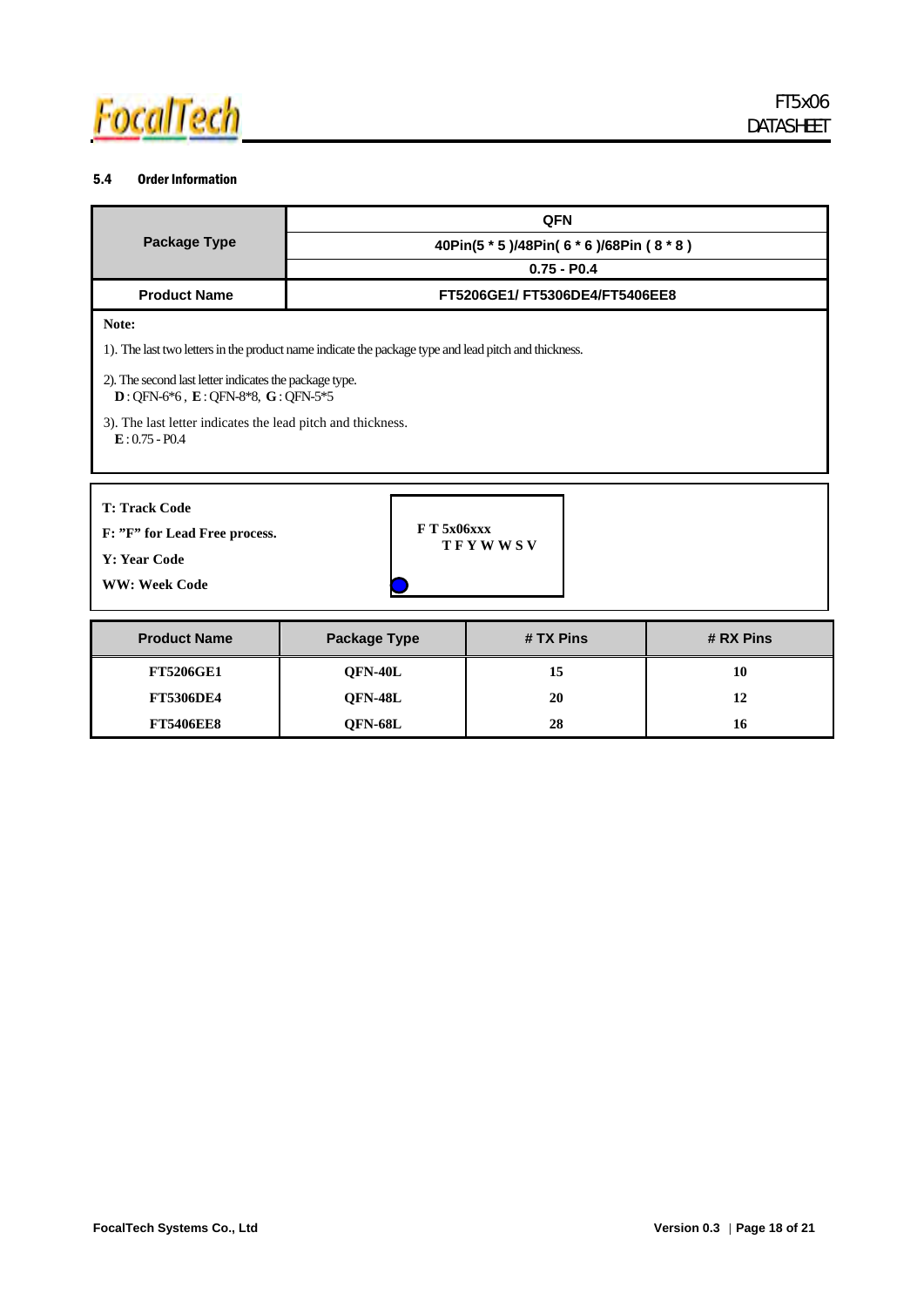![](_page_20_Picture_0.jpeg)

### **REVISION HISTORY**

| DDCN#      | <b>Version</b> | <b>Revisions</b>                           | Date       |
|------------|----------------|--------------------------------------------|------------|
| DC-1006004 | 0.1            | <b>First draft</b>                         | 2010-06-11 |
| DC-1006006 | 0.2            | <b>Change FT5206GE1 Package Diagram</b>    | 2010-06-21 |
| DC-1012001 | 0.3            | Modify block figure, timing and I/O figure | 2010-12-20 |
|            |                |                                            |            |
|            |                |                                            |            |

END OF DATASHEET

**THIS DOCUMENT CONTAINS INFORMATION PROPRIETARY TO FOCALTECH SYSTEMS CO.,LTD., AND MAY NOT BE REPRODUCED, DISCLOSED OR USED IN WHOLE OR PART WITHOUT THE EXPRESS WRITTEN PERMISSION OF FOCALTECH SYSTEMS CO.,LTD.**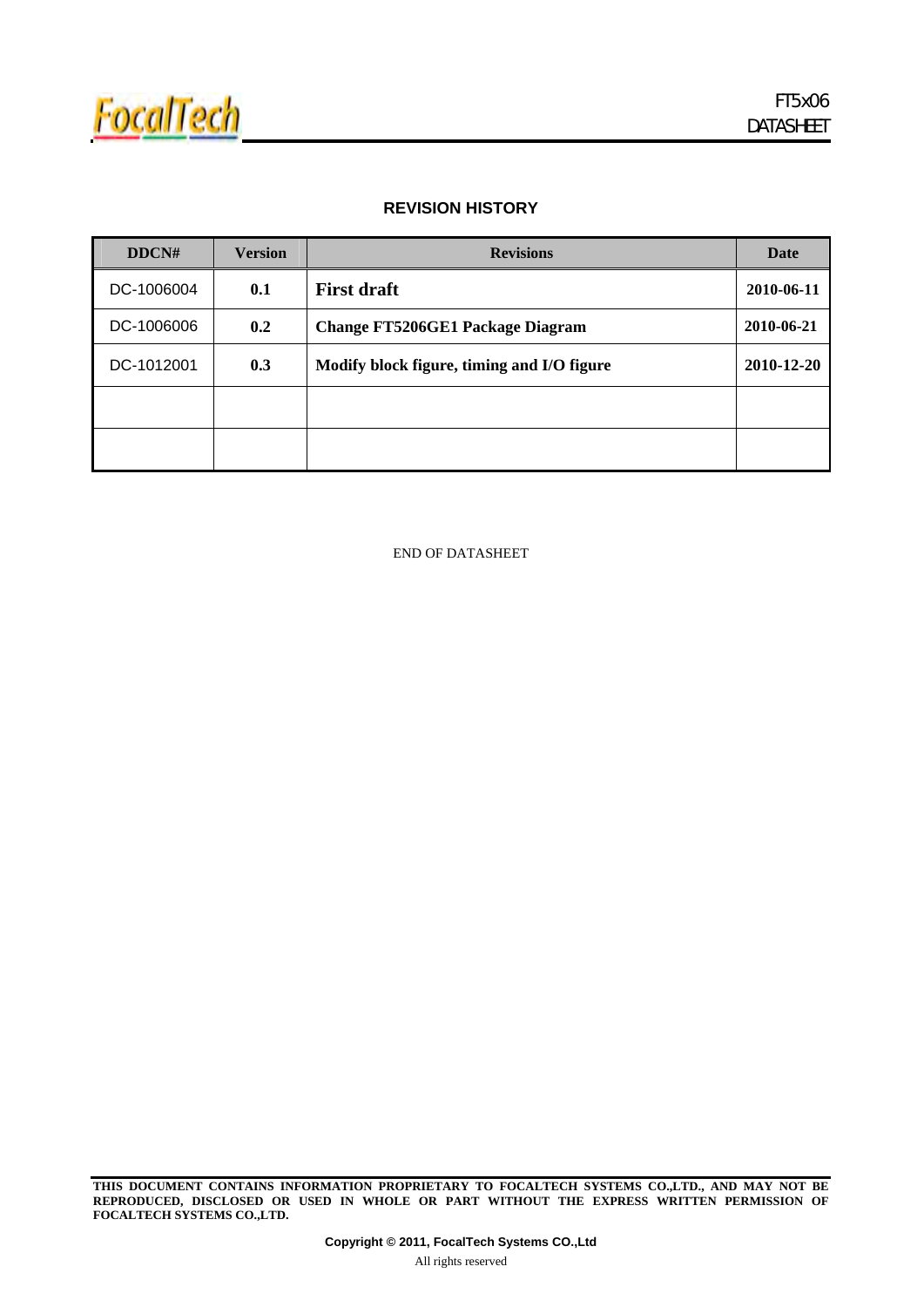| Confidential |  |
|--------------|--|
|              |  |

### **Application Note for CTPM**

| Application Note for CTPM |                     |  |  |  |  |  |  |  |  |
|---------------------------|---------------------|--|--|--|--|--|--|--|--|
| Project name              | Touch panel         |  |  |  |  |  |  |  |  |
| Document ref              | [Document ref]      |  |  |  |  |  |  |  |  |
| Version                   | 0.8                 |  |  |  |  |  |  |  |  |
| Release date              | 18 Aug 2010         |  |  |  |  |  |  |  |  |
| Owner                     | Xiaoxu Du           |  |  |  |  |  |  |  |  |
| Classification            | Confidential        |  |  |  |  |  |  |  |  |
| <b>Distribution List</b>  | [Distribution list] |  |  |  |  |  |  |  |  |
| Approval                  |                     |  |  |  |  |  |  |  |  |

This document contains information proprietary to FocalTech Systems, Ltd., and may not be reproduced, disclosed or used in whole or part without the express written permission of FocalTech Systems, Ltd.

Copyright © 2010, FocalTech Systems, Ltd All rights reserved

R3-B4-A, South Area, Shenzhen Hi-Tech Industrial Park, Shenzhen, Gungdong, P.R. China ZIP :518057 T +86 755 26588222 F +86 755 26712499 E support@focaltech-systems.com

www.focaltech-systems.com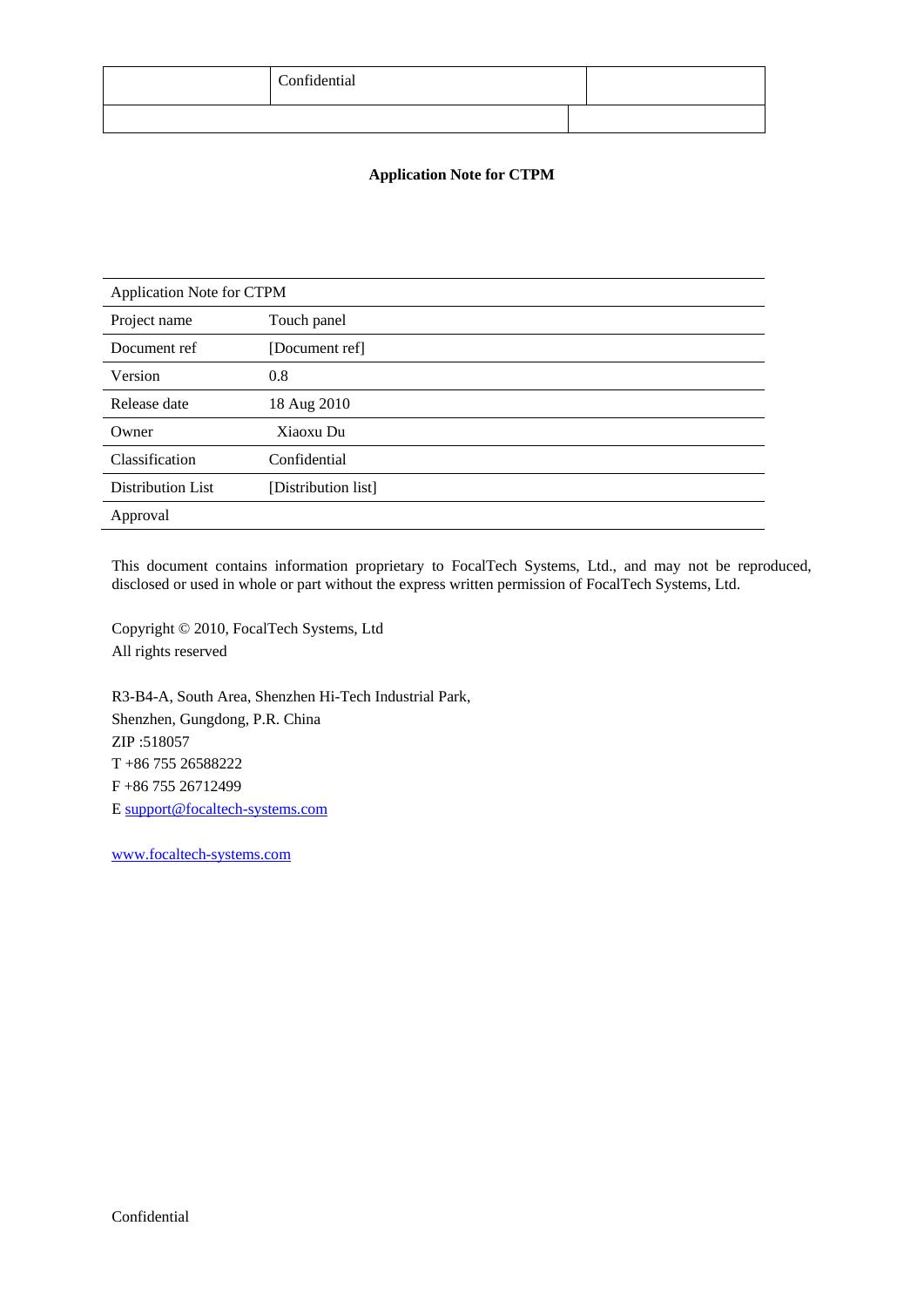# CTPM Application Note

|  | <b>Revision History</b> |
|--|-------------------------|
|  |                         |

| Date         | Version | List of changes                      | Author $+$ Signature |
|--------------|---------|--------------------------------------|----------------------|
| 18 Jan, 2010 | 0.1     | Initial draft                        | Xiaoxu Du            |
| 17 Mar, 2010 | 0.2     | Add raw data protocol                | Xiaoxu Du            |
| 22 Mar, 2010 | 0.3     | Add system information protocol      | Xiaoxu Du            |
| 26 Mar, 2010 | 0.4     | Add calibration related parameters   | Xiaoxu Du            |
| 08 May, 2010 | 0.5     | Add information to operating mode    | Xinming Wang         |
| 07 Jul, 2010 | 0.6     | Change Protocol and add information  | Yunfeng Yuan         |
| 18 Aug, 2010 | 0.7     | Modified to release version          | Xiaoxu Du            |
| 22 Dec, 2010 | 0.8     | Modify explanation for register 0xA4 | Xiaoxu Du            |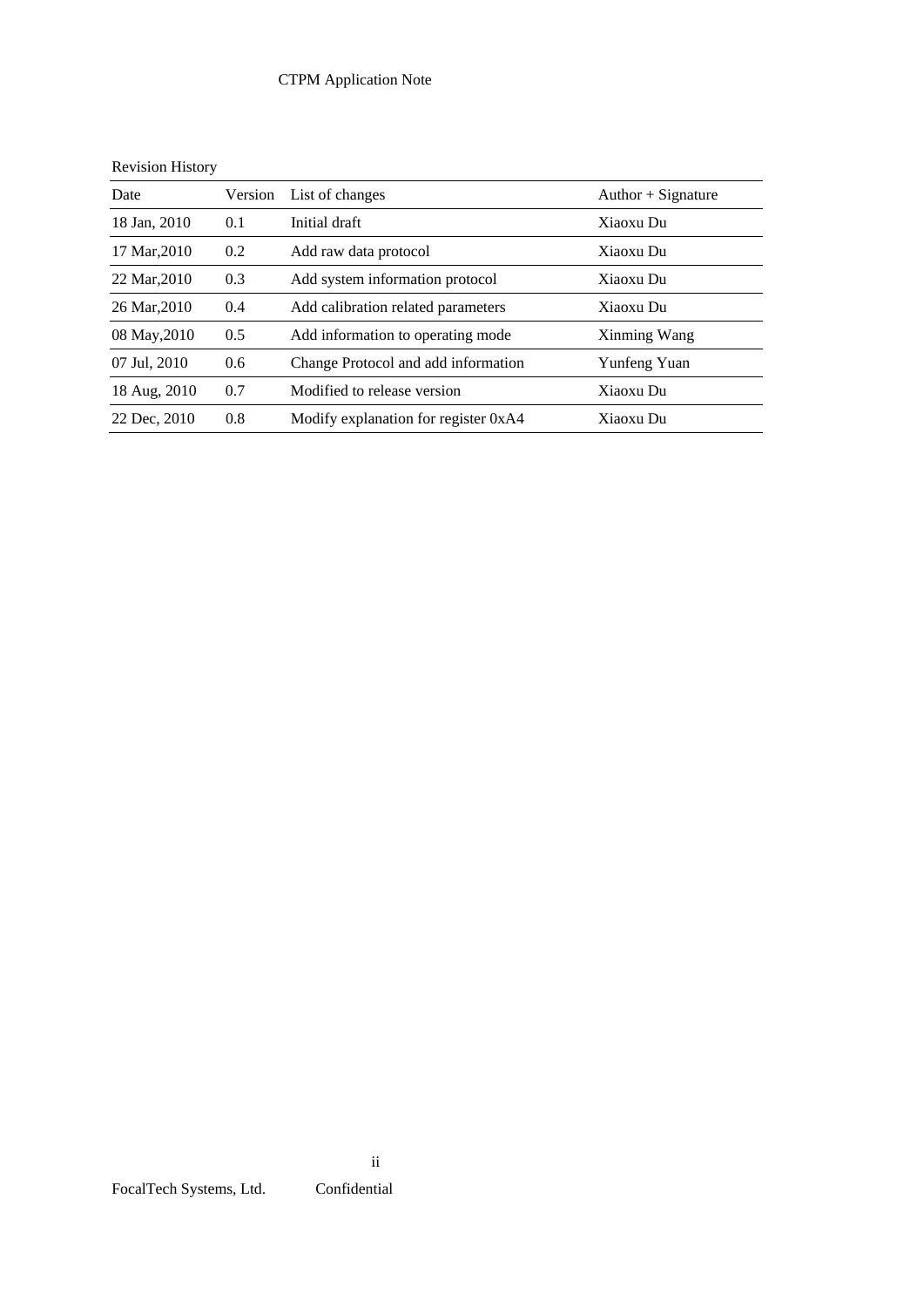|     |        | Table of Contents |  |
|-----|--------|-------------------|--|
| 1   |        |                   |  |
| 1.1 |        |                   |  |
| 1.2 |        |                   |  |
| 1.3 |        |                   |  |
| 1.4 |        |                   |  |
| 2   |        |                   |  |
| 2.1 |        |                   |  |
|     | 2.1.1  |                   |  |
|     | 2.1.2  |                   |  |
|     | 2.1.3  |                   |  |
|     | 2.1.4  |                   |  |
|     | 2.1.5  |                   |  |
|     | 2.1.6  |                   |  |
|     | 2.1.7  |                   |  |
|     | 2.1.8  |                   |  |
|     | 2.1.9  |                   |  |
|     | 2.1.10 |                   |  |
|     | 2.1.11 |                   |  |
|     | 2.1.12 |                   |  |
|     | 2.1.13 |                   |  |
|     | 2.1.14 |                   |  |
|     | 2.1.15 |                   |  |
|     | 2.1.16 |                   |  |
|     | 2.1.17 |                   |  |
|     | 2.1.18 |                   |  |
|     | 2.1.19 |                   |  |
|     | 2.1.20 |                   |  |
|     | 2.1.21 |                   |  |
|     | 2.1.22 |                   |  |
|     | 2.1.23 |                   |  |
|     | 2.1.24 |                   |  |
|     | 2.1.25 |                   |  |
|     | 2.1.26 |                   |  |
|     | 2.1.27 |                   |  |
|     | 2.1.28 |                   |  |
| 2.2 |        |                   |  |
|     | 2.2.1  |                   |  |
|     | 2.2.2  |                   |  |
|     | 2.2.3  |                   |  |
|     | 2.2.4  |                   |  |
|     |        |                   |  |
|     | 2.3.1  |                   |  |
|     | 2.3.2  |                   |  |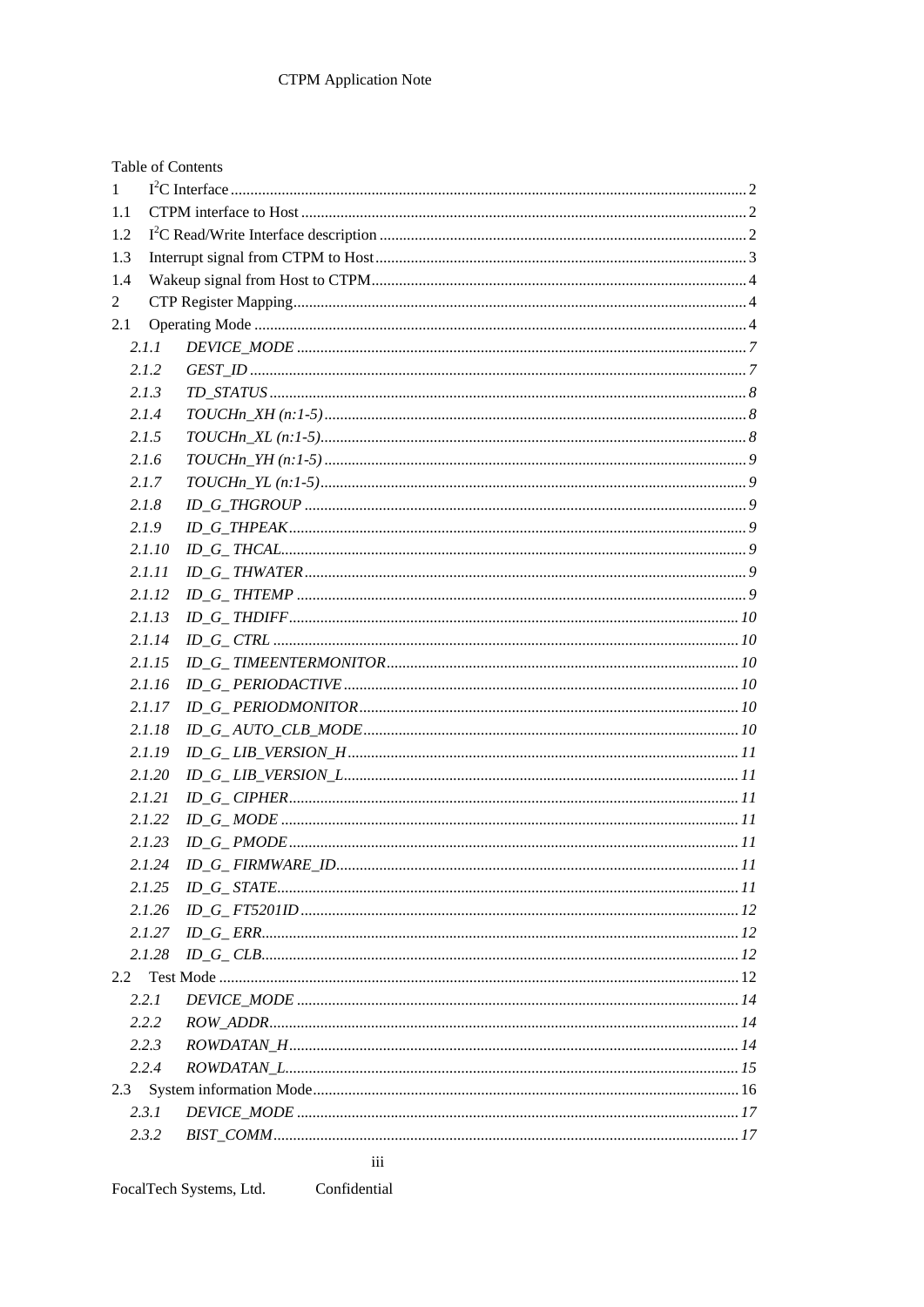| 2.3.3  |  |
|--------|--|
| 2.3.4  |  |
| 2.3.5  |  |
| 2.3.6  |  |
| 2.3.7  |  |
| 2.3.8  |  |
| 2.3.9  |  |
| 2.3.10 |  |
| 2.3.11 |  |
| 2.3.12 |  |
| 3      |  |
| 3.1    |  |
| 3.1.1  |  |
| 3.1.2  |  |
| 3.1.3  |  |
| 4      |  |
| 4.1    |  |
| 4.2    |  |

Confidential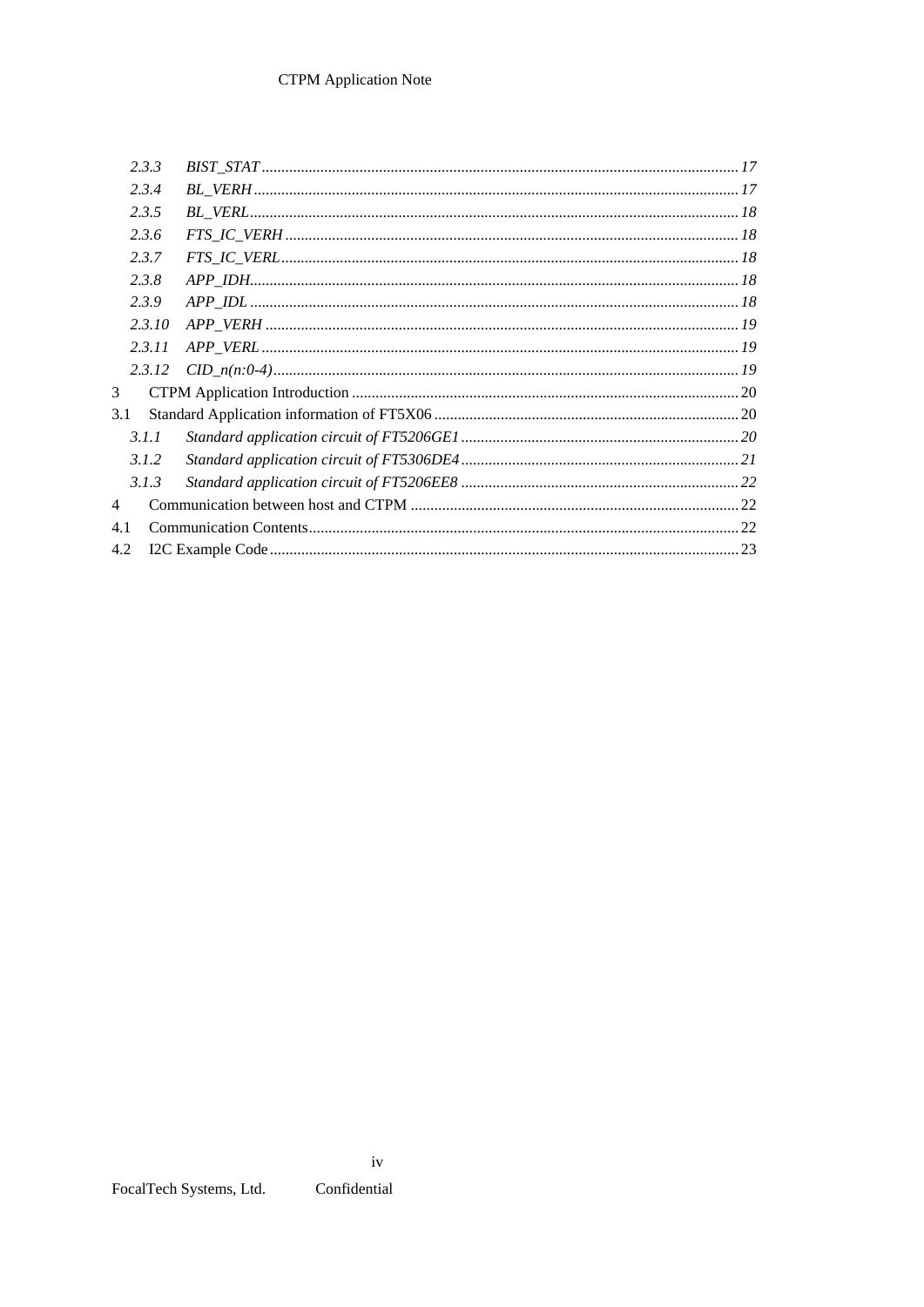# CTPM Application Note

Terminology CTP – Capacitive touch panel CTPM – Capacitive touch panel module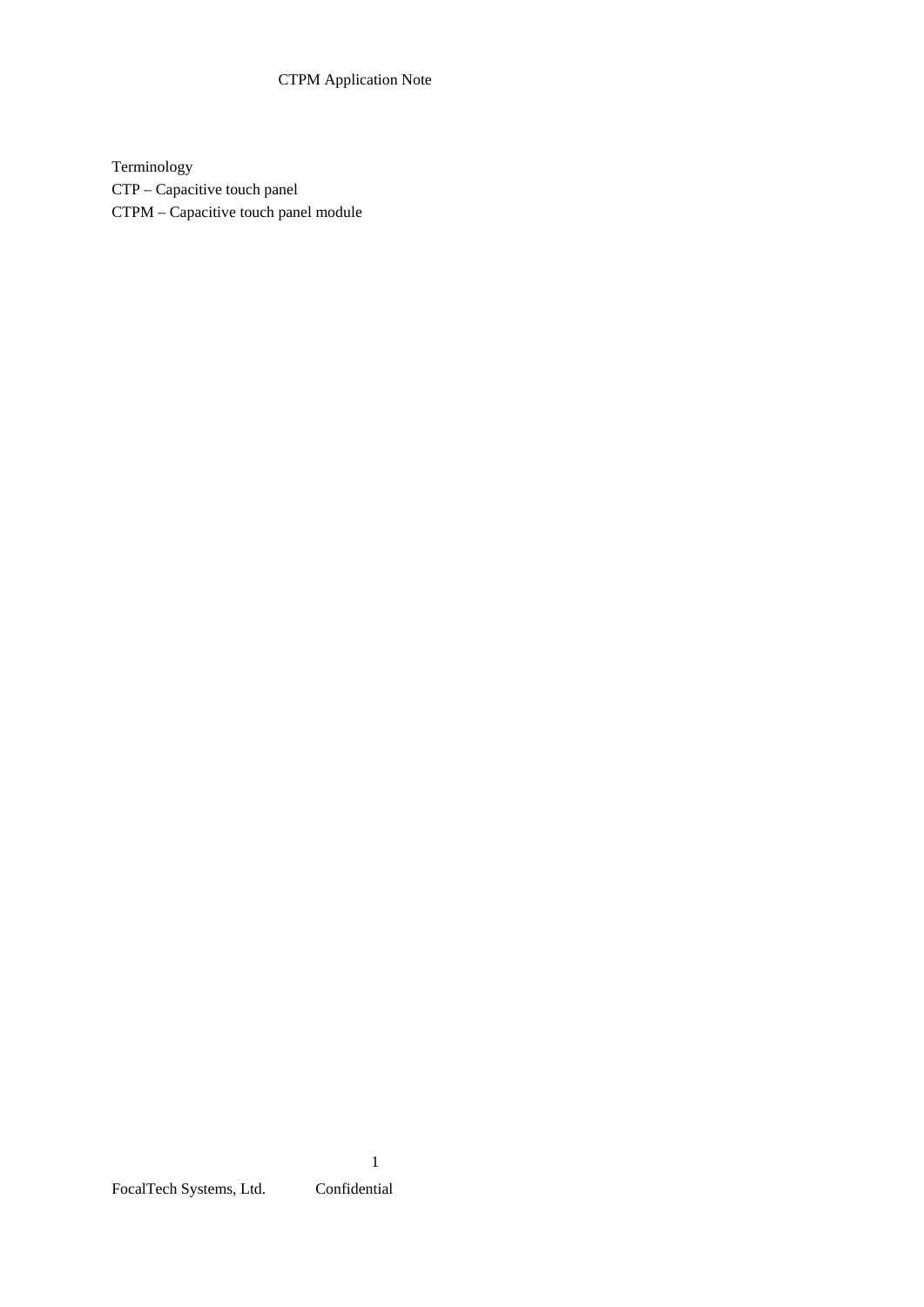#### **1 I 2 C Interface**

# **1.1 CTPM interface to Host**

Figure 1-1 shows how CTPM communicates with the Host, there are three kind of communication between CTPM and Host, we will introduce each communication in this section.

Transfer the data via  $I^2C$ 

Send interrupt when there is a valid touch

Host send Wakeup signal to CTPM

![](_page_26_Figure_7.jpeg)

Figure 1-1 CTPM and Host connection

The Power Supply voltage of CTPM is 2.8V~3.3V, interface supply voltage is 2.8V~3.3V. There are Control Interface and Data Interface. As

 Figure 1-1 demonstrates, Serial interface is the data interface, /INT and /WAKE are the control interface. For the detail, please refer to Table 1-1.

| Port Name           | Voltage      | Polar | Description                                                                                             |
|---------------------|--------------|-------|---------------------------------------------------------------------------------------------------------|
| Serial<br>interface | $2.8 - 3.3V$ |       | Serial interface is for data transfer between Host and CTPM.<br>CTPM support both I2C and SPI interface |
| /INT                | $2.8 - 3.3V$ | LOW   | The interrupt from the CTPM to the Host                                                                 |
| /WAKE*              | $2.8 - 3.3V$ | LOW   | Wakeup signal from host to the CTPM                                                                     |
|                     |              |       |                                                                                                         |

#### **Table 1-1 Description for TP module and Host interface**

#### **1.2 I 2 C Read/Write Interface description**

Write N bytes to I2C slave

![](_page_26_Figure_15.jpeg)

Set Data Address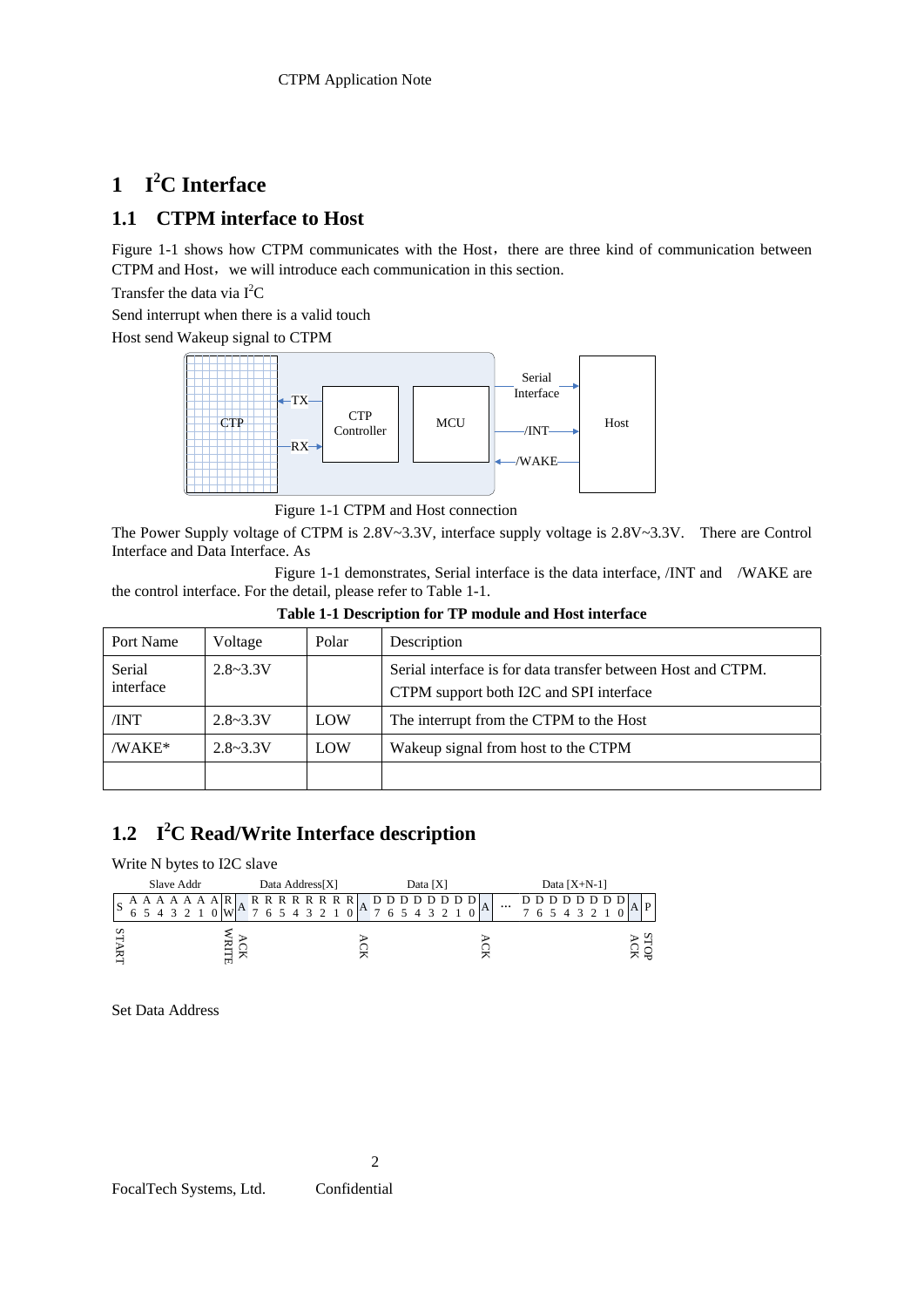| Slave Addr |  |             |  |  |  |  |  |  |                                             | Data Address[X] |  |  |  |  |  |             |  |  |  |
|------------|--|-------------|--|--|--|--|--|--|---------------------------------------------|-----------------|--|--|--|--|--|-------------|--|--|--|
| S          |  |             |  |  |  |  |  |  | $A A A A A A  R$<br>$A R R R R R R R R R R$ |                 |  |  |  |  |  |             |  |  |  |
|            |  | 5 4 3 2 1 0 |  |  |  |  |  |  |                                             |                 |  |  |  |  |  | 6 5 4 3 2 1 |  |  |  |
| STA        |  |             |  |  |  |  |  |  |                                             |                 |  |  |  |  |  |             |  |  |  |
|            |  |             |  |  |  |  |  |  |                                             |                 |  |  |  |  |  |             |  |  |  |

Read X bytes from  $I<sup>2</sup>C$  Slave

| Slave Addr |   |  |  |  |  |  |  | Data [N]     |               |   |  |  |  |             |  | Data $[X+N-1]$ |   |          |  |  |  |             |  |  |  |  |  |
|------------|---|--|--|--|--|--|--|--------------|---------------|---|--|--|--|-------------|--|----------------|---|----------|--|--|--|-------------|--|--|--|--|--|
| S          |   |  |  |  |  |  |  | $^{\circ}$ A |               | D |  |  |  |             |  |                | A | $\cdots$ |  |  |  | D D D D D   |  |  |  |  |  |
|            | 6 |  |  |  |  |  |  |              | $\mathcal{I}$ |   |  |  |  | 6 5 4 3 2 1 |  |                |   |          |  |  |  | 6 5 4 3 2 1 |  |  |  |  |  |
|            |   |  |  |  |  |  |  |              |               |   |  |  |  |             |  |                |   |          |  |  |  |             |  |  |  |  |  |
|            |   |  |  |  |  |  |  |              |               |   |  |  |  |             |  |                |   |          |  |  |  |             |  |  |  |  |  |

### **1.3 Interrupt signal from CTPM to Host**

As for standard CTPM, host need to use both interrupt control signal and serial data interface to get the touch data. There are two kind of method to use interrupt: interrupt trigger and interrupt query. Here is the timing to get touch data.

![](_page_27_Figure_6.jpeg)

**Figure 1-3 Interrupt trigger mode** 

Host use general I2C protocol to read the touch data or the information from CTPM . CTPM will send host a interrupt signal when there is a valid touch. Then host can use the serial data interface to get the touch data. If there is no valid touch detected, the /INT will not be pulled up, the host do not need to read the touch data.

**NOTE:** "valid touch" may have different definition in various systems. For example, in some systems, the valid touch is defined as there is one more valid touch point. But in some other systems, the valid touch is defined as one more valid touch with valid gestures. In usual, /INT will be pulled up when there is a valid touch point, and to be low when a touch finishes.

 As for interrupt trigger mode, /INT signal will be low if there is a touch detected. But for per update of valid touch data, CTPM will produce a valid pulse for /INT signal, host can read the touch data periodically according to the frequency of this pulse. In this mode, the pulse frequency is the touch data update frequency.

3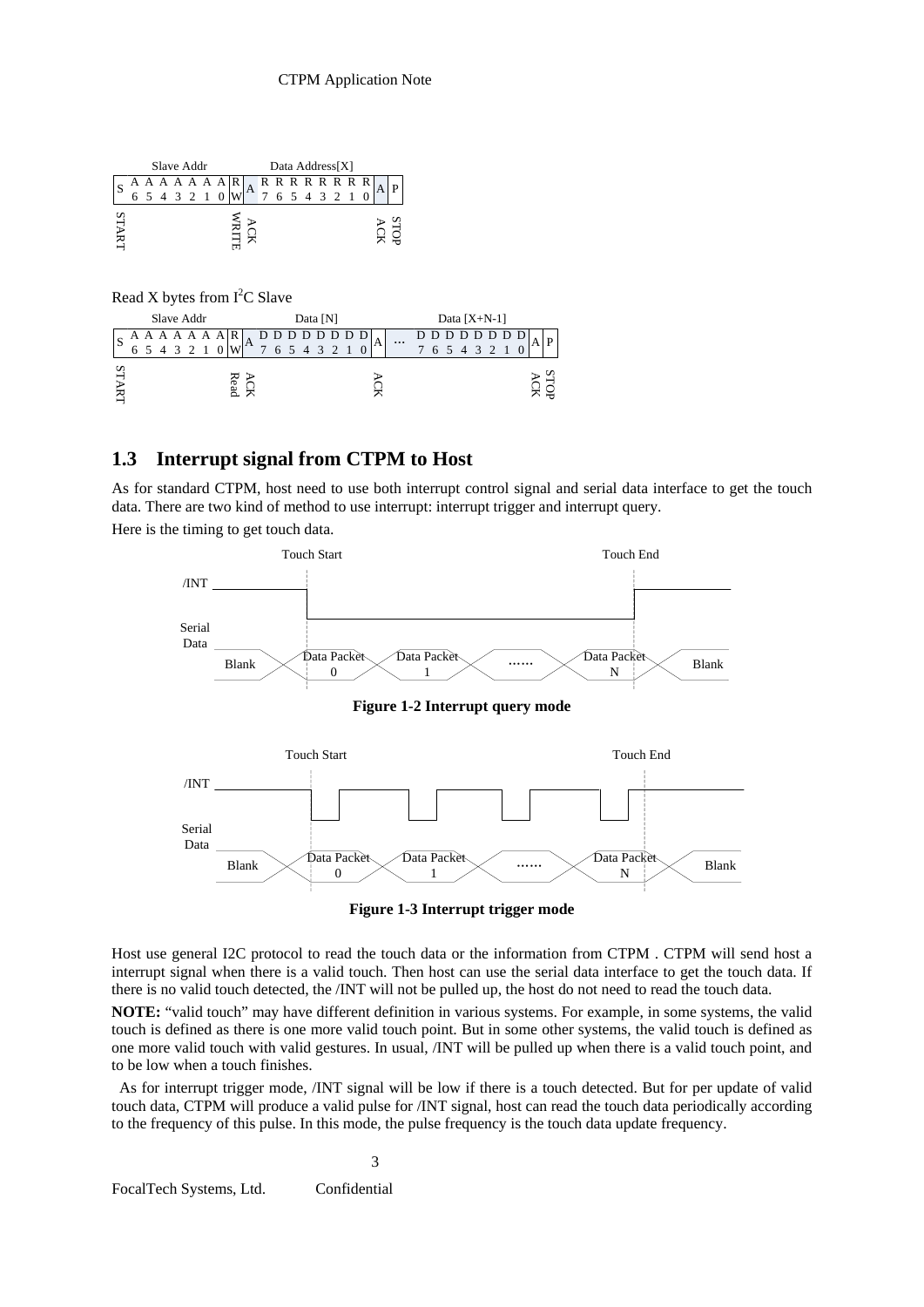# **1.4 Wakeup signal from Host to CTPM**

Host can use the Wakeup Signal to wakeup the  $I<sup>2</sup>C$  slave device.

This pin should be connected to GND when flash programming while in normal running mode it should not be connected to GND.

# **2 CTP Register Mapping**

.

This chapter describes the standard FTS Capacitive Touch Panel products communication registers in address order for each device mode. The most detailed descriptions of the Standard Products communication registers are in the Register Definitions section of each chapter. The device modes are listed in the table below, along with each mode's register prefix.

| Device Mode               | Prefix    | Val              | Description                                 |
|---------------------------|-----------|------------------|---------------------------------------------|
| Operating                 | Op        | 000 <sub>b</sub> | Read touch point and gesture                |
| Test                      | Te        | 100 <sub>b</sub> | Read raw data                               |
| <b>System Information</b> | <b>Sy</b> | 001 <sub>b</sub> | Read system information related<br>Reserved |
|                           |           |                  |                                             |
|                           |           |                  |                                             |

# **2.1 Operating Mode**

In this mode the CTP is fully functional as a touch screen controller. Read and write access address is just logical address which is not enforced by hardware or firmware. Here is the operating mode register map. Operating Mode Register Map

| Address            | Name                  | Bit7                          | Bit <sub>6</sub>            | Bit5                | Bit4 | Bit <sub>3</sub>                     | Bit2                 | Bit1 | Bit <sub>0</sub> | Host<br>Access |
|--------------------|-----------------------|-------------------------------|-----------------------------|---------------------|------|--------------------------------------|----------------------|------|------------------|----------------|
| Op,00h             | DEVIDE_MODE           |                               |                             | Device Mode $[2:0]$ |      |                                      |                      |      |                  | <b>RW</b>      |
| Op,01h             | <b>GEST_ID</b>        |                               | Gesture $ID[7:0]$           |                     |      |                                      |                      |      |                  | R              |
| Op,02h             | TD STATUS             |                               |                             |                     |      | Number of                            | touch points $[3:0]$ |      |                  | R              |
| Op,03h             | TOUCH1_XH             | 1 <sup>st</sup> Event<br>Flag |                             |                     |      | $1st$ Touch<br>$X$ Position $[11:8]$ | R                    |      |                  |                |
| Op <sub>0</sub> 4h | TOUCH1_XL             |                               | $1st$ Touch X Position[7:0] |                     |      |                                      |                      |      |                  | R              |
| Op,05h             | TOUCH1_YH             |                               | $1st$ Touch ID[3:0]         |                     |      | $1st$ Touch                          | Y Position $[11:8]$  |      |                  | R              |
| Op,06h             | TOUCH1_YL             |                               | $1st$ Touch Y Position[7:0] |                     |      |                                      |                      |      |                  | R              |
| Op,07h             |                       |                               |                             |                     |      |                                      |                      |      |                  |                |
| Op,08h             |                       |                               |                             |                     |      |                                      |                      |      |                  |                |
| Op,09h             | TOUCH <sub>2</sub> XH | 2 <sup>nd</sup> Event         |                             |                     |      | $2nd$ Touch                          | R                    |      |                  |                |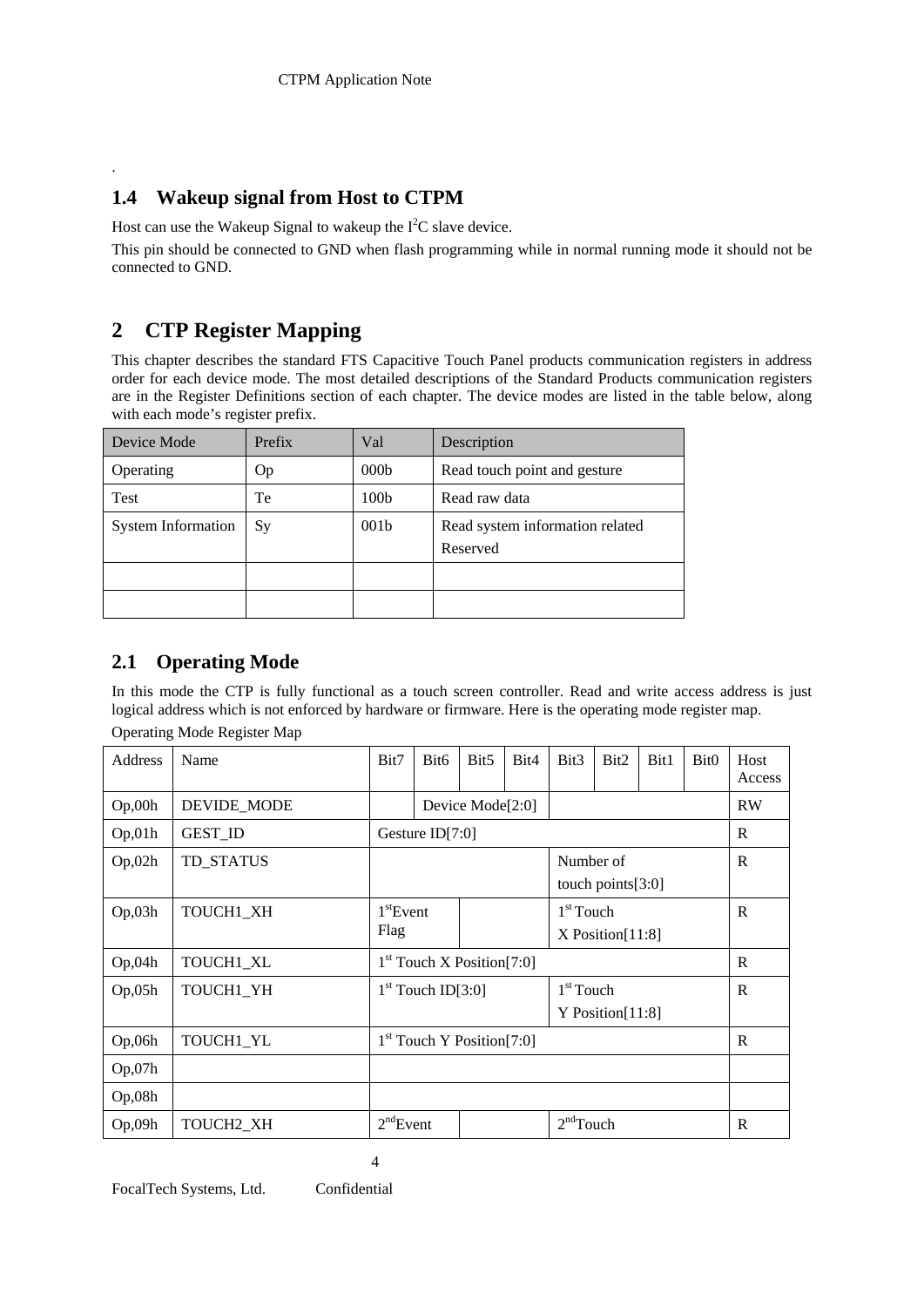|          |                     | Flag                             | X Position[11:8]                      |              |
|----------|---------------------|----------------------------------|---------------------------------------|--------------|
| Op,0Ah   | TOUCH2_XL           | $2nd$ touch X Position[7:0]      |                                       | $\mathbb{R}$ |
| Op,0Bh   | TOUCH2_YH           | $2nd$ Touch ID[3:0]              | $2nd$ Touch                           | R            |
|          |                     |                                  | Y Position[11:8]                      |              |
| Op,0Ch   | TOUCH2_YL           | $2nd$ Touch Y Position[7:0]      |                                       | $\mathbf R$  |
| Op,0Dh   |                     |                                  |                                       | $\mathbf R$  |
| Op,0Eh   |                     |                                  |                                       | $\mathbf R$  |
| Op,0Fh   | TOUCH3_XH           | 3 <sup>rd</sup> Event            | $3rd$ Touch                           | $\mathbf R$  |
|          |                     | Flag                             | X Position[11:8]                      |              |
| Op, 10h  | TOUCH3_XL           | $3rd$ Touch X Position[7:0]      |                                       | $\mathbb{R}$ |
| Op,11h   | TOUCH3_YH           | $3rd$ Touch ID[3:0]              | $3rd$ Touch                           | $\mathbf R$  |
|          |                     |                                  | Y Position[11:8]                      |              |
| Op, 12h  | TOUCH3_YL           | $3rd$ Touch Y Position[7:0]      |                                       | ${\bf R}$    |
| Op, 13h  |                     |                                  |                                       | $\mathbf R$  |
| Op,14h   |                     |                                  |                                       | ${\bf R}$    |
| Op,15h   | TOUCH4_XH           | 4 <sup>th</sup> Event            | $4th$ Touch                           | $\mathbf R$  |
|          |                     | Flag                             | $X$ Position $[11:8]$                 |              |
| Op,16h   | TOUCH4_XL           | $4th$ Touch X Position[7:0]      |                                       | ${\bf R}$    |
| Op,17h   | TOUCH4_YH           | $4th$ Touch ID[3:0]              | 4 <sup>th</sup> Touch                 | $\mathbb{R}$ |
|          |                     |                                  | Y Position[11:8]                      |              |
| Op,18h   | TOUCH4_YL           | $4th$ Touch Y Position[7:0]      |                                       | $\mathbb{R}$ |
| Op,19h   |                     |                                  |                                       | $\mathbf R$  |
| Op,1Ah   |                     |                                  |                                       | $\mathbf R$  |
| Op,1Bh   | TOUCH5_XH           | 5 <sup>th</sup> Event            | $5th$ Touch                           | ${\bf R}$    |
|          |                     | Flag                             | X Position[11:8]                      |              |
| Op,1Ch   | TOUCH5_XL           | $5th$ Touch X Position[7:0]      |                                       | $\mathbf R$  |
| Op,1Dh   | TOUCH5_YH           | $5th$ Touch ID[3:0]              | $5th$ Touch                           | $\mathbb{R}$ |
|          |                     |                                  | Y Position[11:8]                      |              |
| Op,1Eh   | TOUCH5_YL           | $5th$ Touch Y Position[7:0]      |                                       | $\mathbf R$  |
| Op,1Fh   |                     |                                  |                                       | $\mathbf R$  |
| Op, 20h  |                     |                                  |                                       | $\mathbf R$  |
| Op, 21h  | Reserved            |                                  |                                       |              |
| $\cdots$ | .                   |                                  |                                       |              |
| Op,7Fh   | Reserved            |                                  |                                       |              |
| Op,80h   | <b>ID_G_THGROUP</b> | valid touching detect threshold. |                                       | R/W          |
| Op,81h   | ID_G_THPEAK         |                                  | valid touching peak detect threshold. |              |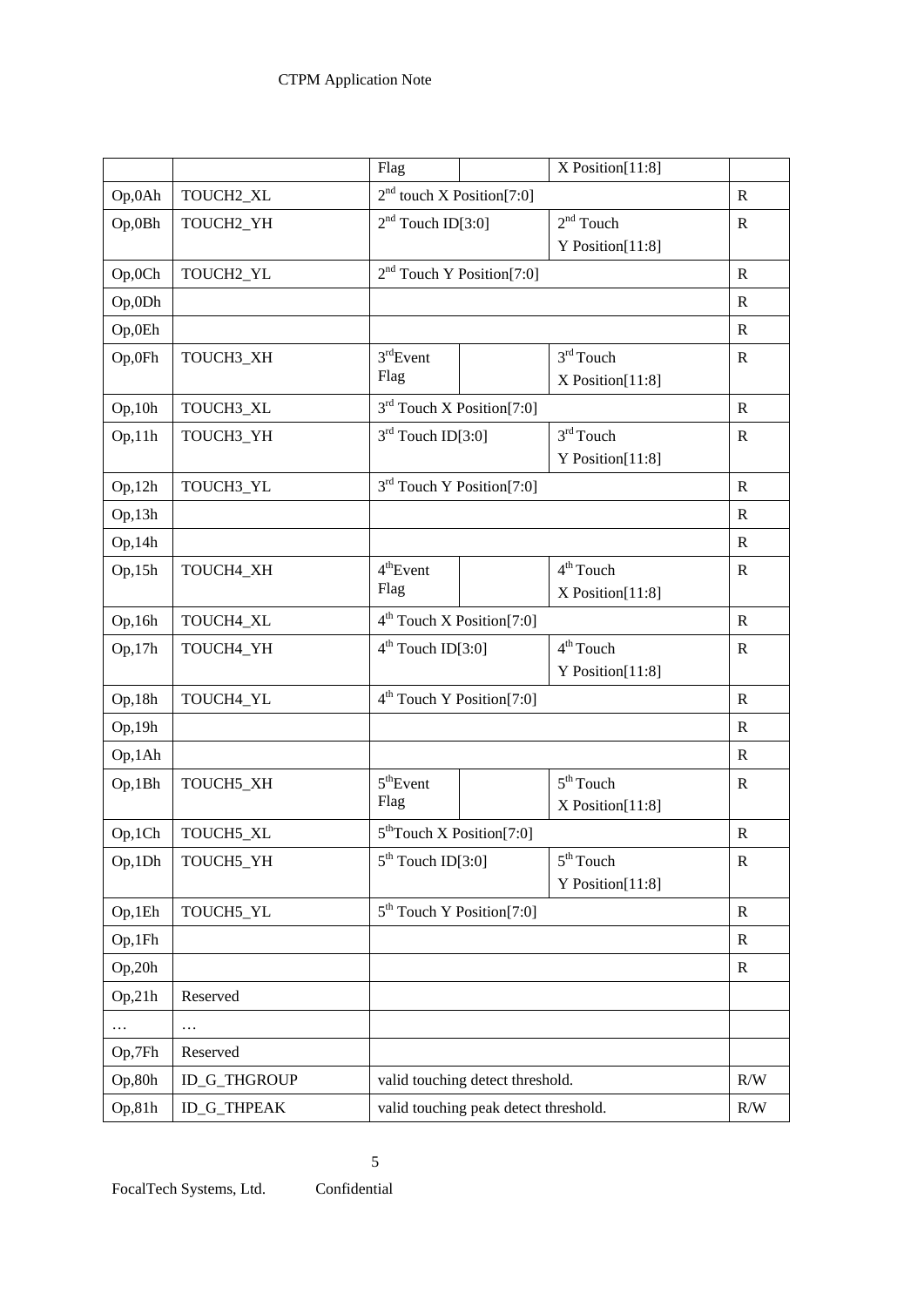| Op, 82h | ID_G_THCAL                           | the threshold when calculating the focus of touching. |                         |                               | R/W       |
|---------|--------------------------------------|-------------------------------------------------------|-------------------------|-------------------------------|-----------|
| Op,83h  | <b>ID_G_THWATER</b>                  | the threshold when there is surface water.            |                         |                               | R/W       |
| Op,84h  | ID_G_THTEMP                          | the threshold of temperature compensation.            |                         |                               | R/W       |
| Op, 85h |                                      |                                                       |                         |                               | R/W       |
| Op,86h  | <b>ID_G_CTRL</b>                     |                                                       |                         | Power<br>control<br>mode[1:0] | R/W       |
| Op,87h  | ID_G_TIME_ENTER<br><b>MONITOR</b>    | The timer of entering monitor status                  |                         |                               | R/W       |
| Op,88h  | ID_G_PERIODACTIVE                    |                                                       | Period Active[3:0]      |                               | R/W       |
| Op,89h  | <b>ID_G_PERIOD</b><br><b>MONITOR</b> | The timer of entering idle                            | while in monitor status |                               | R/W       |
| Op,8Ah  |                                      |                                                       |                         |                               | R/W       |
| Op,8Bh  |                                      |                                                       |                         |                               | R/W       |
| Op,8Ch  |                                      |                                                       |                         |                               | R/W       |
| Op,8Dh  |                                      |                                                       |                         |                               | R/W       |
| Op,8Eh  |                                      |                                                       |                         |                               | R/W       |
| Op,8Fh  |                                      |                                                       |                         |                               | R/W       |
| Op,90h  |                                      |                                                       |                         |                               | R/W       |
| Op,91h  |                                      |                                                       |                         |                               | R/W       |
| Op, 92h |                                      |                                                       |                         |                               | R/W       |
| Op,93h  |                                      |                                                       |                         |                               | R/W       |
| Op,94h  |                                      |                                                       |                         |                               | R/W       |
| Op,95h  |                                      |                                                       |                         |                               | R/W       |
| Op,96h  |                                      |                                                       |                         |                               | R/W       |
| Op,97h  |                                      |                                                       |                         |                               | R/W       |
| Op,98h  |                                      |                                                       |                         |                               | $\rm R/W$ |
| Op,99h  |                                      |                                                       |                         |                               | R/W       |
| Op,9Ah  |                                      |                                                       |                         |                               | $\rm R/W$ |
| Op,9Bh  |                                      |                                                       |                         |                               | $\rm R/W$ |
| Op,9Ch  |                                      |                                                       |                         |                               | $\rm R/W$ |
| Op,9Dh  |                                      |                                                       |                         |                               | R/W       |
| Op,9Eh  |                                      |                                                       |                         |                               | $\rm R/W$ |
| Op,9Fh  |                                      |                                                       |                         |                               | $\rm R/W$ |
| Op, A0h | ID_G_AUTO_CLB<br>_MODE               | auto calibration mode                                 |                         |                               | $\rm R/W$ |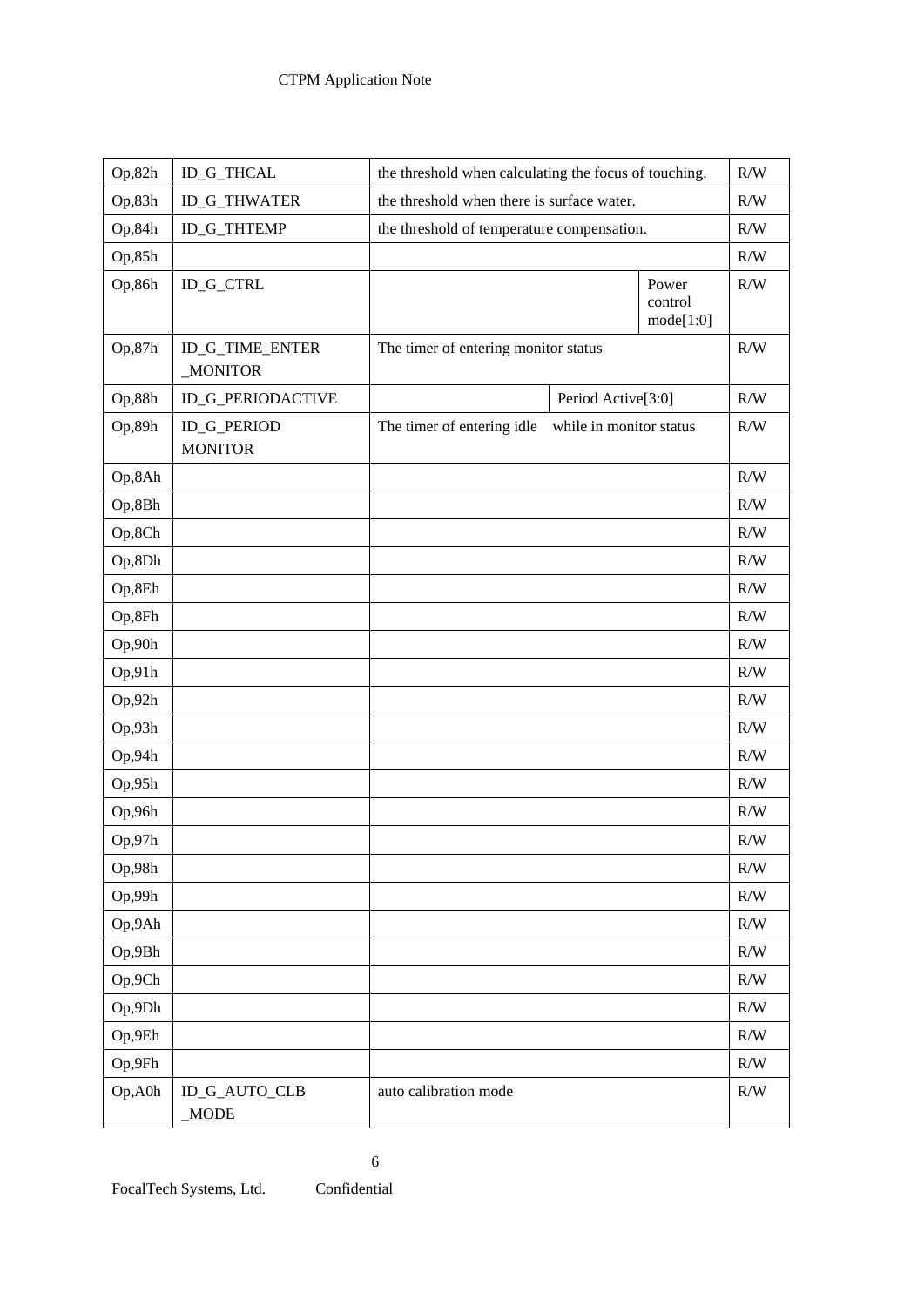| Op <sub>A1h</sub>  | ID_G_LIB_          | Firmware Library Version H byte                                                                   | $\mathbf{R}$ |
|--------------------|--------------------|---------------------------------------------------------------------------------------------------|--------------|
|                    | <b>VERSION H</b>   |                                                                                                   |              |
| Op, A2h            | $ID_G_LIB$         | Firmware Library Version L byte                                                                   | $\mathbb{R}$ |
|                    | _VERSION_L         |                                                                                                   |              |
| Op <sub>A3h</sub>  | <b>ID_G_CIPHER</b> | Chip vendor ID                                                                                    | R            |
| Op, A4h            | ID_G_MODE          | the interrupt status to host                                                                      | R            |
| Op, A5h            | <b>ID_G_PMODE</b>  | Power Consume Mode                                                                                |              |
| Op, A6h            | <b>ID_G_FIRMID</b> | Firmware ID                                                                                       | $\mathbb{R}$ |
| Op <sub>A</sub> 7h | <b>ID_G_STATE</b>  | <b>Running State</b>                                                                              |              |
| Op, A8h            | ID_G_FT5201ID      | <b>CTPM Vendor ID</b>                                                                             | $\mathbb{R}$ |
| Op, A9h            | <b>ID_G_ERR</b>    | Error Code                                                                                        | $\mathbb{R}$ |
| Op, AAh            | <b>ID_G_CLB</b>    | Configure TP module during calibration in Test Mode                                               | R/W          |
| Op, ABh            |                    |                                                                                                   | R/W          |
| Op, ACh            |                    |                                                                                                   | R/W          |
| Op, ADh            |                    |                                                                                                   | R/W          |
| Op, AEh            | ID_G_B_AREA_TH     | The threshold of big area                                                                         | R/W          |
| Op, AFh            |                    |                                                                                                   | R/W          |
| $\cdots$           | $\ddots$           |                                                                                                   |              |
| Op,FDh             | Reserved           |                                                                                                   |              |
| Op,FEh             | LOG_MSG_CNT        | The log MSG count                                                                                 | $\mathbf R$  |
| Op,FFh             | LOG CUR CHA        | Current character of log message, will point to the next<br>character when one character is read. | $\mathbb{R}$ |

# **2.1.1 DEVICE\_MODE**

This register is the device mode register, configure it to determine the current mode of the chip**.** 

| Address | <b>Bit Address</b> | <b>Register Name</b> | Description                                              |                                                                                                     |
|---------|--------------------|----------------------|----------------------------------------------------------|-----------------------------------------------------------------------------------------------------|
| Op,00h  | 6:4                | Device Mode<br>[2:0] | 000 <sub>b</sub><br>001 <sub>b</sub><br>100 <sub>b</sub> | Normal operating Mode<br>System Information Mode (Reserved)<br>Test Mode – read raw data (Reserved) |
|         |                    |                      |                                                          |                                                                                                     |

# **2.1.2 GEST\_ID**

This register describes the gesture of a valid touch.

|            | Address   Bit Address | Register Name | Description    |
|------------|-----------------------|---------------|----------------|
| $\log 01h$ | 7:0                   | Gesture ID    | Gesture ID     |
|            |                       | $7:0$ ]       | $0x10$ Move UP |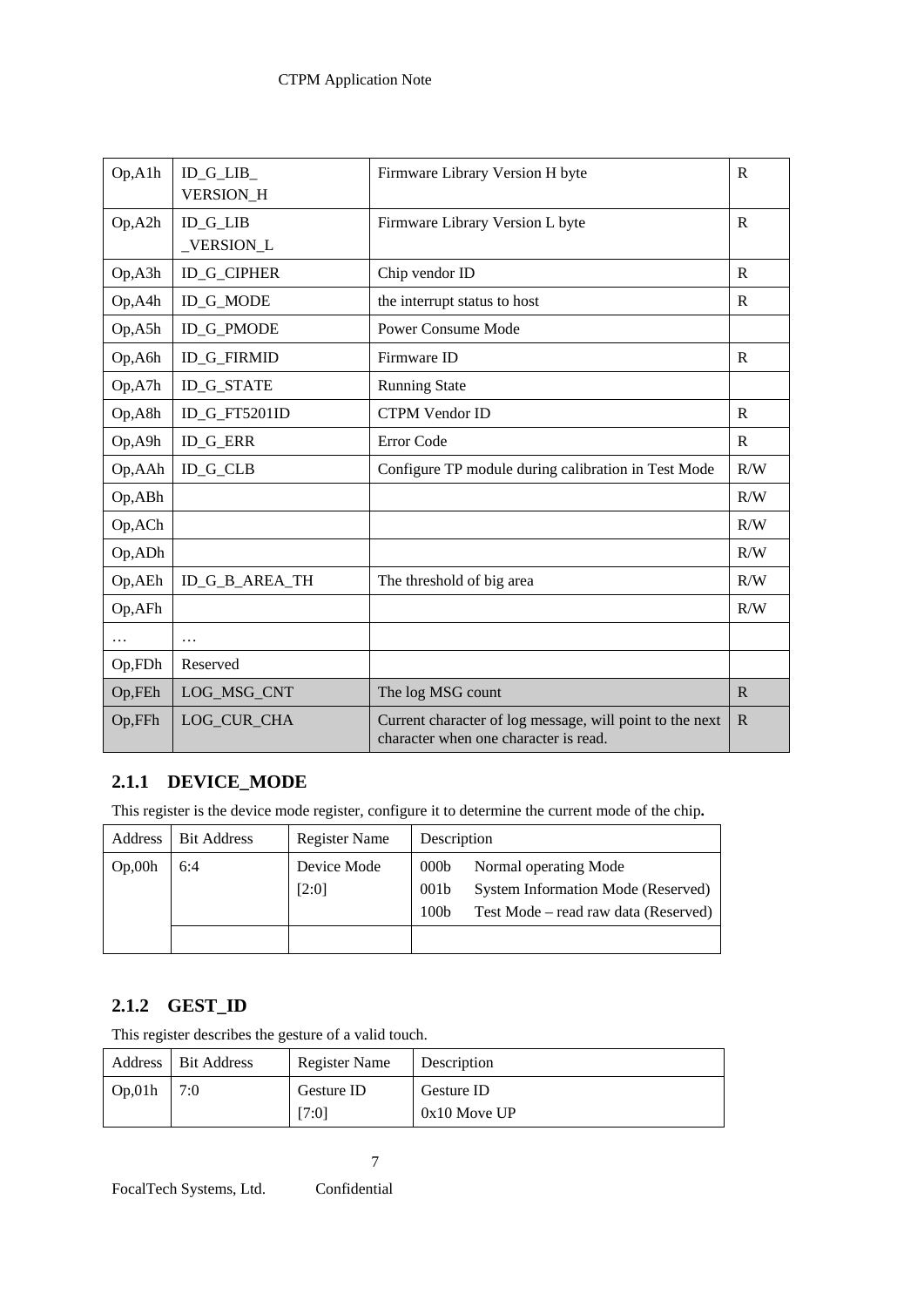|  | $0x14$ Move Left  |
|--|-------------------|
|  | 0x18 Move Down    |
|  | $0x1C$ Move Right |
|  | $0x48$ Zoom In    |
|  | $0x49$ Zoom Out   |
|  | $0x00$ No Gesture |

# **2.1.3 TD\_STATUS**

This register is the Touch Data status register.

|         | Address   Bit Address | <b>Register Name</b>           | Description                                  |
|---------|-----------------------|--------------------------------|----------------------------------------------|
| Op, 02h | 3:0                   | Number of touch<br>points[3:0] | How many points detected.<br>$1-5$ is valid. |
|         | 7:4                   |                                |                                              |

# **2.1.4 TOUCHn\_XH (n:1-5)**

This register describes MSB of the X coordinate of the nth touch point and the corresponding event flag.

| Address               | <b>Bit Address</b> | <b>Register Name</b>              | Description                       |
|-----------------------|--------------------|-----------------------------------|-----------------------------------|
| Op,03h                | 7:6                | Event Flag                        | 00 <sub>b</sub><br>Put Down       |
| $\tilde{\phantom{a}}$ |                    |                                   | $01b$ :<br>Put Up                 |
| Op, 39h               |                    |                                   | $10b$ :<br>Contact                |
|                       |                    |                                   | $11b$ :<br>Reserved               |
|                       | 5:4                |                                   | Reserved                          |
|                       | 3:0                | <b>Touch X Position</b><br>[11:8] | MSB of Touch X Position in pixels |

# **2.1.5 TOUCHn\_XL (n:1-5)**

This register describes LSB of the X coordinate of the nth touch point.

| Address      | <b>Bit Address</b> | Register Name    | Description                                  |
|--------------|--------------------|------------------|----------------------------------------------|
| $\log 0.04h$ | 7:0                | Touch X Position | <b>LSB</b> of the Touch X Position in pixels |
| ~            |                    | [7:0]            |                                              |
| $\log 3Ah$   |                    |                  |                                              |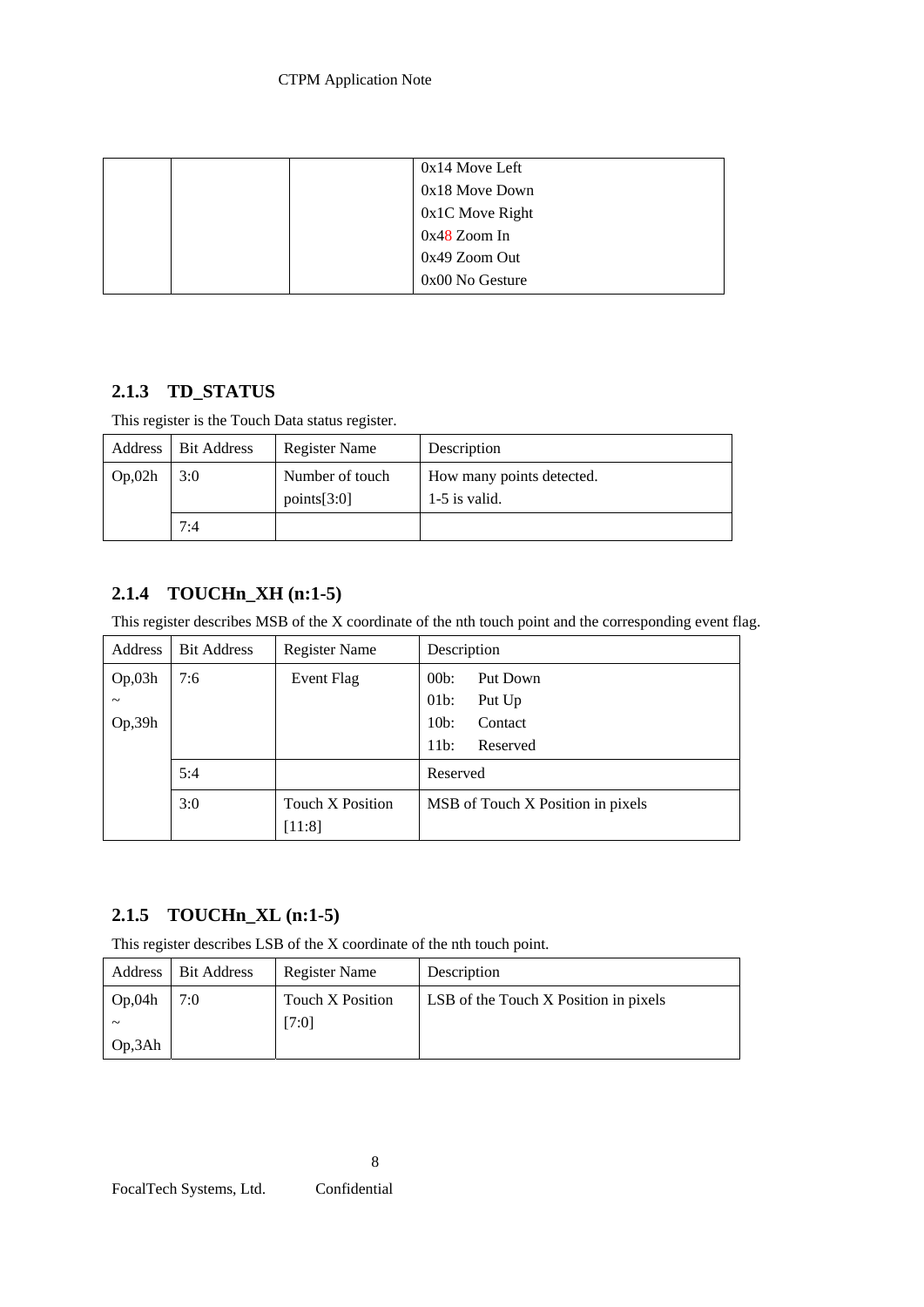# **2.1.6 TOUCHn\_YH (n:1-5)**

This register describes MSB of the Y coordinate of the nth touch point and corresponding touch ID.

| Address                         | <b>Bit Address</b> | <b>Register Name</b>       | Description                       |
|---------------------------------|--------------------|----------------------------|-----------------------------------|
| Op,05h                          | 7:4                | Touch $ID[3:0]$            | Touch ID of Touch Point           |
| $\tilde{\phantom{a}}$<br>Op,3Bh | 3:0                | Touch X Position<br>[11:8] | MSB of Touch Y Position in pixels |

# **2.1.7 TOUCHn\_YL (n:1-5)**

This register describes LSB of the Y coordinate of the nth touch point.

|         | Address   Bit Address | Register Name           | Description                           |
|---------|-----------------------|-------------------------|---------------------------------------|
| Op,06h  | 7:0                   | <b>Touch X Position</b> | LSB of The Touch Y Position in pixels |
|         |                       | [7:0]                   |                                       |
| Op, 3Ch |                       |                         |                                       |

# **2.1.8 ID\_G\_THGROUP**

This register describes valid touching detect threshold.

|         |     | Address   Bit Address   Register Name | Description                                                                |
|---------|-----|---------------------------------------|----------------------------------------------------------------------------|
| Op, 80h | 7:0 | <b>ID G THGROUP</b>                   | The actual value will be 4 times of the register's<br>value. Default:280/4 |

# **2.1.9 ID\_G\_THPEAK**

This register describes valid touching peak detect threshold.

|         |     | Address   Bit Address   Register Name | Description |
|---------|-----|---------------------------------------|-------------|
| Op, 81h | 7:0 | <b>ID G THPEAK</b>                    | Default:60  |

### **2.1.10 ID\_G\_ THCAL**

This register describes threshold when calculating the focus of touching.

|         |     | Address   Bit Address   Register Name | Description |
|---------|-----|---------------------------------------|-------------|
| Op, 82h | 7:0 | ID G THCAL                            | Default:16  |

# **2.1.11 ID\_G\_ THWATER**

This register describes threshold when there is surface water.

|         |     | Address   Bit Address   Register Name | Description |
|---------|-----|---------------------------------------|-------------|
| Op, 83h | 7:0 | <b>ID G THWATER   Default:60</b>      |             |

# **2.1.12 ID\_G\_ THTEMP**

This register describes threshold of temperature compensation.

9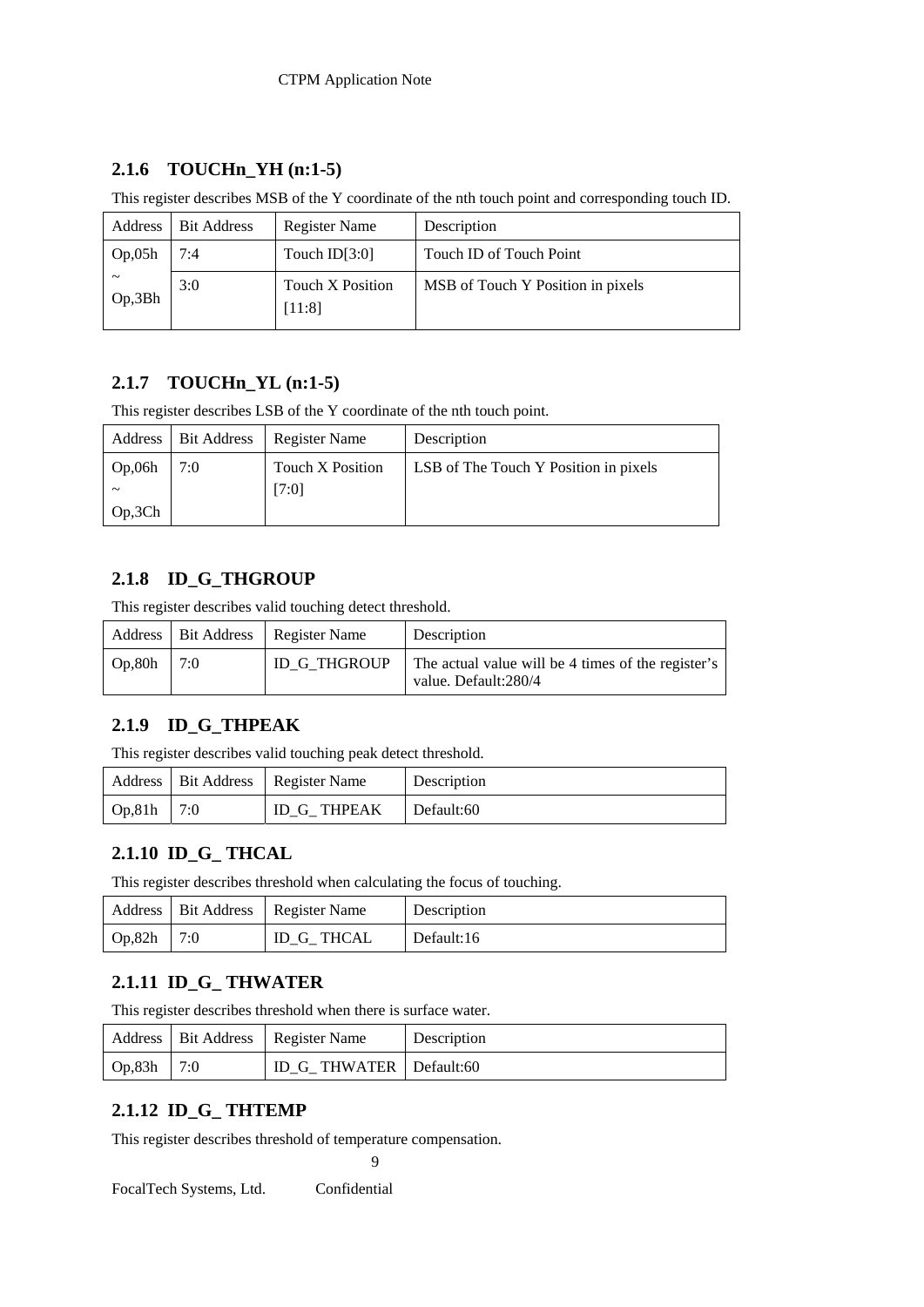|         |     | Address   Bit Address   Register Name | Description |
|---------|-----|---------------------------------------|-------------|
| Op, 84h | 7:0 | ID G THTEMP                           | Default:10  |

# **2.1.13 ID\_G\_ THDIFF**

This register describes threshold whether the coordinate is different from the original.

|        |     | Address   Bit Address   Register Name | Description                                                                |
|--------|-----|---------------------------------------|----------------------------------------------------------------------------|
| Op,85h | 7:0 | ID G THDIFF                           | The actual value must be 32 timers of<br>the register's value. Default :20 |

# **2.1.14 ID\_G\_ CTRL**

This register describes the run mode of microcontroller controlled by host

|        | Address   Bit Address   Register Name | Description      |             |
|--------|---------------------------------------|------------------|-------------|
| Op,86h | ID G CTRL                             | 0: not auto jump | 1:auto jump |

# **2.1.15 ID\_G\_ TIMEENTERMONITOR**

This register describes the time delay value when entering monitor status.

|                   | Address   Bit Address   Register Name | Description |
|-------------------|---------------------------------------|-------------|
| $\log 87h$<br>7:0 | ID G TIME<br><b>ENTERMONITOR</b>      | Default :2  |

# **2.1.16 ID\_G\_ PERIODACTIVE**

This register describes the period of active status, it should not less than 12

|         | Address   Bit Address | Register Name                 | Description                    |
|---------|-----------------------|-------------------------------|--------------------------------|
| Op, 88h | 4:0                   | ID_G_ PERIOD<br><b>ACTIVE</b> | Range form 3 to 14, default 12 |
|         | 7:4                   |                               |                                |

### **2.1.17 ID\_G\_ PERIODMONITOR**

This register describes period of monitor status, it should not less than 30.

|         |     | Address   Bit Address   Register Name | Description |
|---------|-----|---------------------------------------|-------------|
| Op, 89h | 7:0 | <b>ID_G_PERIOD</b><br><b>MONITOR</b>  | Default:40  |
|         |     |                                       |             |

# **2.1.18 ID\_G\_ AUTO\_CLB\_MODE**

This register describes auto calibration mode.

| Address    | <b>Bit Address</b> | Register Name | Description                     |
|------------|--------------------|---------------|---------------------------------|
| $Op$ , A0h | 7:0                | ID G AUTO     | 8'h 00: enable auto calibration |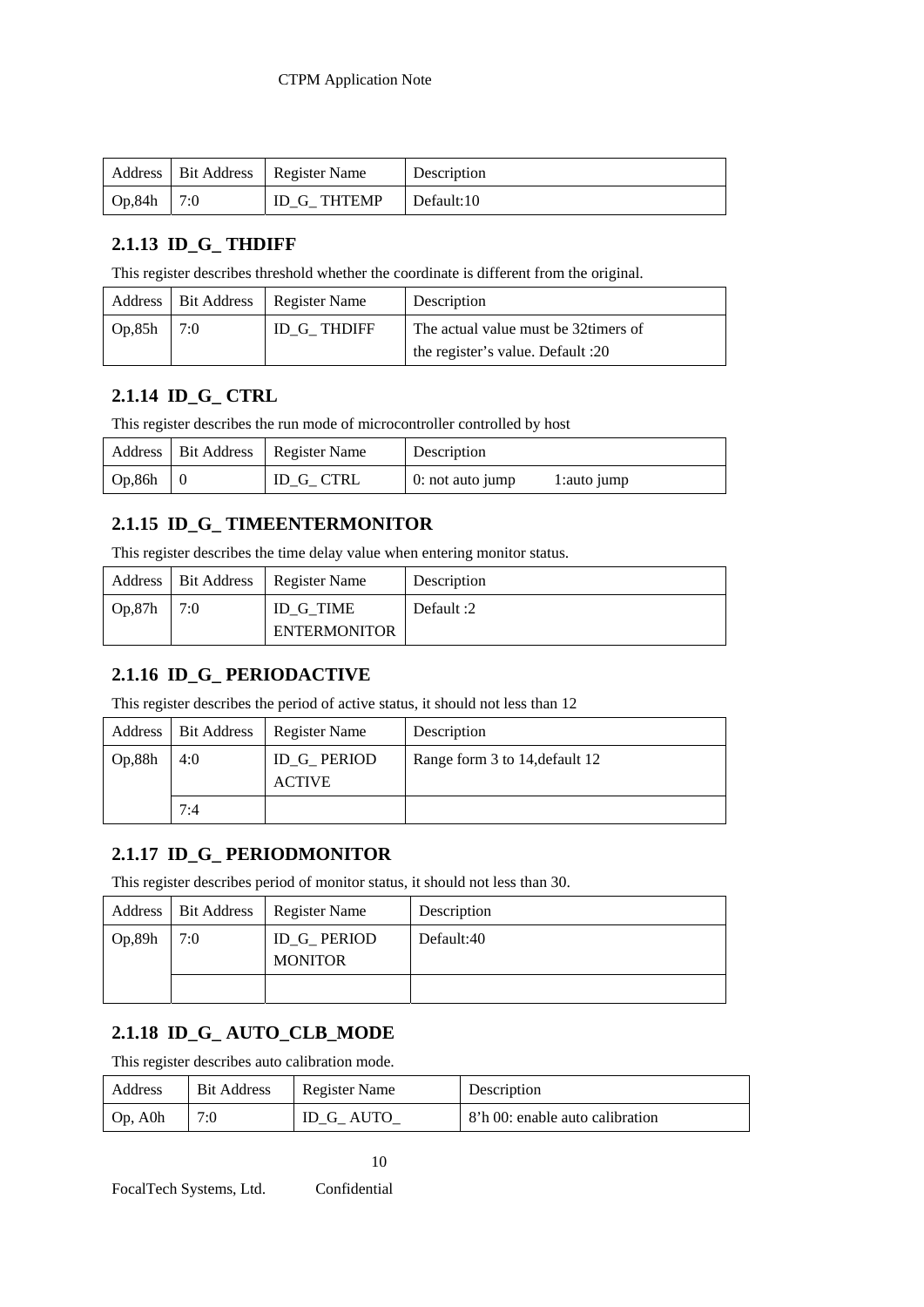|  |  | __ | O <sub>21</sub><br>$\sim$<br>$++$<br>calibration<br>disable.<br>ашс |
|--|--|----|---------------------------------------------------------------------|
|--|--|----|---------------------------------------------------------------------|

### **2.1.19 ID\_G\_ LIB\_VERSION\_H**

This register describes library version high byte.

| Address |     | Bit Address   Register Name | Description |
|---------|-----|-----------------------------|-------------|
| Op, A1h | 7:0 | ID G LIB VERSION H   R: xx  |             |

# **2.1.20 ID\_G\_ LIB\_VERSION\_L**

This register describes library version low byte.

| Address | <b>Bit Address</b> | <b>Register Name</b> | Description |
|---------|--------------------|----------------------|-------------|
| Op, A2h | 7:0                | ID_G_ LIB_VERSION_L  | R: xx       |

### **2.1.21 ID\_G\_ CIPHER**

This register describes vendor's chip id.

| Address | <b>Bit Address</b> | Register Name | Description |
|---------|--------------------|---------------|-------------|
| OP, A3h | 7:0                | ID G CIPHER   | R: xx       |

# **2.1.22 ID\_G\_ MODE**

This register describes the interrupt status to host.

| Address | <b>Bit Address</b> | Register Name | Description     |
|---------|--------------------|---------------|-----------------|
| Op, A4h | 7:0                | ID G MODE     | 0: Polling mode |
|         |                    |               | 1: Trigger mode |

### **2.1.23 ID\_G\_ PMODE**

This register describes the power consumption mode of the TPM when in running status.

| Address | <b>Bit Address</b> | <b>Register Name</b> | Description               |
|---------|--------------------|----------------------|---------------------------|
| Op, A5h | 7:0                | ID G PMODE           | 0: active                 |
|         |                    |                      | 1: monitor                |
|         |                    |                      | 3: hibernate (deep sleep) |

### **2.1.24 ID\_G\_ FIRMWARE\_ID**

This register describes the firmware id of the application.

| Address | <b>Bit Address</b> | <b>Register Name</b> | Description |
|---------|--------------------|----------------------|-------------|
| Op, A6h | 7:0                | ID G FIRMWARE ID     | R:xx        |

### **2.1.25 ID\_G\_ STATE**

This register is used to configure the run mode of TPM.

|  | Address | <b>Bit</b><br>Address | $\mathbf{r}$<br><b>Register Name</b> | Description |
|--|---------|-----------------------|--------------------------------------|-------------|
|--|---------|-----------------------|--------------------------------------|-------------|

11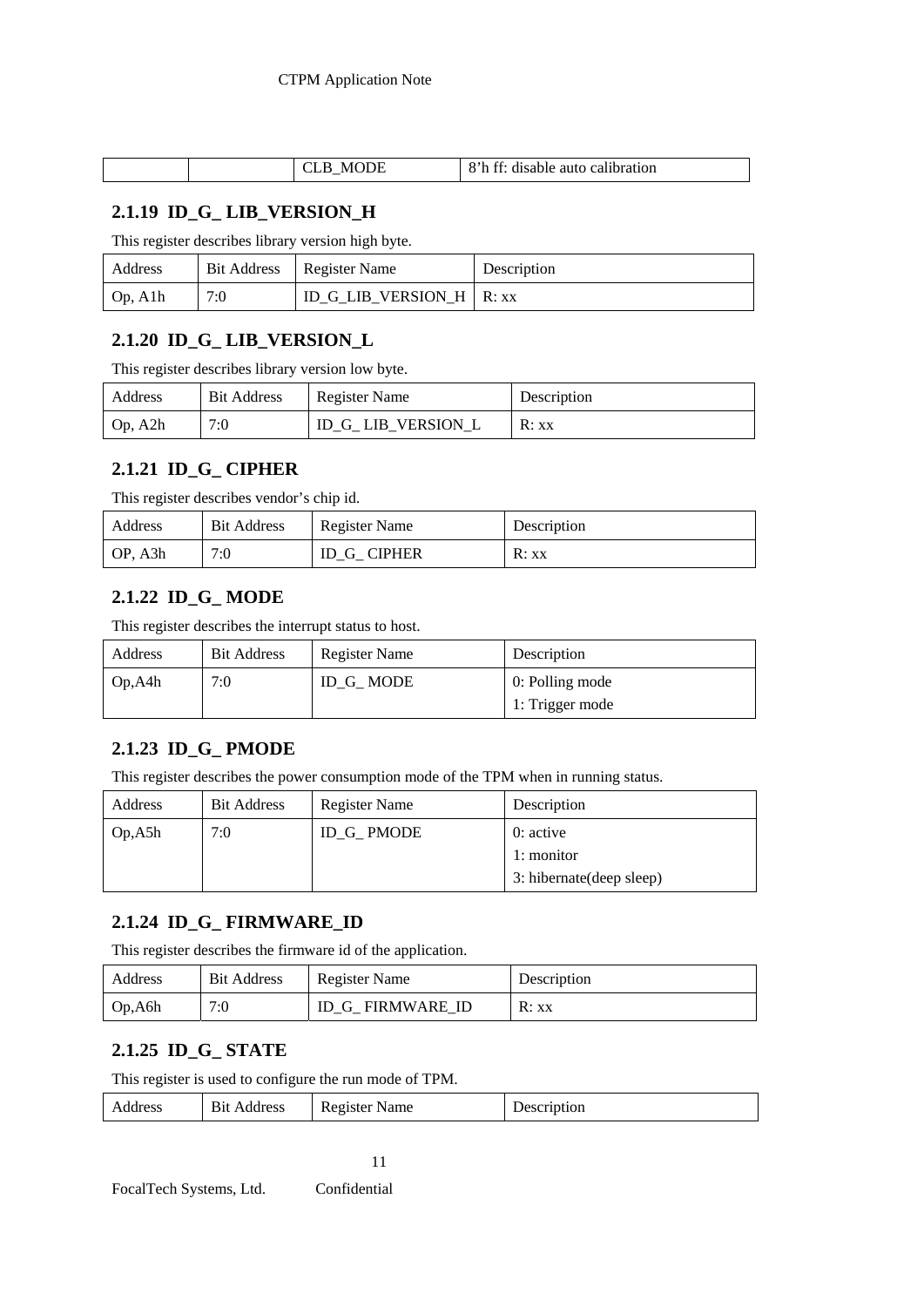| Op <sub>2</sub> A7h | 7:0 | <b>ID_G_ STATE</b> | $0$ : configure     |
|---------------------|-----|--------------------|---------------------|
|                     |     |                    | 1: work             |
|                     |     |                    | 2: calibration      |
|                     |     |                    | 3: factory          |
|                     |     |                    | 4: auto calibration |

# **2.1.26 ID\_G\_ FT5201ID**

This register describes vendor's chip id

| Address | <b>Bit Address</b> | Register Name           | Description |
|---------|--------------------|-------------------------|-------------|
| Op, A8h | 7:0                | ID G<br><b>FT5201ID</b> | R:xx        |

### **2.1.27 ID\_G\_ ERR**

This register describes the error code when the TPM is running.

| Address | <b>Bit Address</b> | <b>Register Name</b> | Description                                                                                                                                                                                     |
|---------|--------------------|----------------------|-------------------------------------------------------------------------------------------------------------------------------------------------------------------------------------------------|
| Op, A9h | 7:0                | ID_G_ ERR            | <b>ERR</b> Code<br>8'h00:OK<br>8'h03:chip register writing inconsistent with<br>reading<br>8'h05:chip start fail<br>8'h1A:no match among the basic input(such as<br>TX ORDER) while calibration |

### **2.1.28 ID\_G\_ CLB**

This register is used to configure the TPM when Calibration

| Address | <b>Bit Address</b> | Register Name | Description                                                                                                           |
|---------|--------------------|---------------|-----------------------------------------------------------------------------------------------------------------------|
| Op, AAh | 7:0                | ID G CLB      | Mapping the Array of G_Bank1, total length is<br>NUM_TX+NUM_RX+1. the array address<br>increases 1 after every write. |

# **2.2 Test Mode**

In this mode, CTP will provide some panel related information. Host can get the following information in this mode

Raw data of touch panel

Panel configure related information

Test Mode Register Map

| Address | Name        | Bit7                   | Bit <sub>6</sub> | Bit <sub>5</sub>             | Bit4 | Bit <sub>3</sub> | Bit2 | Bit1 | Bit <sub>0</sub> | Host<br>Access |
|---------|-------------|------------------------|------------------|------------------------------|------|------------------|------|------|------------------|----------------|
| Te.00h  | DEVIDE MODE | Data<br>Read<br>Toggle |                  | Device Mode <sup>[2:0]</sup> |      |                  |      |      |                  | <b>RW</b>      |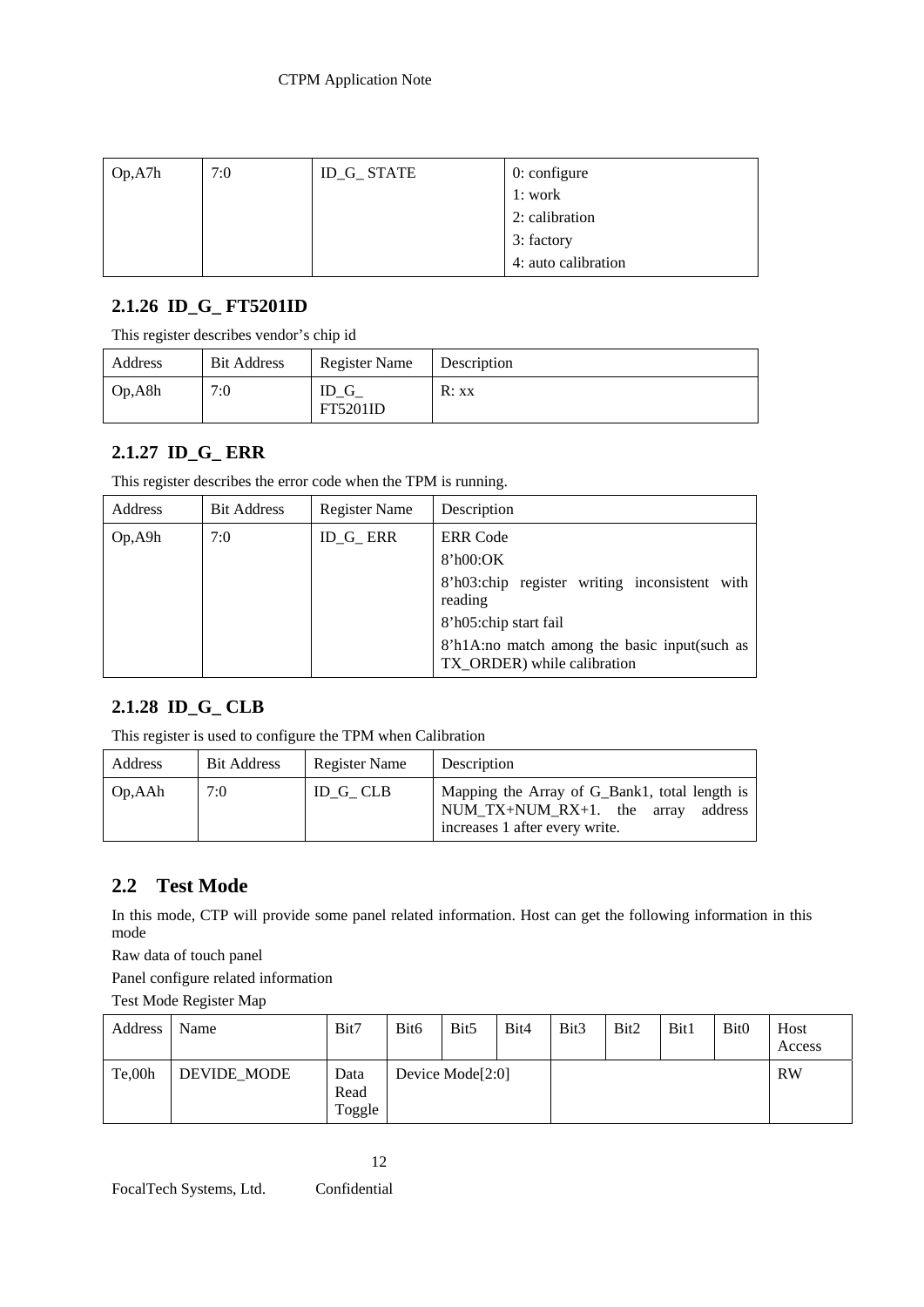| Te, 01h | <b>ROW_ADDR</b> | The address of the row to be read                                                                          | RW            |
|---------|-----------------|------------------------------------------------------------------------------------------------------------|---------------|
| Te,02h  | START_SCAN      | Start the scan command, the value stands for the scan frequency,<br>will be set to zero when scan finishes | RW            |
| Te, 03h | <b>ROW_NUM</b>  | Panel row number                                                                                           | RW            |
| Te,04h  | COL_NUM         | Panel column number                                                                                        | RW            |
| Te,05h  | DRIVER_VOL      | Driver voltage of chip                                                                                     | RW            |
| Te,06h  | START_RX        | Setting the RX start number                                                                                | RW            |
| Te,07h  | <b>GAIN</b>     | Control the difference value for touching                                                                  | RW            |
| Te,08h  | ORIGIN_XH       | High byte of origin X coordinate                                                                           | RW            |
| Te,09h  | ORIGIN_XL       | Low byte of origin X coordinate                                                                            | RW            |
| Te,0Ah  | ORIGIN_YH       | High byte of origin Y coordinate                                                                           | RW            |
| Te,0Bh  | ORIGIN_YL       | Low byte of origin Y coordinate                                                                            | RW            |
| Te,0Ch  | RES_WH          | High byte of width of resolution                                                                           | RW            |
| Te,0Dh  | RES_WL          | Low byte of width of resolution                                                                            | RW            |
| Te,0Eh  | RES_HH          | High byte of height of resolution                                                                          | RW            |
| Te,0Fh  | <b>RES_HL</b>   | Low byte of height of resolution                                                                           | RW            |
| Te, 10h | RAWDATA0_H      | High byte of raw data 0                                                                                    | $\mathbf R$   |
| Te, 11h | RAWDATA0_L      | Low byte of raw data 0                                                                                     | $\mathbb{R}$  |
| Te, 12h | RAWDATA1_H      | High byte of raw data 1                                                                                    | $\mathbb{R}$  |
| Te, 13h | RAWDATA1_L      | Low byte of raw data 1                                                                                     | $\mathbb{R}$  |
|         | .               |                                                                                                            |               |
| Te,4Ah  | RAWDATA29_H     | High byte of raw data 29                                                                                   | $\mathbf R$   |
| Te,4Bh  | RAWDATA29 L     | Low byte of raw data 29                                                                                    | $\mathbb{R}$  |
| Te,4Ch  | TH_POINT_NUM    | Touch point number support                                                                                 | RW            |
| Te,4Dh  | Reserved        |                                                                                                            |               |
| Te,4Eh  | Reserved        |                                                                                                            |               |
| Te,4Fh  | Reserved        |                                                                                                            |               |
| Te, 50h | TX_ORDER_0      | TX Order, start from zero                                                                                  | RW            |
| Te, 51h | TX_ORDER_1      |                                                                                                            | RW            |
|         | $\cdots$        | .                                                                                                          | RW            |
| Te,77h  | TX_ORDER_39     |                                                                                                            | $\mathbf{RW}$ |
| Te,78h  | ROW0_CAC        | Charge Amplifier feedback Capacitance of ROW0                                                              | RW            |
| Te,79h  | ROW1_CAC        | Charge Amplifier feedback Capacitance of ROW1                                                              | RW            |
|         | $\cdots$        |                                                                                                            |               |
| Te,9Fh  | ROW39_CAC       | Charge Amplifier feedback Capacitance of ROW39                                                             | $\mathbf{RW}$ |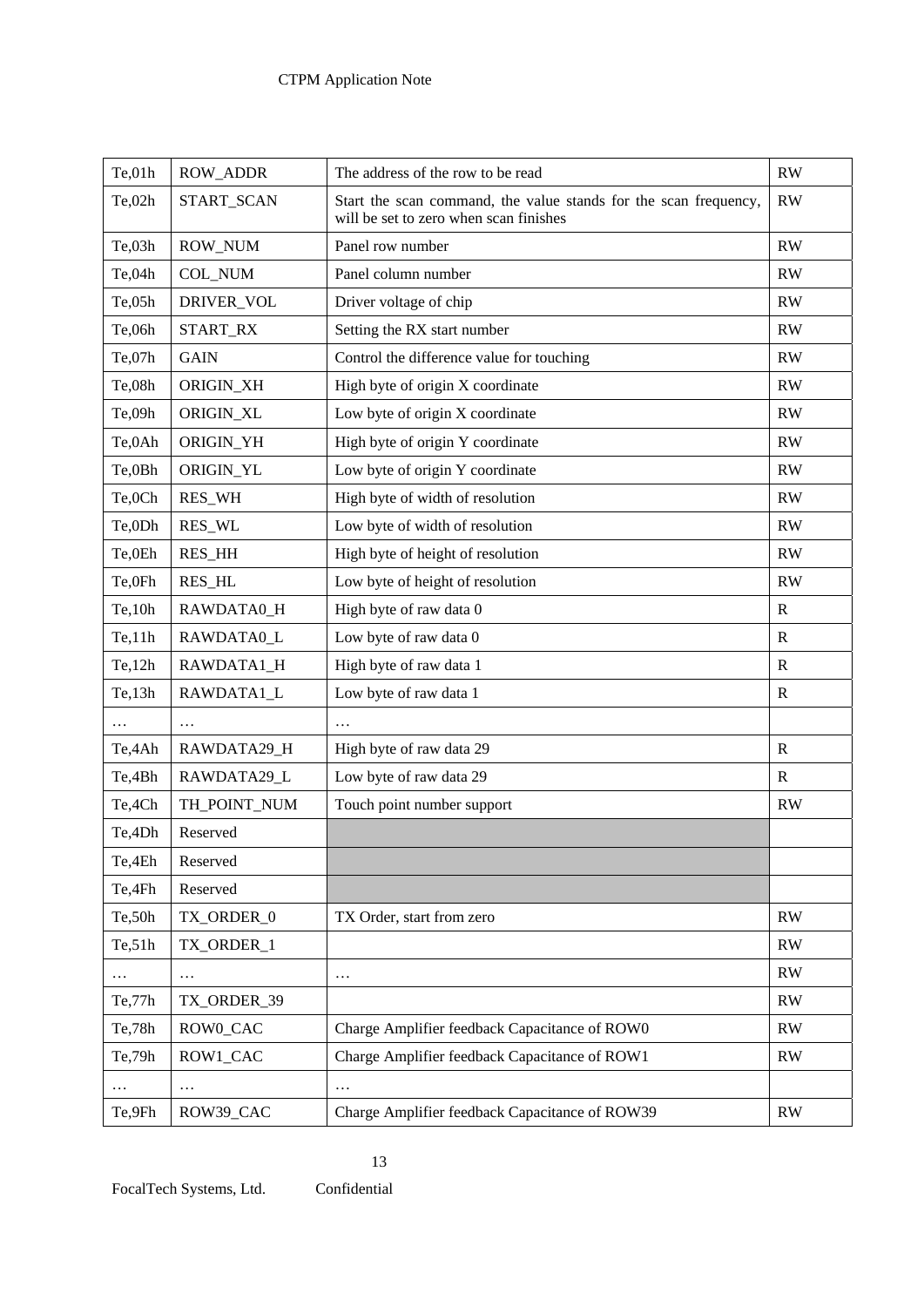| Te, A0h  | COLO CAC        |                                                                                                   | Charge Amplifier feedback Capacitance of COL0 |           |  |
|----------|-----------------|---------------------------------------------------------------------------------------------------|-----------------------------------------------|-----------|--|
| $\cdots$ | $\cdots$        | $\cdots$                                                                                          |                                               |           |  |
| Te, BEh  | COL29_CAC       | Charge Amplifier feedback Capacitance of COL29                                                    |                                               | <b>RW</b> |  |
| Te,BFh   | ROW0_1_OFFSET   | Offset of ROW1                                                                                    | Offset of ROW0                                | <b>RW</b> |  |
| $\cdots$ | $\cdots$        | $\cdots$                                                                                          | $\cdots$                                      |           |  |
| Te,D2h   | ROW38 39 OFFSET | Offset of ROW39<br>Offset of ROW38                                                                |                                               | <b>RW</b> |  |
| Te,D3h   | COL0 1 OFFSET   | Offset of COL1<br>Offset of COL <sub>0</sub>                                                      |                                               | <b>RW</b> |  |
| $\cdots$ | $\cdots$        | $\cdots$<br>$\cdots$                                                                              |                                               |           |  |
| Te,E1h   | COL28 29 OFFSET | Offset of COL29                                                                                   | Offset of COL28                               |           |  |
| $\cdots$ | $\cdots$        |                                                                                                   |                                               |           |  |
| Te, FEh  | LOG MSG CNT     | The log MSG count                                                                                 | R                                             |           |  |
| Te, FFh  | LOG CUR CHA     | Current character of log message, will point to the next character<br>when one character is read. | $\mathbb{R}$                                  |           |  |

# **2.2.1 DEVICE\_MODE**

This register is the device mode register, configure it to determine the current mode of the chip**.** 

| Address | <b>Bit Address</b> | Register Name    | Description                                                                                                                                                     |
|---------|--------------------|------------------|-----------------------------------------------------------------------------------------------------------------------------------------------------------------|
| Te,00h  |                    | Data Read Toggle | This bit is toggled by the Host only when a data<br>transfer between the Host and TrueTouch<br>device<br>requires register based handshaking.                   |
|         | 6:4                | Device Mode[2:0] | Normal operating Mode<br>000 <sub>b</sub><br>001 <sub>b</sub><br>System Information Mode (Reserved)<br>100 <sub>b</sub><br>Test Mode – read raw data (Reserved) |

### **2.2.2 ROW\_ADDR**

This register is the Touch Data status register.

| Address | <b>Bit Address</b> | Register Name | Description                                                                                       |
|---------|--------------------|---------------|---------------------------------------------------------------------------------------------------|
| Te.01h  | 7:0                | Row address   | The address of the row to be read<br>Please delay for more than 100 us, then read the<br>raw data |

### **2.2.3 ROWDATAN\_H**

This register is the Touch Data status register.

| Address          | <b>Bit Address</b> | Register Name           | Description             |
|------------------|--------------------|-------------------------|-------------------------|
| $Te(10+2n)h$ 7:0 |                    | High byte of raw data N | High byte of raw data N |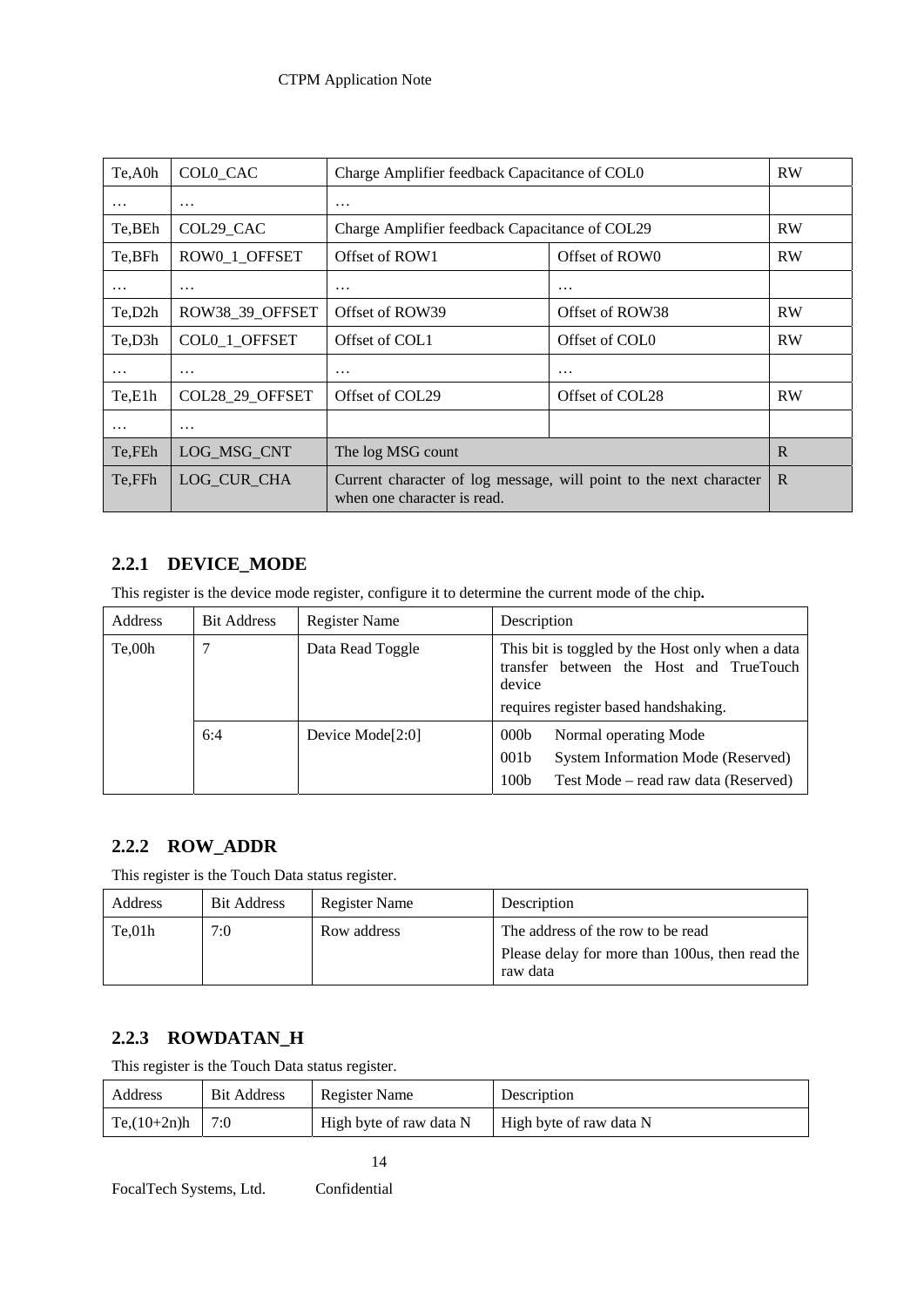|  |  | number will return<br>If N<br>exceeds the column<br>0xff |
|--|--|----------------------------------------------------------|
|--|--|----------------------------------------------------------|

# **2.2.4 ROWDATAN\_L**

This register is the Touch Data status register.

| Address                 | <b>Bit Address</b> | Register Name                                        | Description                                        |
|-------------------------|--------------------|------------------------------------------------------|----------------------------------------------------|
| Te, $(10+2n+1)$ h   7:0 |                    | Low byte of raw data $N \mid$ Low byte of raw data N | If N exceeds the column number will return<br>0xff |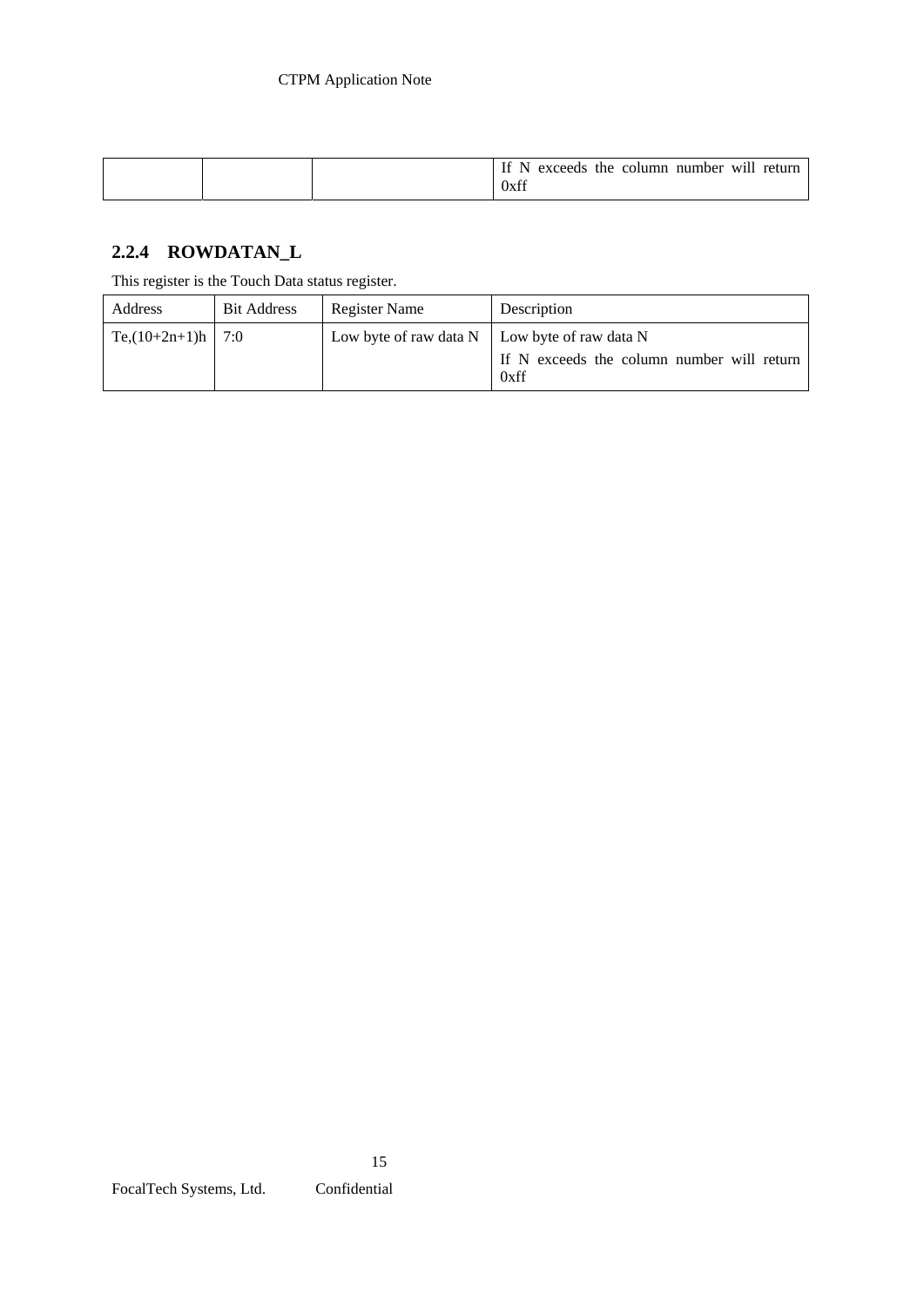# **2.3 System information Mode**

This mode provides access to all of the one-time system information. The system information is either written by the host to permanently configure the device (for example, power timers), or is written to the device at compile time for the host to read (for example, application version). To enter BIST (built in self test) mode write the BIST command required into the BIST\_COMM register.

Read and write access is theoretical and is not enforce by hardware or firmware. Words have their MSB at lower address.

| Address | Name             | Bit7                        | Bit <sub>6</sub> | Bit5                        | Bit4        | Bit <sub>3</sub> | Bit2 | Bit1 | Bit0 | Host<br>Access |
|---------|------------------|-----------------------------|------------------|-----------------------------|-------------|------------------|------|------|------|----------------|
| Sy,00h  | DEVIDE_MODE      | Data<br>Read<br>Toggle      |                  | Device Mode[2:0]            |             |                  |      |      |      | <b>RW</b>      |
| Sy, 01h | <b>BIST_COMM</b> | BIST Command[7:0]           |                  |                             |             |                  |      |      |      | W              |
| Sy, 02h | <b>BIST_STAT</b> | BIST Status[7:0]            |                  |                             |             |                  |      |      |      | $\mathbf R$    |
| Sy, 03h | Unused           |                             |                  |                             |             |                  |      |      |      |                |
| Sy,04h  | Unused           |                             |                  |                             |             |                  |      |      |      |                |
| Sy,05h  | Unused           |                             |                  |                             |             |                  |      |      |      |                |
| Sy,06h  | Unused           |                             |                  |                             |             |                  |      |      |      |                |
| Sy,07h  | $UID_0$          | Unique Silicon ID #0[7:0]   |                  |                             |             | R                |      |      |      |                |
| Sy, 08h | $UID_1$          | Unique Silicon ID #1[7:0]   |                  |                             |             | R                |      |      |      |                |
| Sy,09h  | $UID_2$          | Unique Silicon ID $#2[7:0]$ |                  |                             | R           |                  |      |      |      |                |
| Sy,0Ah  | $UID_3$          | Unique Silicon ID #3[7:0]   |                  |                             |             | $\mathbf R$      |      |      |      |                |
| Sy,0Bh  | $UID_4$          | Unique Silicon ID #4[7:0]   |                  |                             | $\mathbf R$ |                  |      |      |      |                |
| Sy,0Ch  | $UID_5$          | Unique Silicon ID #5[7:0]   |                  |                             | R           |                  |      |      |      |                |
| Sy,0Dh  | $UID_6$          | Unique Silicon ID #6[7:0]   |                  |                             | ${\bf R}$   |                  |      |      |      |                |
| Sy,0Eh  | $UID_7$          | Unique Silicon ID #7[7:0]   |                  |                             |             | ${\bf R}$        |      |      |      |                |
| Sy, 0Fh | <b>BL_VERH</b>   | Bootloader version[15:8]    |                  |                             | R           |                  |      |      |      |                |
| Sy, 10h | <b>BL_VERL</b>   | Bootloader version[7:0]     |                  |                             |             |                  |      |      |      | $\mathbf R$    |
| Sy, 11h | FTS_IC_VERH      |                             |                  | Focal Tech IC Version[15:8] |             |                  |      |      |      | ${\bf R}$      |
| Sy, 12h | FTS_IC_VERL      |                             |                  | Focal Tech IC Version[7:0]  |             |                  |      |      |      | R              |
| Sy, 13h | APP_IDH          | Application ID[15:8]        |                  |                             |             |                  |      |      |      | $\mathbf R$    |
| Sy, 14h | APP_IDL          | Application ID[7:0]         |                  |                             | $\mathbf R$ |                  |      |      |      |                |
| Sy, 15h | APP_VERH         | Application Version[15:8]   |                  |                             | R           |                  |      |      |      |                |
| Sy,16h  | APP_VERL         | Application Version[7:0]    |                  |                             | ${\bf R}$   |                  |      |      |      |                |
| Sy, 17h | Unused           |                             |                  |                             |             |                  |      |      |      |                |
| Sy, 18h | Unused           |                             |                  |                             |             |                  |      |      |      |                |

System Information Mode Register Map

16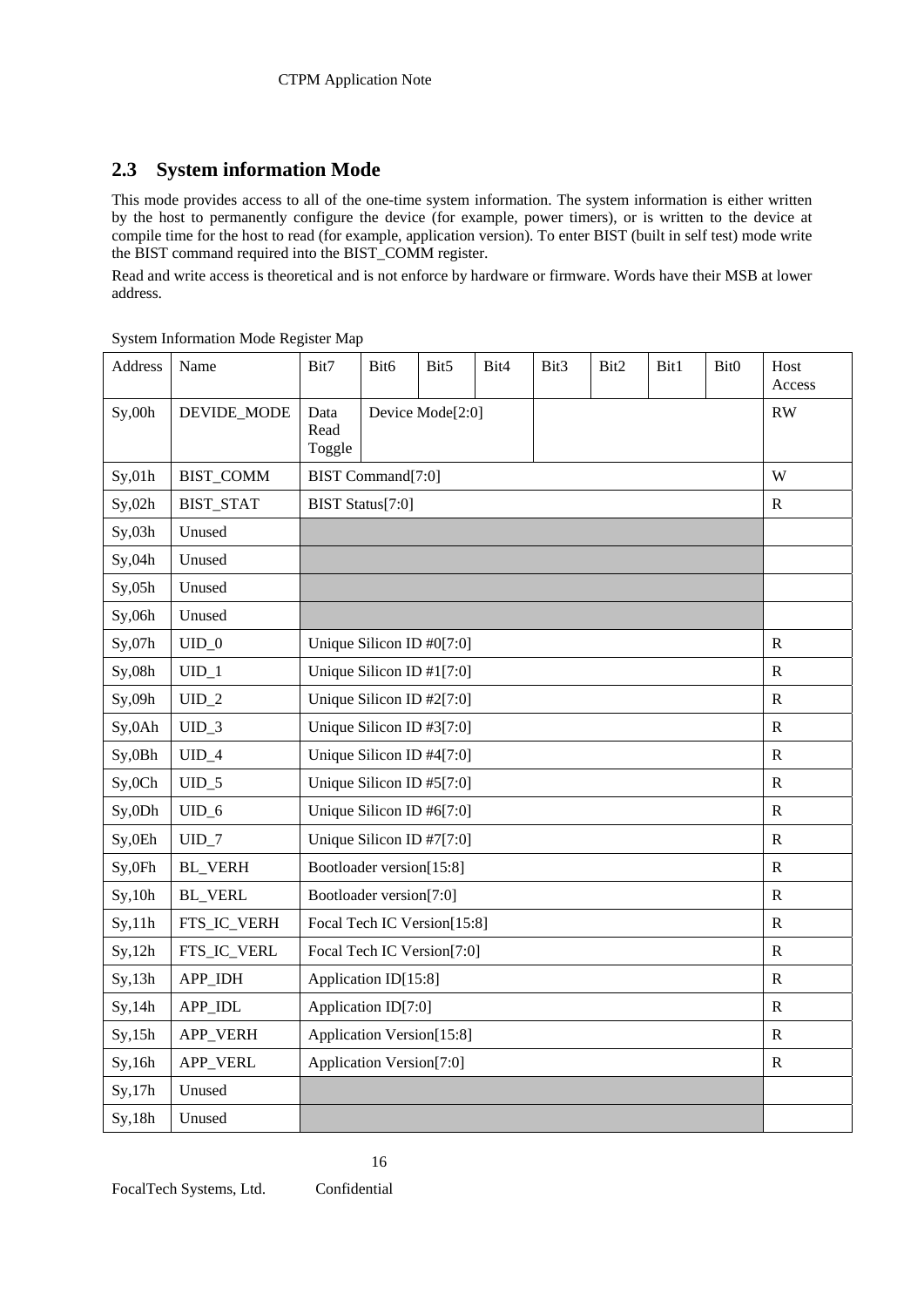### CTPM Application Note

| Sy, 19h  | Unused      |                                                                                                   |   |
|----------|-------------|---------------------------------------------------------------------------------------------------|---|
| Sy,1Ah   | Unused      |                                                                                                   |   |
| Sy,1Bh   | $CID_0$     | Custom ID $#0[0:7]$                                                                               | R |
| Sy, 1Ch  | $CID_1$     | Custom ID $\#1[0:7]$                                                                              | R |
| Sy,1Dh   | $CID_2$     | Custom ID $#2[0:7]$                                                                               | R |
| Sy,1Eh   | $CID_3$     | Custom ID #3 $[0:7]$                                                                              | R |
| Sy,1Fh   | CID 4       | Custom ID $#4[0:7]$                                                                               | R |
| $\cdots$ | $\cdots$    |                                                                                                   |   |
| Sy, FEh  | LOG MSG CNT | The log MSG count                                                                                 | R |
| Sy, FFh  | LOG CUR CHA | Current character of log message, will point to the next character when<br>one character is read. | R |

### **2.3.1 DEVICE\_MODE**

This register is the device mode register, configure it to determine the current mode of the chip**.** 

| Address | <b>Bit Address</b> | Register Name                | Description                                              |                                                                                                            |
|---------|--------------------|------------------------------|----------------------------------------------------------|------------------------------------------------------------------------------------------------------------|
| Sy,00h  | 6:4                | Device Mode <sup>[2:0]</sup> | 000 <sub>b</sub><br>001 <sub>b</sub><br>100 <sub>b</sub> | Normal operating Mode<br><b>System Information Mode (Reserved)</b><br>Test Mode – read raw data (Reserved) |

### **2.3.2 BIST\_COMM**

This register is the BIST command register. The BIST (built in self test) function to perform is set here.

| Address | <b>Bit Address</b> | <b>Register Name</b> | Description              |
|---------|--------------------|----------------------|--------------------------|
| Sv,01h  | 7:0                | BIST Command[7:0]    | BIST command to perform. |

### **2.3.3 BIST\_STAT**

This register reports the status of BIST (built in self test) functions either in progress or the last function completed.

| Address   | <b>Bit Address</b> | Register Name     | Description                               |
|-----------|--------------------|-------------------|-------------------------------------------|
| $S_v,02h$ | 7:0                | BIST Command[7:0] | Status of the last BIST function started. |

### **2.3.4 BL\_VERH**

This register contains the MSB of the bootloader version specified by the application.

| Address | <b>Bit Address</b> | Register Name            | Description |
|---------|--------------------|--------------------------|-------------|
| Sy, 0Fh | 7:0                | Bootloader version[15:8] | R:xx        |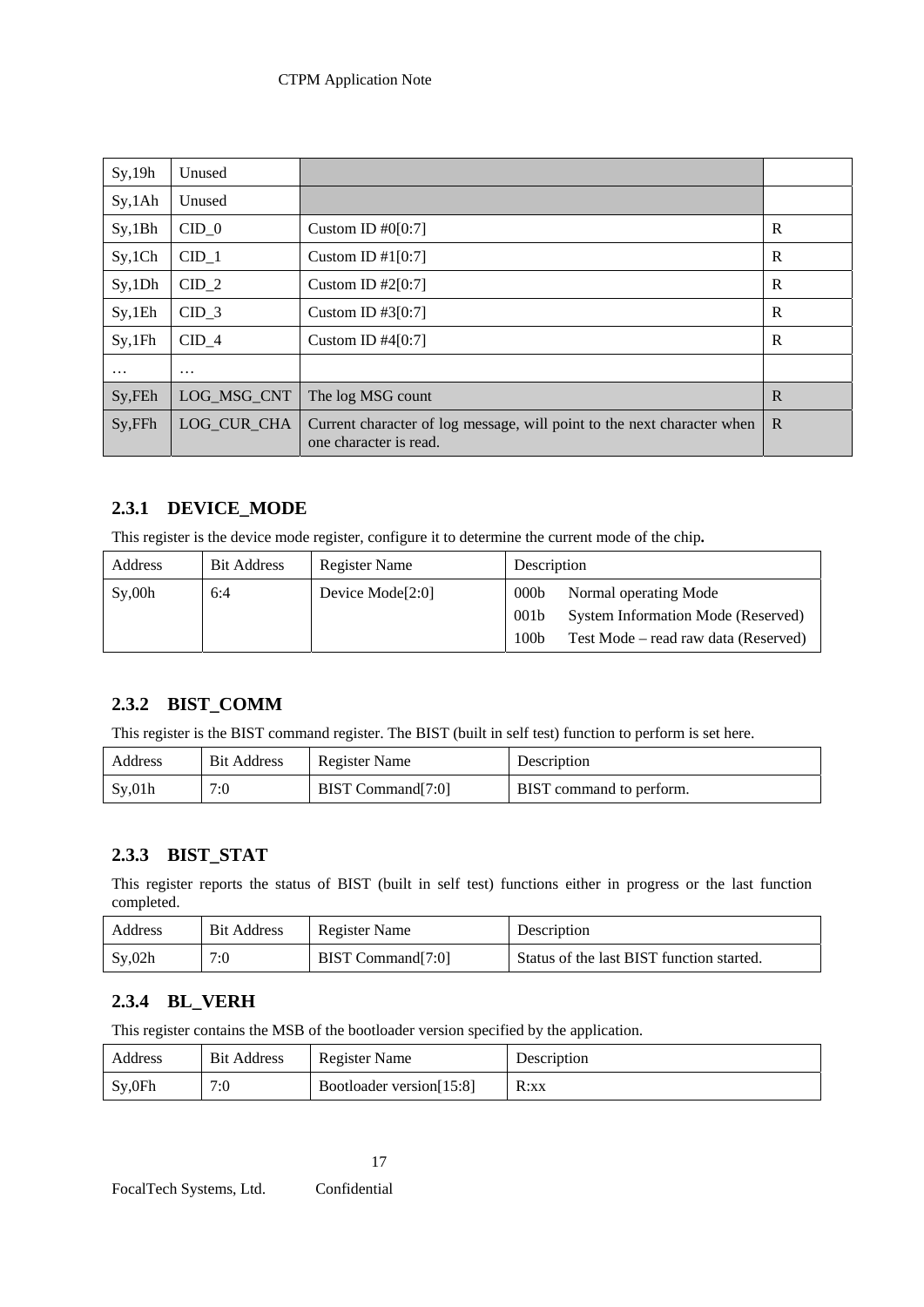### **2.3.5 BL\_VERL**

| -       |                    |                         |             |
|---------|--------------------|-------------------------|-------------|
| Address | <b>Bit Address</b> | <b>Register Name</b>    | Description |
| Sy, 10h | 7:0                | Bootloader version[7:0] | $R:XX$ .    |

This register contains the LSB of the bootloader version specified by the application.

### **2.3.6 FTS\_IC\_VERH**

This is the FTS IC version register. This register contains the MSB of the FTS IC version. The value is BCD value, for example

 FT5201 – FTS\_IC\_VERH(0x52), FTS\_IC\_VERL(0x01) FT5202 – FTS\_IC\_VERH(0x52), FTS\_IC\_VERL(0x02) FT5206 – FTS\_IC\_VERH $(0x52)$ , FTS\_IC\_VERL $(0x06)$  FT5306 – FTS\_IC\_VERH(0x53), FTS\_IC\_VERL(0x06) FT5406 – FTS\_IC\_VERH $(0x54)$ , FTS\_IC\_VERL $(0x06)$ 

| Address | <b>Bit Address</b> | Register Name | Description                                       |
|---------|--------------------|---------------|---------------------------------------------------|
| Sv,11h  | 7:0                | [15:8]        | Focal Tech IC version   Focal Tech IC Version MSB |

### **2.3.7 FTS\_IC\_VERL**

This is the FTS IC version register. This register contains the MSB of the FTS IC version. The value is BCD value, for example

FT5201 – FTS\_IC\_VERH(0x52), FTS\_IC\_VERL(0x01)

FT5202 – FTS\_IC\_VERH(0x52), FTS\_IC\_VERL(0x02)

FT5206 – FTS\_IC\_VERH(0x52), FTS\_IC\_VERL(0x06)

FT5306 – FTS\_IC\_VERH(0x53), FTS\_IC\_VERL(0x06)

```
FT5406 – FTS_IC_VERH(0x54), FTS_IC_VERL(0x06)
```

| Address | <b>Bit Address</b> | <b>Register Name</b>                                  | Description |
|---------|--------------------|-------------------------------------------------------|-------------|
| Sy, 12h | 7:0                | Focal Tech IC version [7:0] Focal Tech IC Version LSB |             |

### **2.3.8 APP\_IDH**

This is the application ID register. This register contains the MSB of the application ID. This value is set to designate the individual project.

| Address | <b>Bit Address</b> | Register Name              | Description |
|---------|--------------------|----------------------------|-------------|
| Sy, 13h | 7:0                | Application Version [15:8] | R:xx        |

### **2.3.9 APP\_IDL**

This is the application ID register. This register contains the MSB of the application ID. This value is set to designate the individual project.

18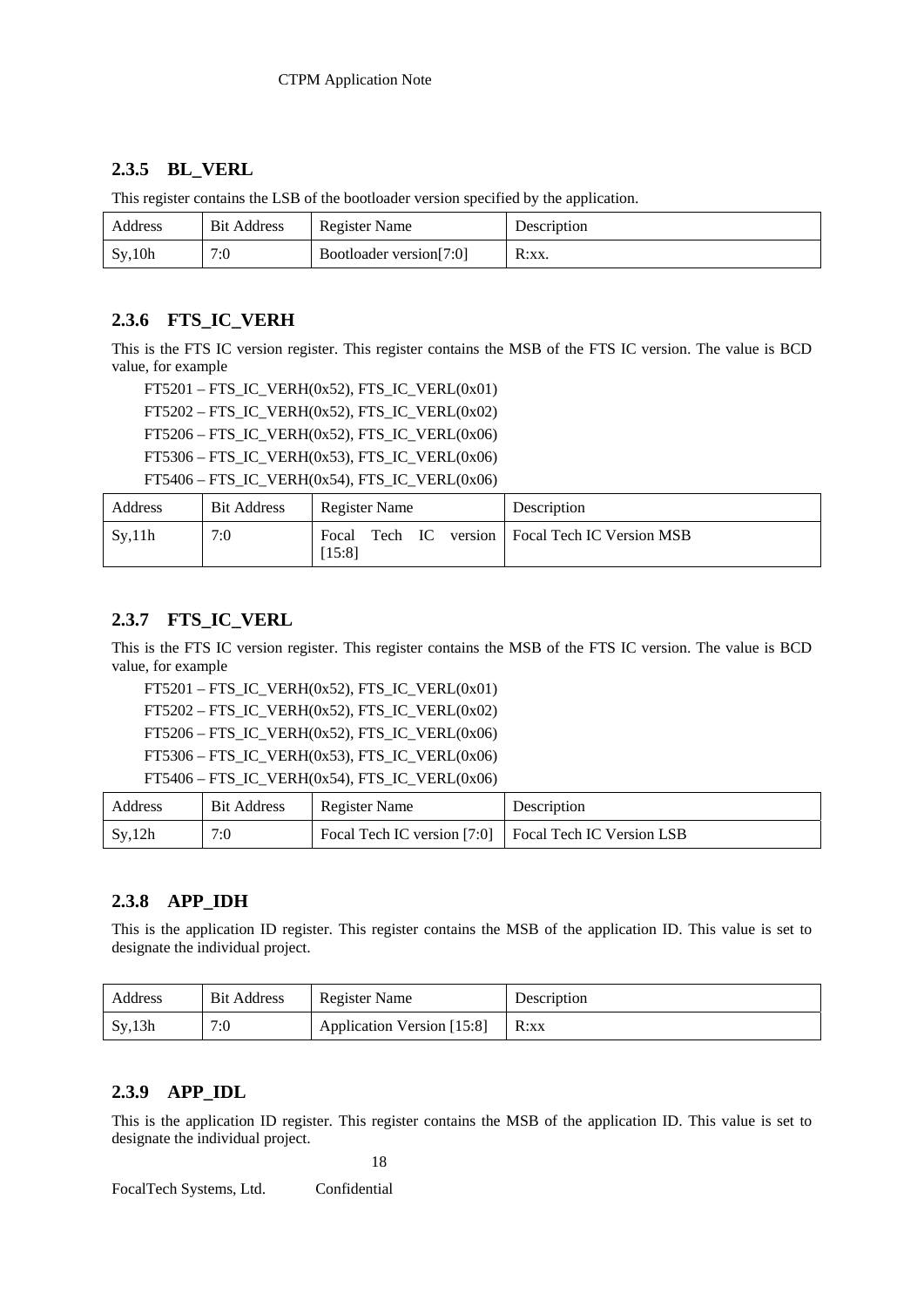| Address | <b>Bit Address</b> | Register Name              | Description |
|---------|--------------------|----------------------------|-------------|
| Sy, 14h | 7:0                | Application Version [15:8] | R:xx        |

### **2.3.10 APP\_VERH**

This is the application version register. This register contains the MSB of the application version. This value should be incremented on each internal or external release of the project.

| Address | <b>Bit Address</b> | Register Name              | Description |
|---------|--------------------|----------------------------|-------------|
| Sy, 15h | 7:0                | Application Version [15:8] | R:xx        |

# **2.3.11 APP\_VERL**

This is the application version register. This register contains the LSB of the application version. This value should be incremented on each internal or external release of the project.

| Address | Bit Addr. | Reg. Name                 | Description |
|---------|-----------|---------------------------|-------------|
| Sy, 16h | 7:0       | Application Version [7:0] | R:xx        |

### **2.3.12 CID\_n(n:0-4)**

These are Custom ID registers. These regitsters contain user defined Custom ID identifiers for the FT TPM.

| Address     | Bit Addr. | Reg. Name                 | Description |
|-------------|-----------|---------------------------|-------------|
| Sy, 1Bh~1Fh | 7:0       | Application Version [7:0] | R:xx        |

19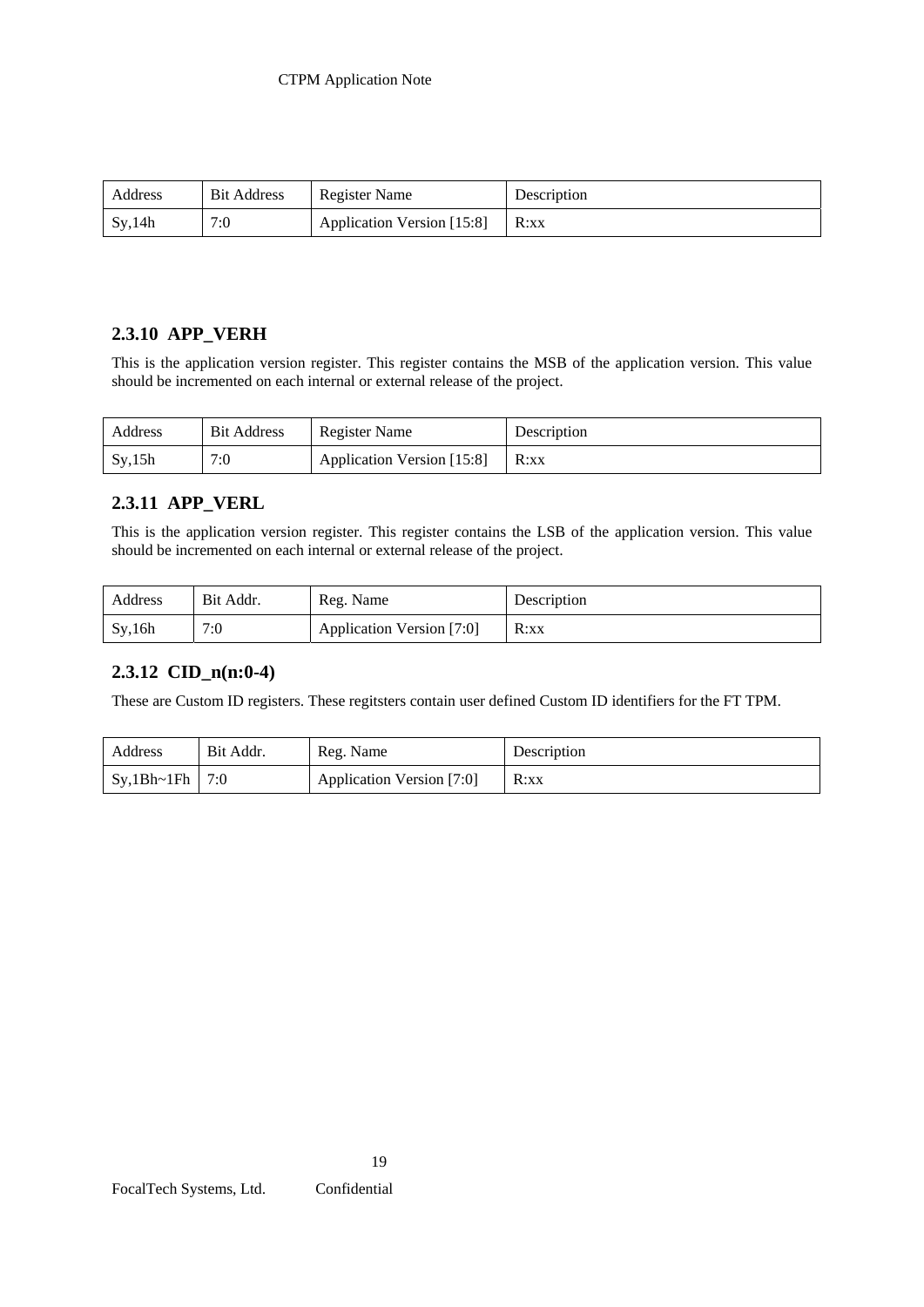# **3 CTPM Application Introduction**

### **3.1 Standard Application information of FT5X06**

Figure3-1,Figure3-2,Figure3-3 demonstrate the typical FT5x06 application schematic. It consists of FT's Capacitive Touch Panel(CTP), FT5X06 chip, and some peripheral components. According to the size of CTPM, you can choose the numbers of TX and RX needed.

### **3.1.1 Standard application circuit of FT5206GE1**

![](_page_44_Figure_5.jpeg)

Figure 3-1 FT5206GE1 typical application schematic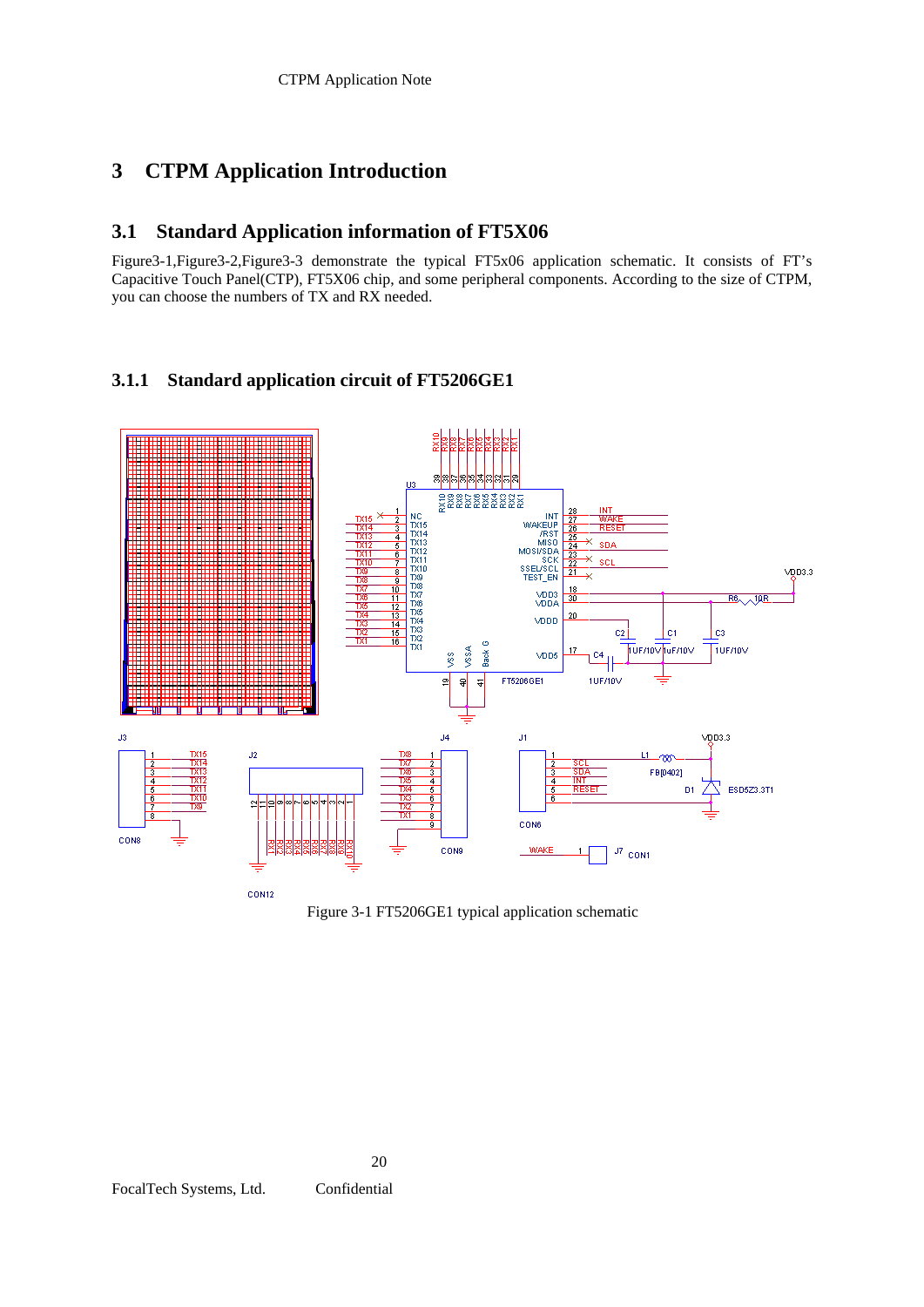![](_page_45_Figure_1.jpeg)

# **3.1.2 Standard application circuit of FT5306DE4**

Figure 3-2 FT5306DE4 typical application schematic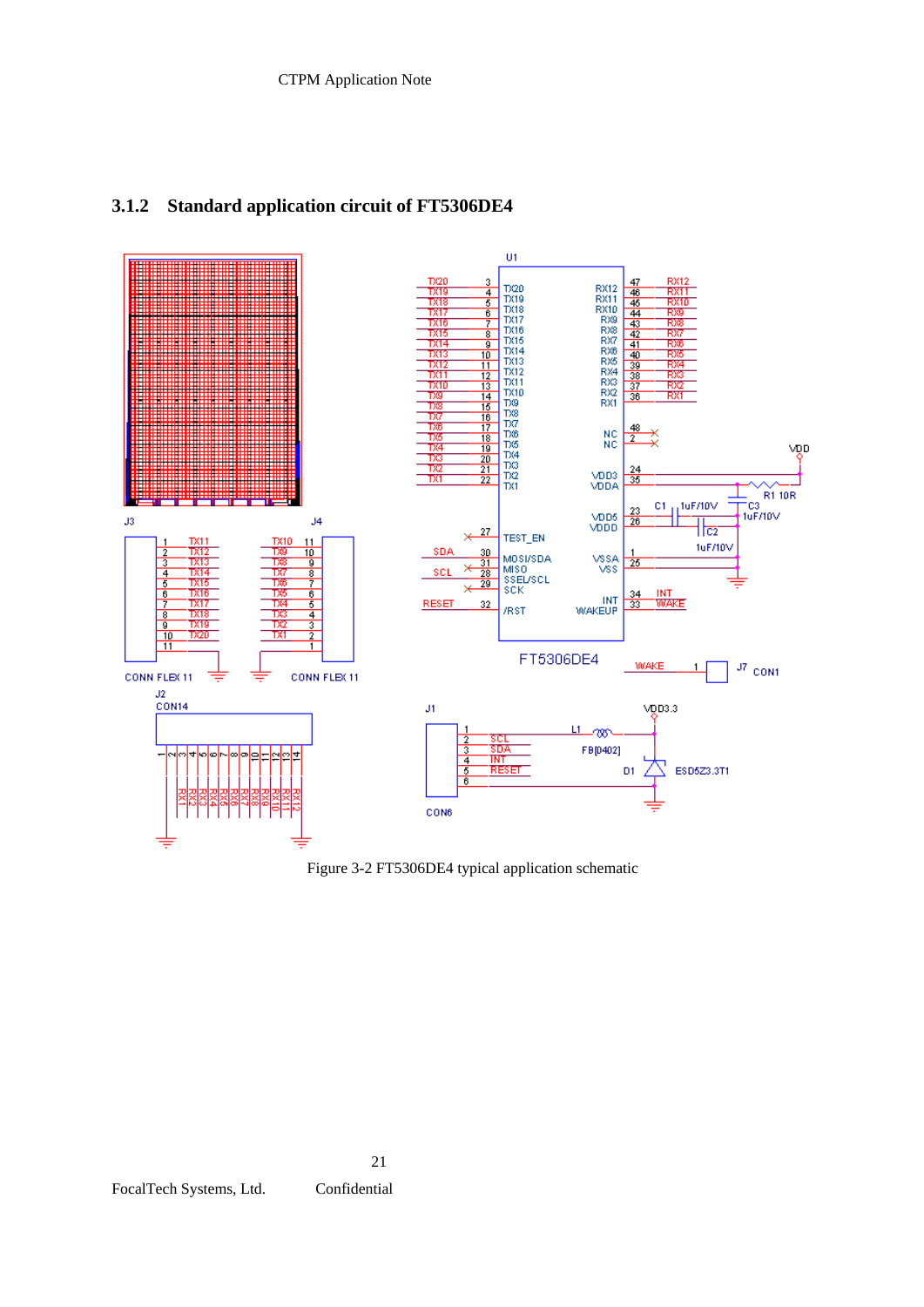![](_page_46_Figure_1.jpeg)

# **3.1.3 Standard application circuit of FT5206EE8**

Figure 3-3 FT5406EE8 typical application schematic

# **4 Communication between host and CTPM**

22

### **4.1 Communication Contents**

The data Host received from the CTPM through serial interface are different depend on the configuration in Device Mode Register of the CTPM. Please refer to Section 2---CTP Register Mapping.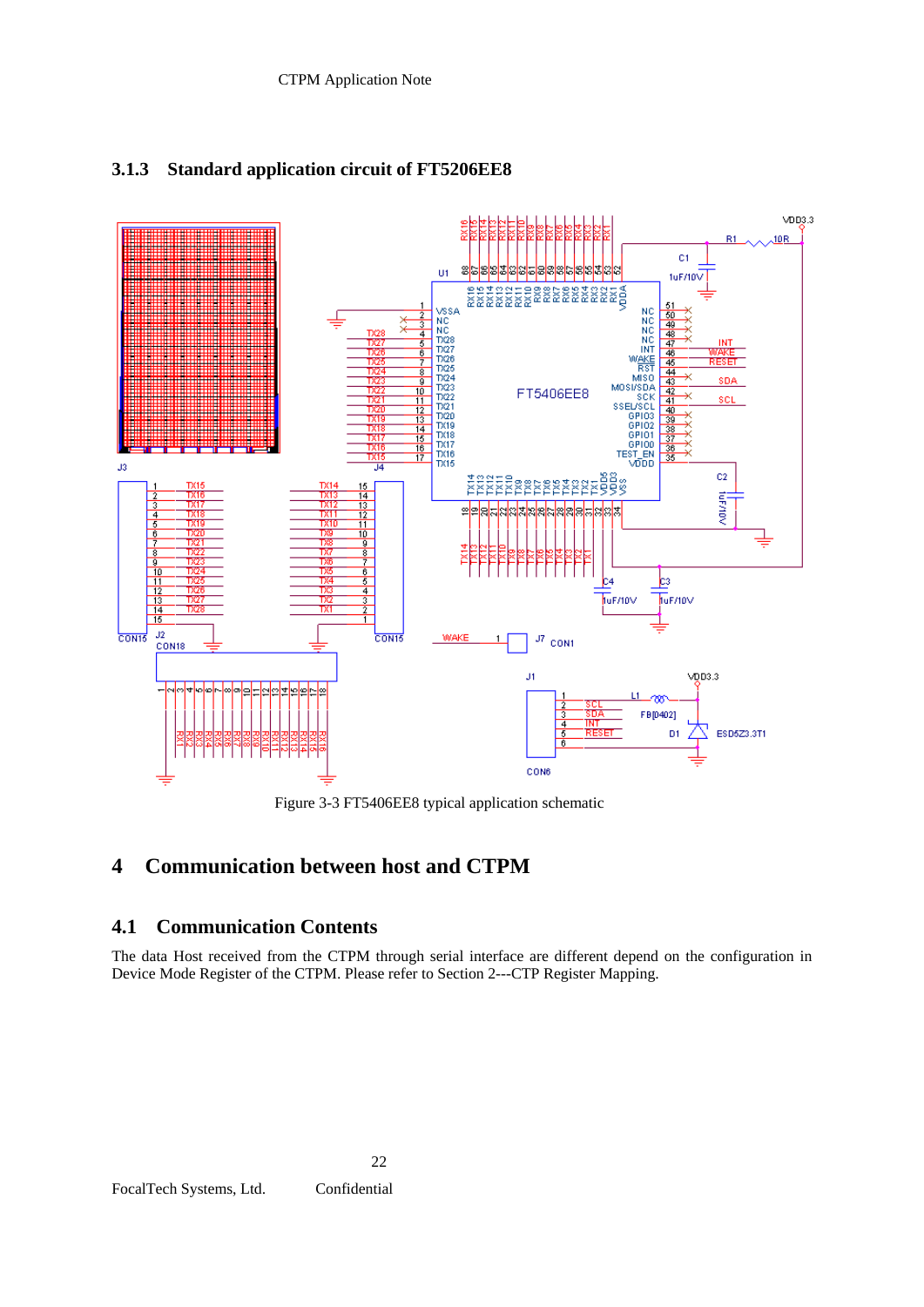# **4.2 I2C Example Code**

```
///////////////////////////////////////////////////////////////// 
// I2C write bytes to device. 
// 
// Arguments: ucSlaveAdr - slave address 
// ucSubAdr - sub address 
// pBuf - pointer of buffer 
// ucBufLen - length of buffer 
///////////////////////////////////////////////////////////////// 
void i2cBurstWriteBytes(BYTE ucSlaveAdr, BYTE ucSubAdr, BYTE *pBuf, BYTE ucBufLen) 
{ 
      BYTE ucDummy; // loop dummy 
      ucDummy = I2C_ACCESS_DUMMY_TIME; 
      while(ucDummy--) 
      { 
          if (i2c_AccessStart(ucSlaveAdr, I2C_WRITE) == FALSE) 
               continue; 
         if (i2c_SendByte(ucSubAdr) == I2C_NON_ACKNOWLEDGE) // check non-acknowledge
               continue; 
          while(ucBufLen--) // loop of writting data 
           { 
               i2c_SendByte(*pBuf); // send byte 
               pBuf++; // next byte pointer 
           } // while 
          break; 
      } // while 
      i2c_Stop(); 
}
```
/////////////////////////////////////////////////////////////////

```
// I2C read bytes from device. 
// 
// Arguments: ucSlaveAdr - slave address 
// ucSubAdr - sub address 
// pBuf - pointer of buffer 
// ucBufLen - length of buffer 
/////////////////////////////////////////////////////////////////
```
void i2cBurstReadBytes(BYTE ucSlaveAdr, BYTE ucSubAdr, BYTE \*pBuf, BYTE ucBufLen)

{

BYTE ucDummy; // loop dummy

 ucDummy = I2C\_ACCESS\_DUMMY\_TIME; while(ucDummy--)

23